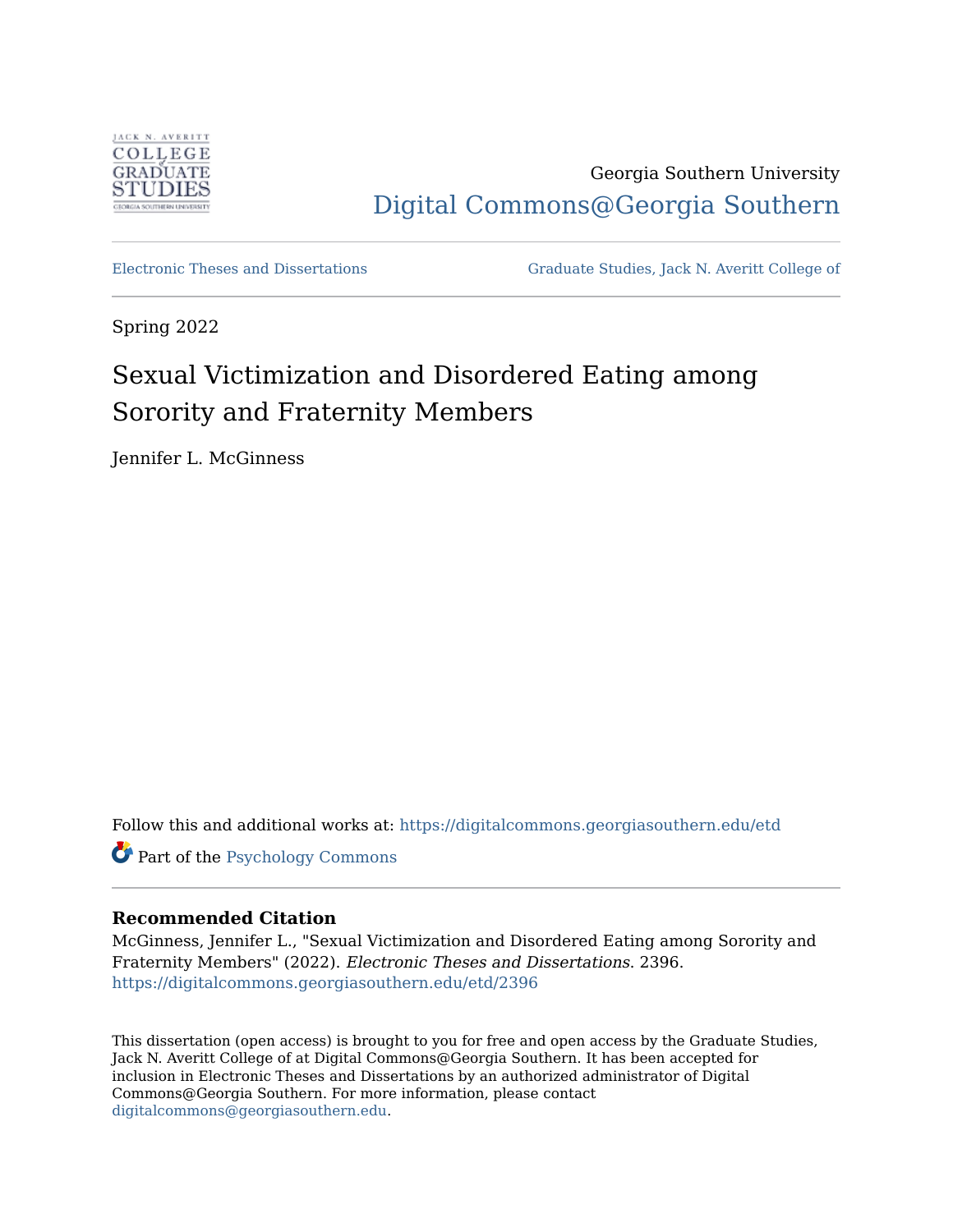# SEXUAL VICTIMIZATION AND DISORDERED EATING AMONG SORORITY AND FRATERNITY MEMBERS

#### by

### JENNIFER MCGINNESS

#### (Under the Direction of Ryan Couillou)

#### ABSTRACT

A clear relationship exists between a history of sexual victimization and disordered eating behaviors characteristic of anorexia nervosa, bulimia nervosa, and binge-eating disorder. Additionally, college students and more specifically, members of Greek organizations are at an increased risk of experiencing sexual victimization and developing disordered eating behaviors. However, there is a lack of research on the effect of Greek membership on the development of different types of disordered eating behaviors following sexual assault. Additionally, research has neglected to address novel disordered eating patterns, such as those characteristic of orthorexia nervosa, and the presence of these patterns following sexual assault. To examine these concerns, 496 fulltime undergraduate students at a large, rural southeastern university were asked to complete a demographic form reporting Greek membership and rurality status, as well as several self-report measures examining experiences of sexual victimization and disordered eating behaviors. Results indicate sexual victimization was positively related to symptoms of orthorexia nervosa and symptoms of disordered eating overall (i.e., symptoms of anorexia, bulimia, and binge-eating disorder). Symptoms of orthorexia nervosa and symptoms of disordered eating were also positively related. Contrary to expectations, Greek membership was not associated with overall disordered eating behaviors and symptoms of orthorexia. Greek membership was also unrelated to sexual victimization. Furthermore, Greek membership did not moderate the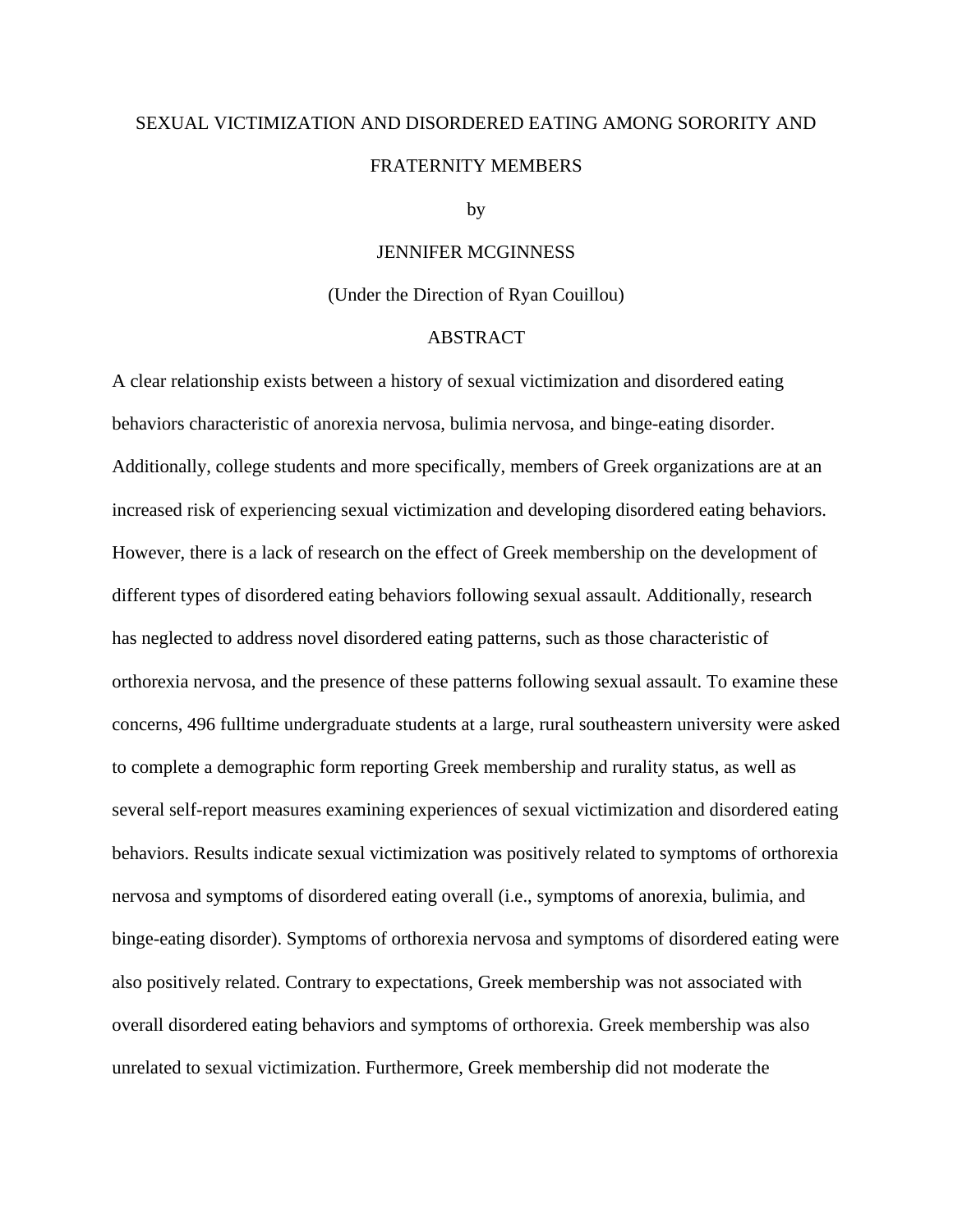relationship between sexual assault victim status and disordered eating behaviors. Finally, hometown rurality status did not moderate the relationship between sexual assault victim status and disordered eating behaviors.

INDEX WORDS: Sexual victimization, Sorority, Fraternity, Disordered eating, Anorexia nervosa, Bulimia nervosa, Binge-eating disorder, Orthorexia nervosa, Rural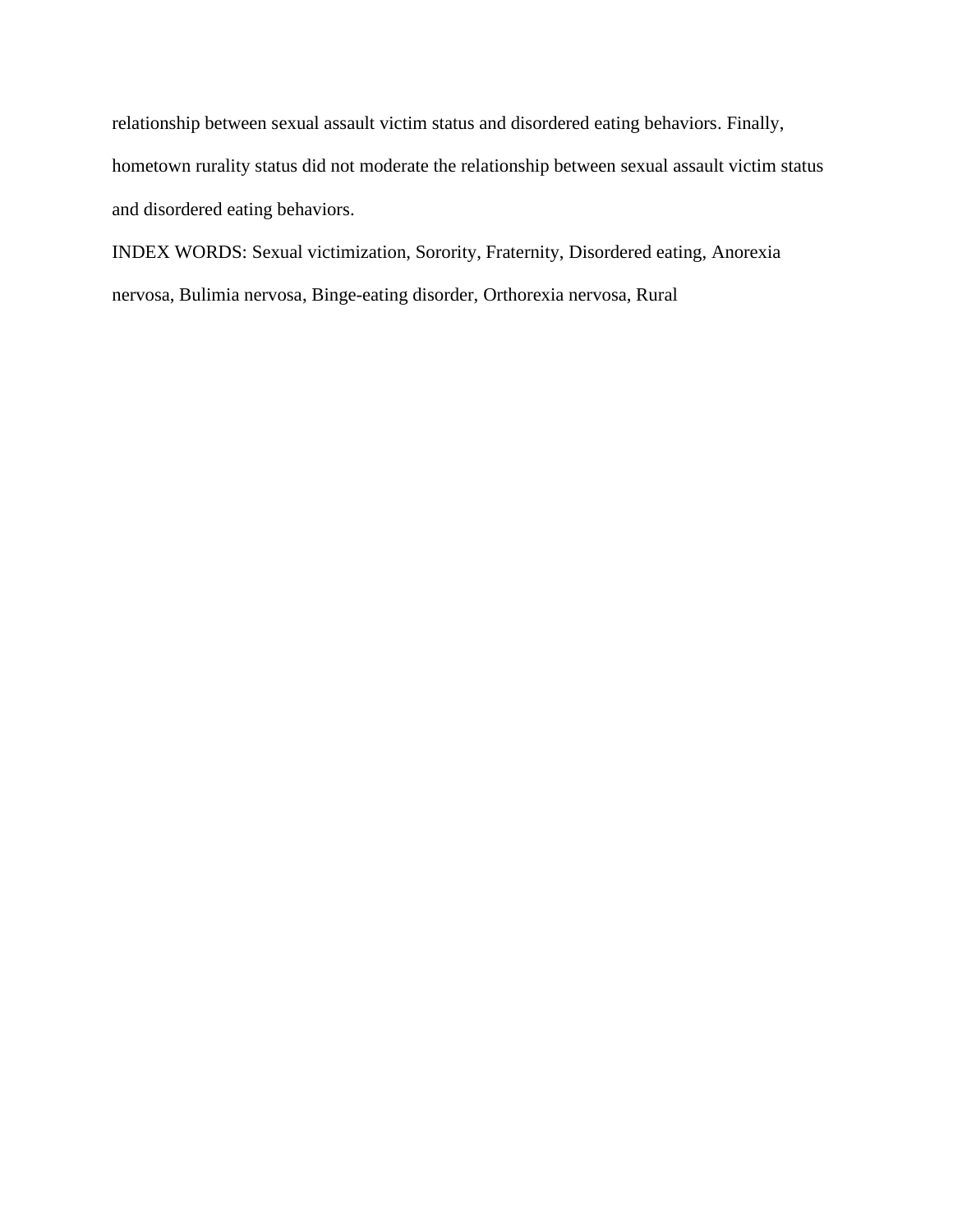# SEXUAL VICTIMIZATION AND DISORDERED EATING AMONG SORORITY AND

## FRATERNITY MEMBERS

by

# JENNIFER MCGINNESS

B.S., University of Florida, 2018

M.S., Georgia Southern University, 2020

A Dissertation Submitted to the Graduate Faculty of Georgia Southern University in Partial

Fulfillment of the Requirements for the Degree

# DOCTOR OF PSYCHOLOGY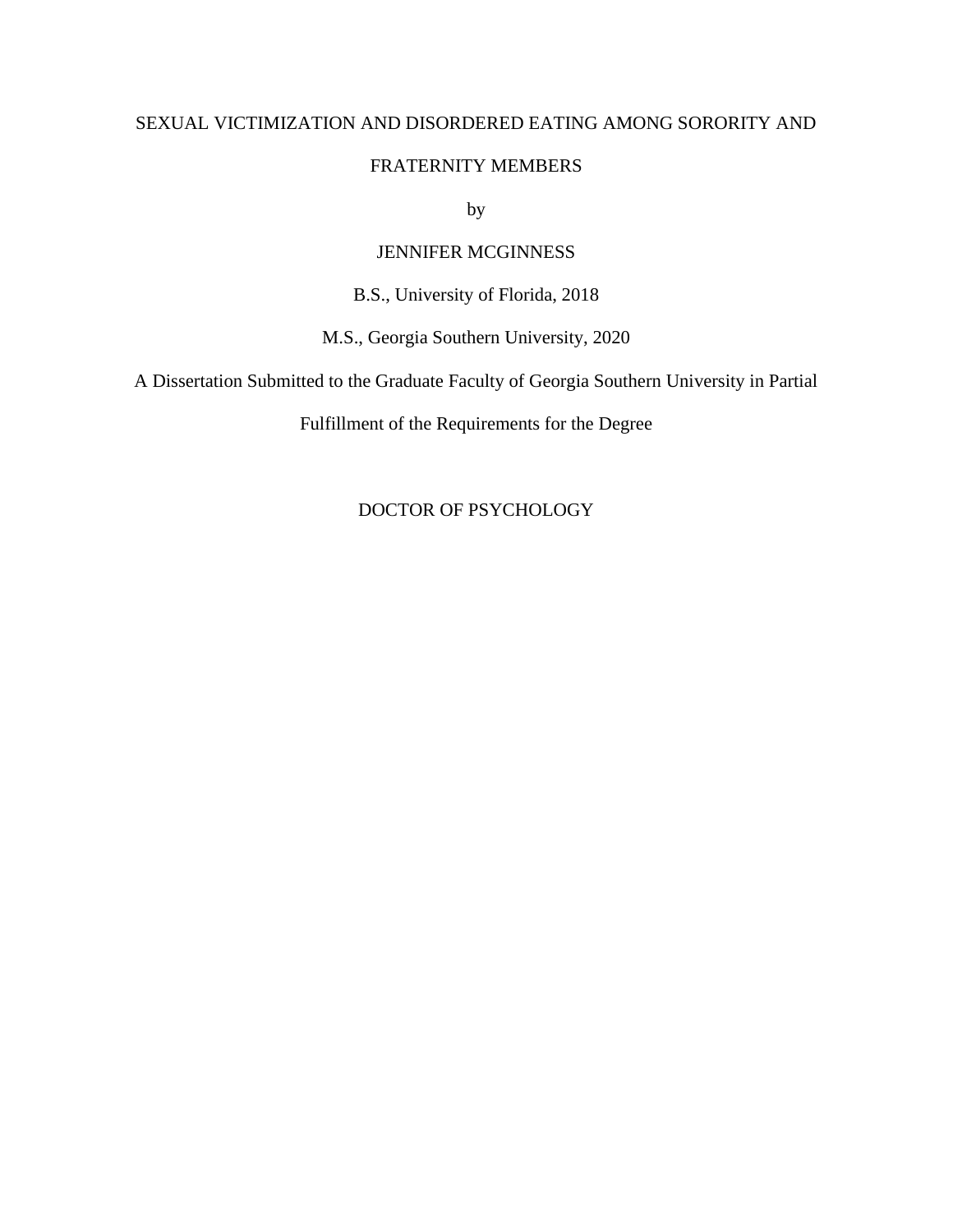© 2022

# JENNIFER MCGINNESS

All Rights Reserved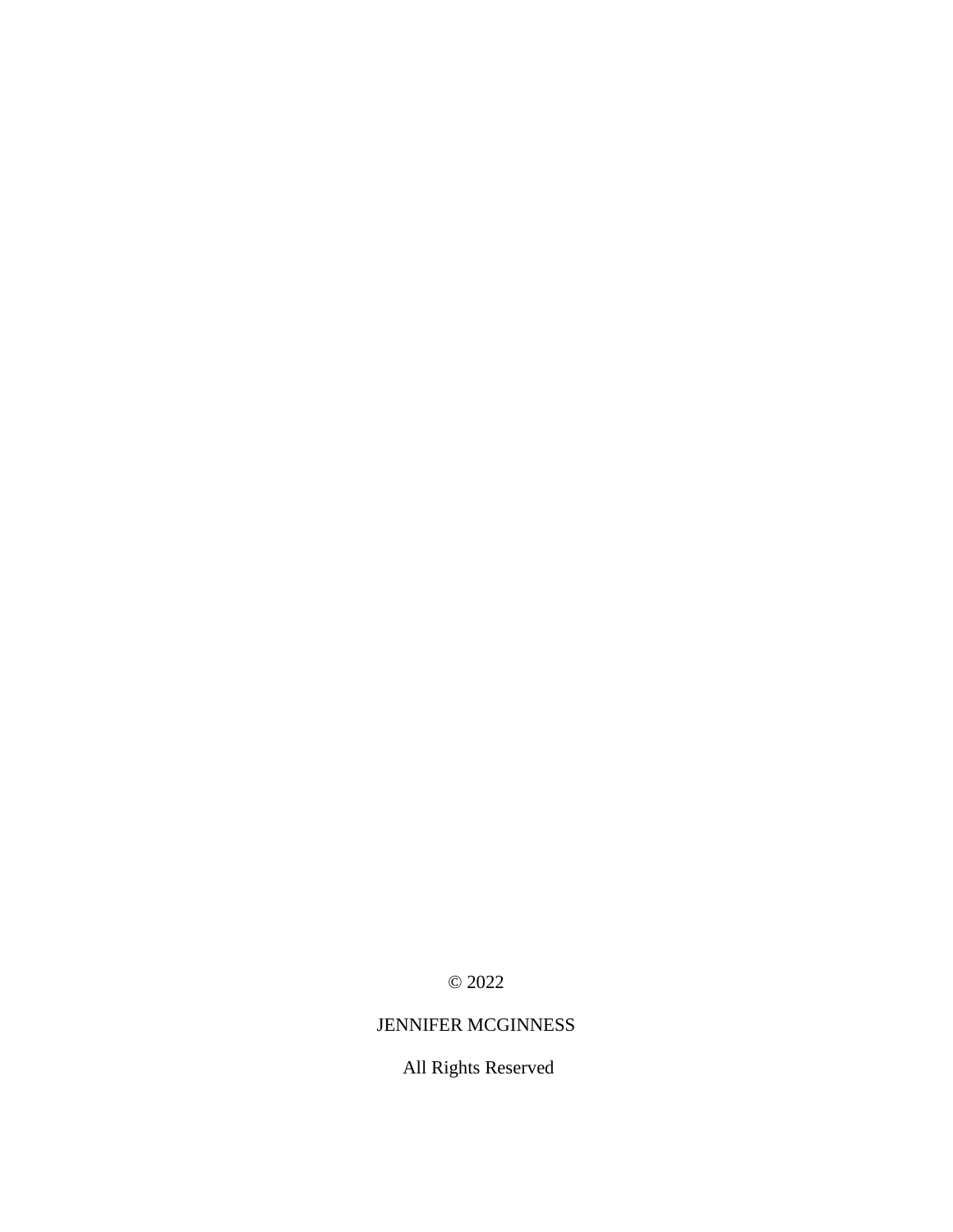# SEXUAL VICTIMIZATION AND DISORDERED EATING AMONG SORORITY AND

## FRATERNITY MEMBERS

by

JENNIFER MCGINNESS

Major Professor: Ryan Couillou<br>Committee: Jeff Klibert Jeff Klibert Brandon J. Weiss

Electronic Version Approved: May 2022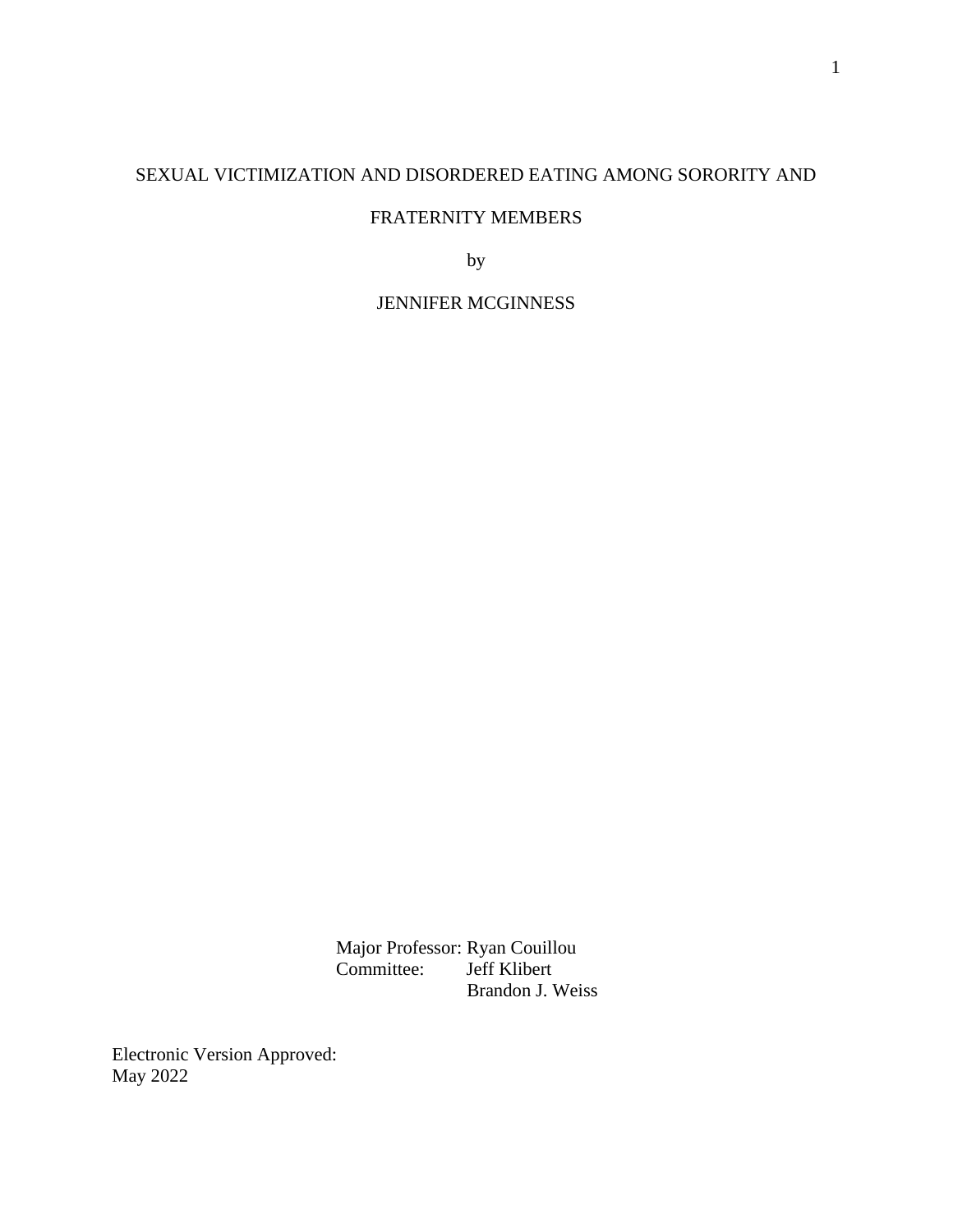### ACKNOWLEDGMENTS

First, I would like to express my immense appreciation to my dissertation chair, Ryan Couillou for his thoughtful feedback and unwavering support for the duration of this project. I would also like to thank Brandon Weiss whose enthusiasm and commitment to the development and progress of this project were indispensable. I would also like to extend my gratitude to Jeff Klibert, whose knowledge and expertise contributed greatly to my development as a researcher and a clinician.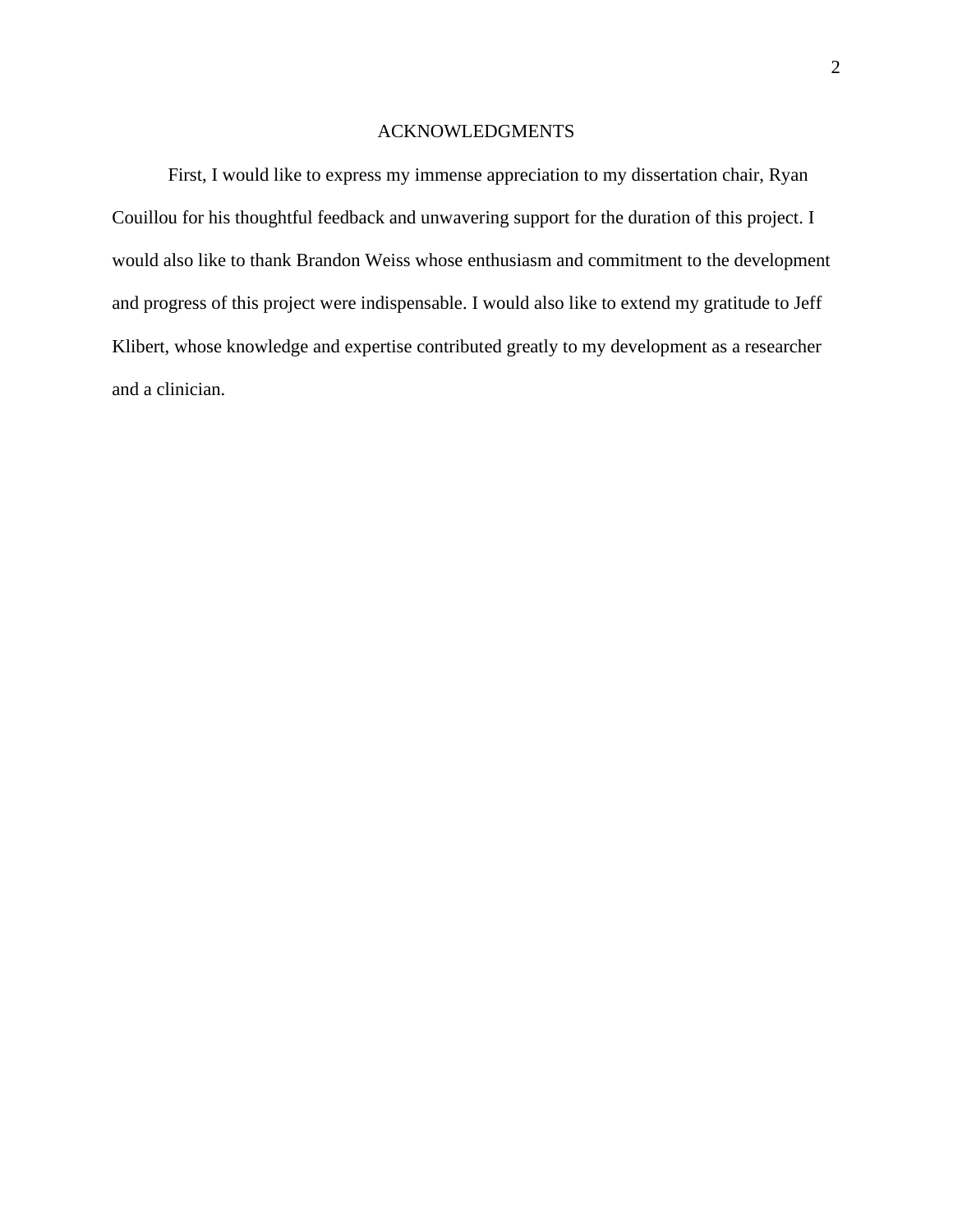# TABLE OF CONTENTS

| <b>CHAPTER</b> |  |
|----------------|--|
|                |  |
|                |  |
|                |  |
|                |  |
|                |  |
|                |  |
|                |  |
|                |  |
|                |  |
|                |  |
|                |  |
|                |  |
|                |  |
|                |  |
|                |  |
|                |  |
|                |  |
|                |  |
|                |  |
|                |  |
|                |  |
|                |  |
|                |  |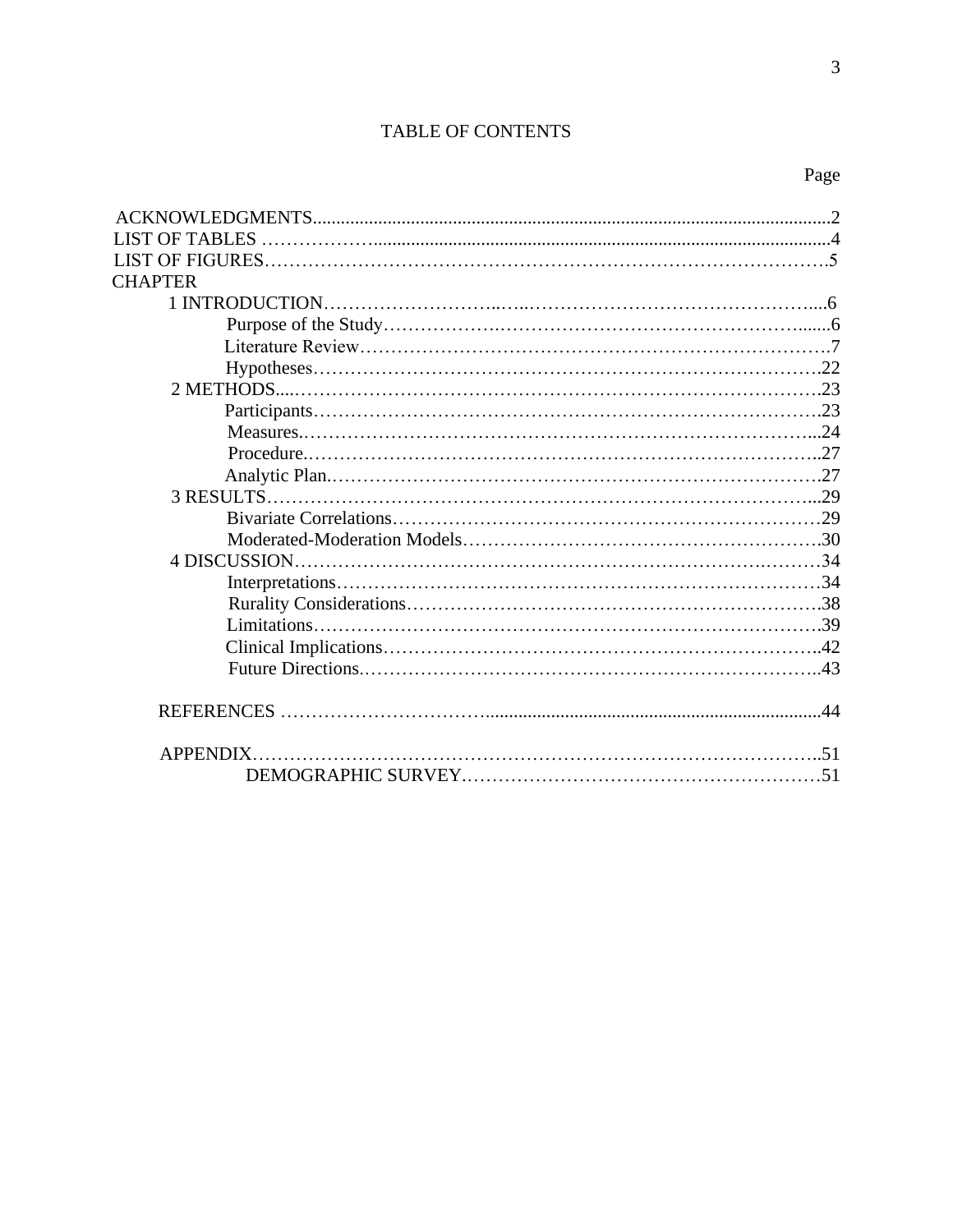# LIST OF TABLES

| Table 2: Multivariate Associations with Eating Disorder Examination Questionnaire 6.031 |  |
|-----------------------------------------------------------------------------------------|--|
|                                                                                         |  |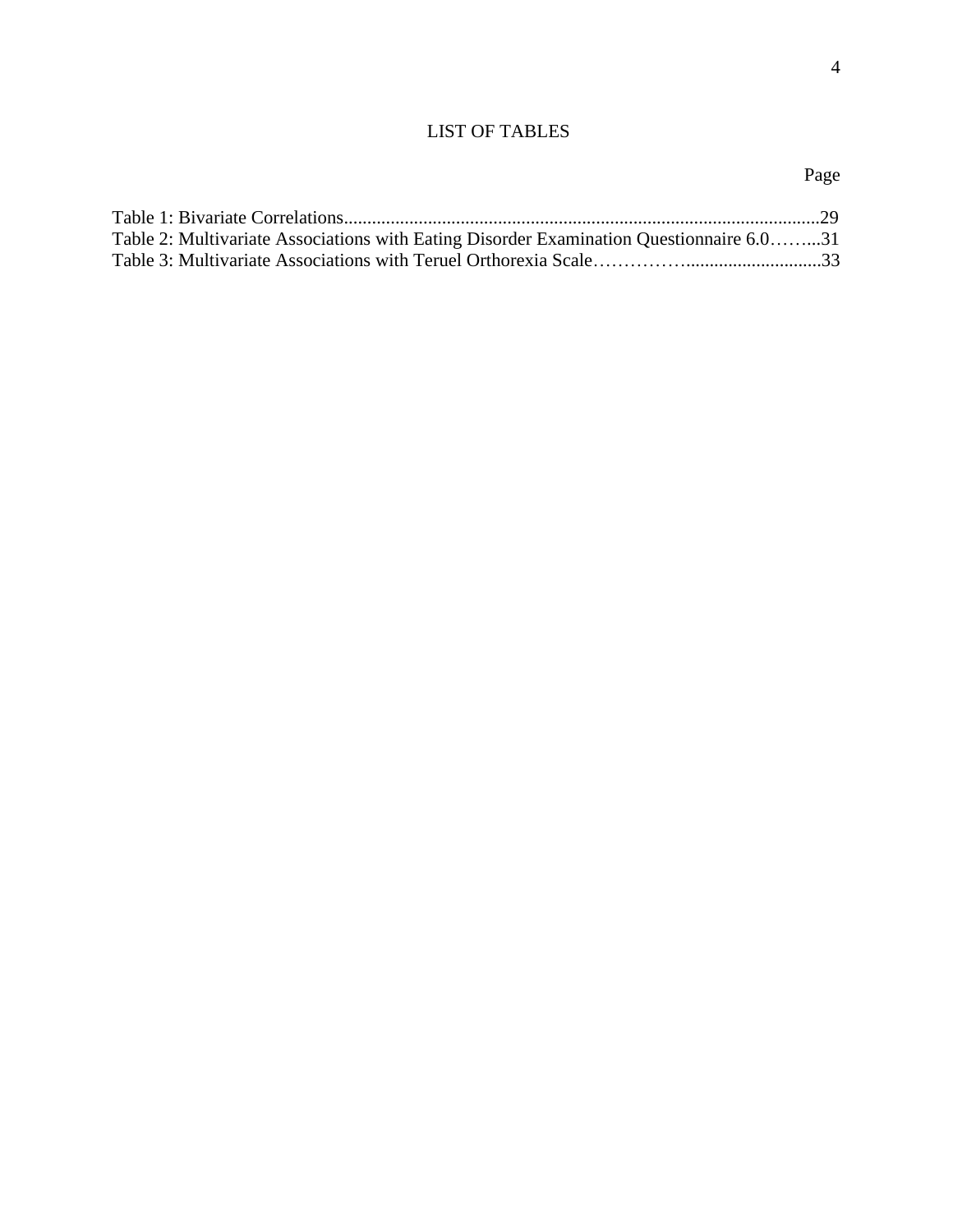# LIST OF FIGURES

#### Page **Page**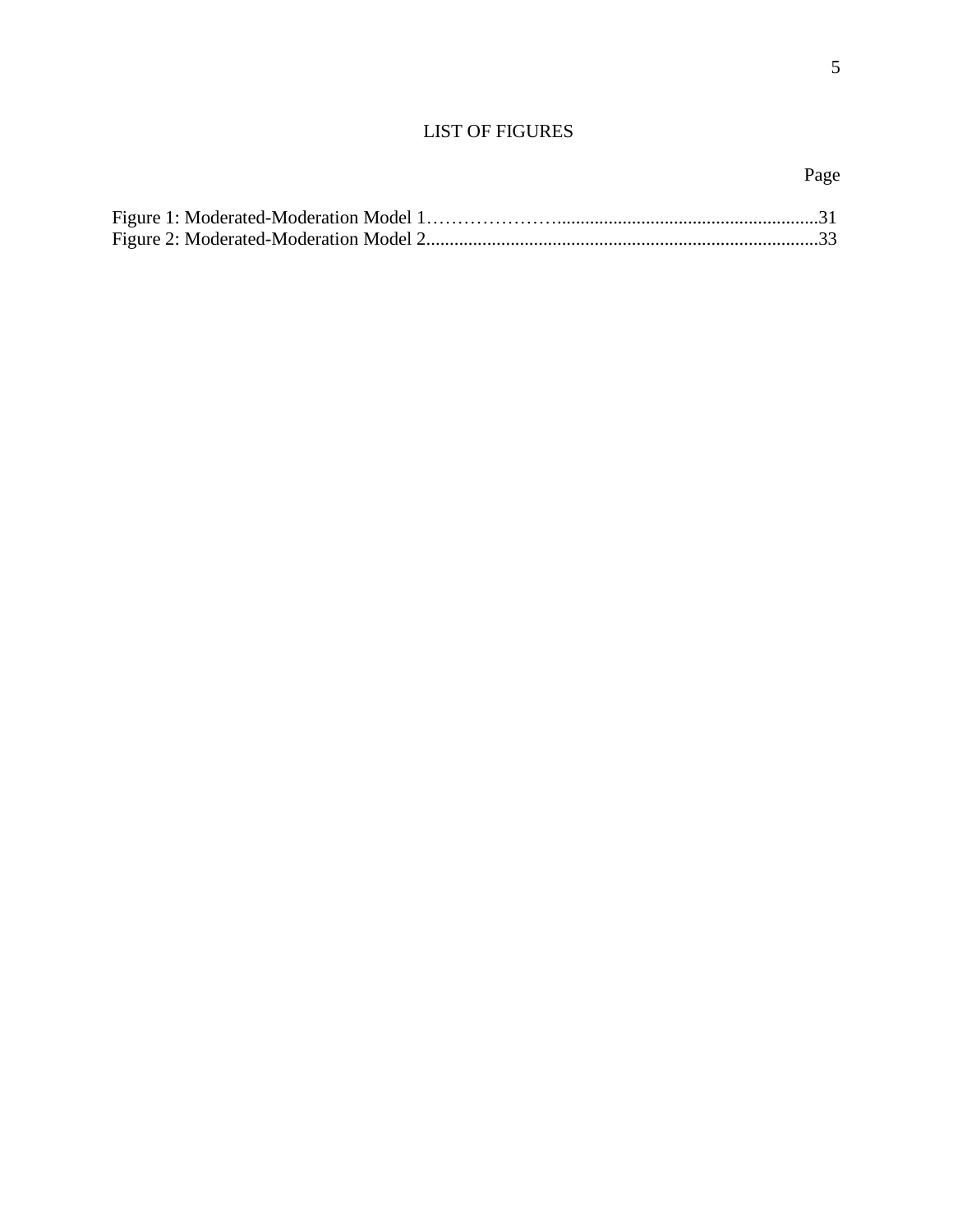#### CHAPTER 1

#### INTRODUCTION

#### **Purpose of the Study**

This study seeks to investigate whether sorority or fraternity membership is linked to the occurrence of disordered eating (e.g., characteristics of anorexia nervosa, bulimia nervosa, bingeeating disorder) following sexual assault. Additionally, this study will address the potential relationship between sexual assault and a new pattern of disordered eating, orthorexia nervosa. Finally, this research will examine possible implications of being raised in a rural environment on the relationship between sexual victimization, disordered eating, and Greek organization membership.

#### *How This Study is Original*

While it is evident sorority and fraternity membership is related to the presence of disordered eating behaviors and the experience of sexual victimization, little research has been conducted to examine whether Greek affiliation may affect the relationship between sexual victimization and disordered eating behaviors. Disordered eating behaviors associated with Anorexia nervosa and Bulimia nervosa have been thoroughly researched among Greek populations, while other types of eating behaviors (e.g., binge eating and Orthorexia nervosa) have received little attention in research on Greek organizations. Furthermore, disordered eating behaviors characteristic of anorexia nervosa, bulimia nervosa, and binge-eating disorder have been well researched among victims of sexual assault. Nevertheless, little is known about alternative types of disordered eating (i.e., orthorexia nervosa) among sexual assault victims. Additionally, no research currently exists on the effect of being raised in a rural environment on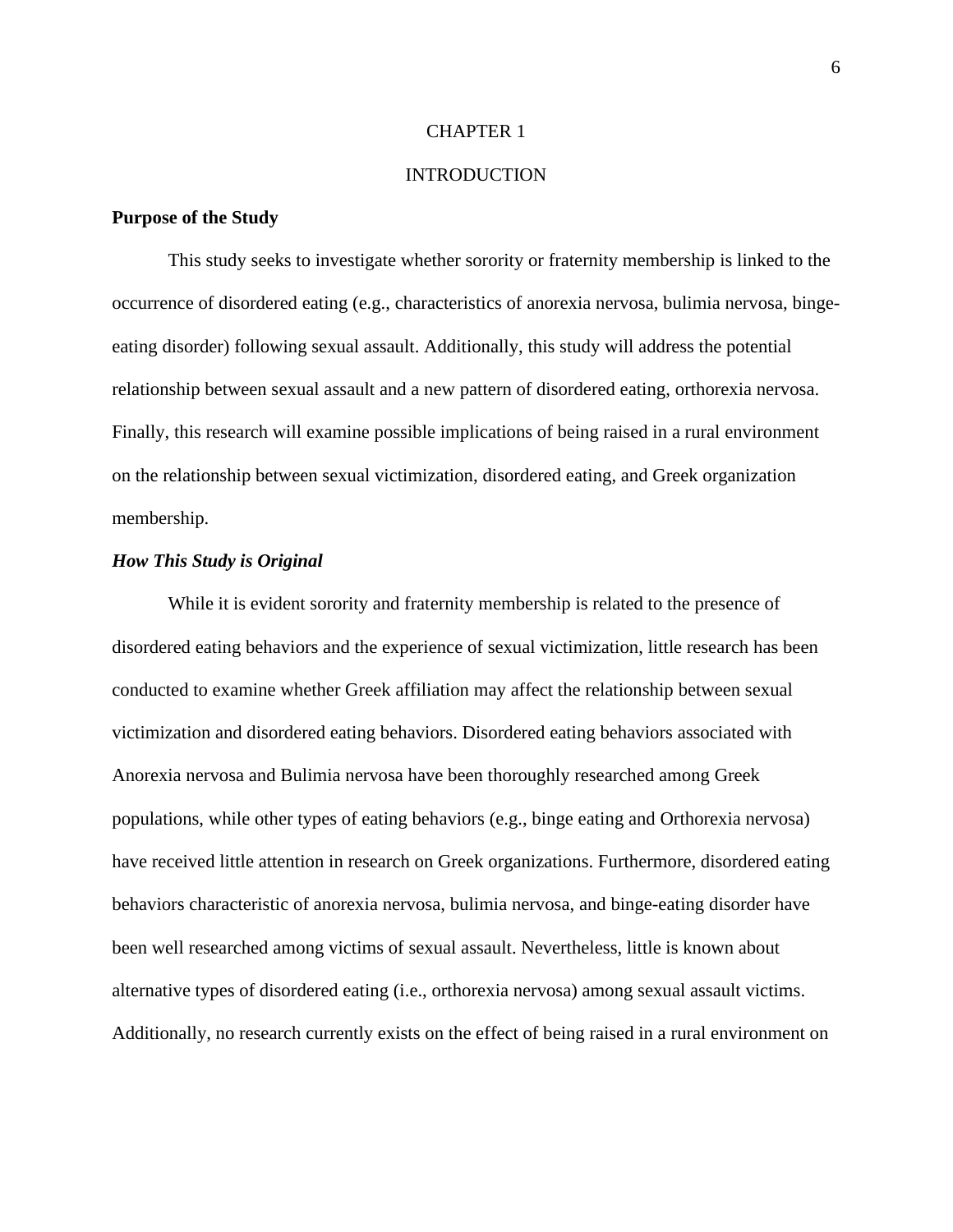the relationship between Greek membership, sexual assault victim status, and disordered eating behaviors.

#### **Literature Review**

#### *Sexual Victimization as a Risk Factor for Eating Disorders*

Sexual victimization or sexual assault, defined as unwanted sexual contact (e.g., touching of the genitals, touching of the breasts or buttocks, and oral, anal, and vaginal penetration) is a significant public health concern in the United States (Rape, Abuse and Incest National Network, 2021). On average, 433,648 Americans (approximately 17.6% of women and 3% of men) over age 12 experience sexual victimization annually (Rape, Abuse and Incest National Network, 2021). Sexual victimization is a risk factor for disordered eating behaviors among both women and men (Strother et al., 2012).

Recent studies have indicated that sexual trauma may be a better indicator of disordered eating behaviors than other types of trauma (Breland et al., 2018; Gomez et al., 2021). A study of majority Caucasian (60%) women veterans, ages 18 to 70 years ( $M = 49$ ,  $SD = 13$ ) indicated that sexual violence was a significant predictor of disordered eating symptoms (i.e., symptoms of anorexia nervosa, bulimia nervosa, and eating disorders not otherwise specified) while combat exposure was not (Breland et al., 2018). The authors noted that implementing self-report measures in this study likely contributed to the significant results compared to previous studies that utilized face-to-face interviews. They hypothesized that women were likely more comfortable disclosing their sexual assault history and engagement in disordered eating behaviors via survey than to a live interviewer, which therefore produced more accurate results (Breland et al., 2018).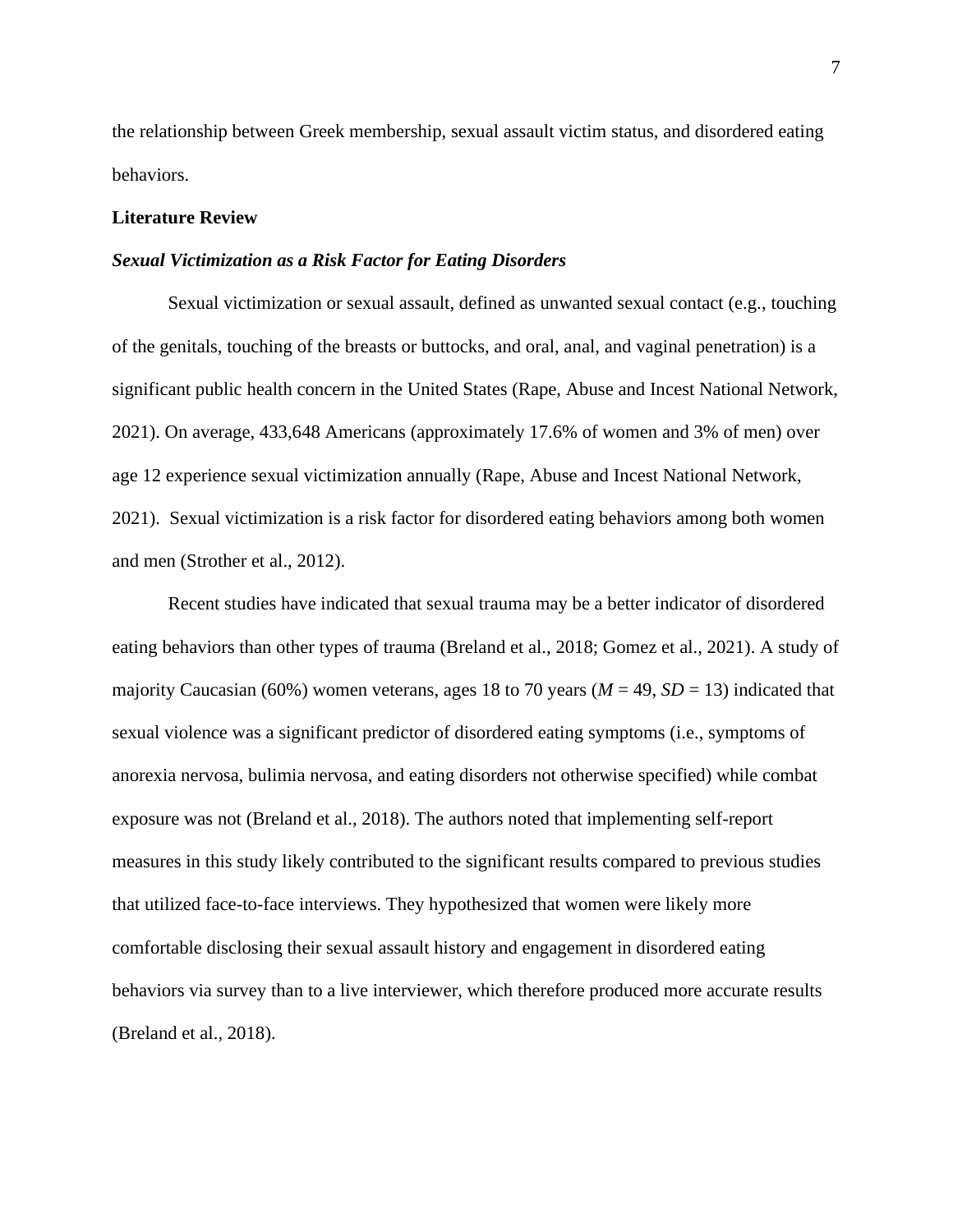Furthermore, a study aimed at replicating the findings of Breland et al. (2018) across a population of majority women participants (76.5%) identifying as Hispanic/Latinx (65%) and living with food insecurity yielded similar results. In this study, sexual trauma was a better indicator of eating disorder symptoms than other types of trauma (e.g., combat trauma, vehicle accident, life-threatening illness or injury, serious body accident). These replication findings were particularly notable because sexual trauma was consistently a better indicator of disordered eating behaviors than other types of trauma across two diverse populations. Further research is essential in order to examine this link between sexual victimization and disordered eating.

### *Anorexia Nervosa*

Anorexia nervosa is an eating disorder characterized by significant restriction of food intake, intense fear of gaining weight or becoming overweight, and disturbed perception of one's own body weight and appearance (American Psychiatric Association, 2013). Sexual victimization has been identified as a possible precursor to disordered eating behaviors associated with anorexia nervosa (e.g., concern about shape and weight, dietary restriction) (Carter et al., 2006). More specifically, existing literature demonstrates childhood sexual abuse is associated with disordered eating later in life (Carter et al., 2006). In a study of 77 women who met that Diagnostic and Statistical Manual of Mental Disorders, 4th Edition (DSM-IV) criteria for anorexia nervosa, a strong relationship was revealed between child sexual assault and anorexia nervosa (Carter et al., 2006). Participants were administered an assessment of eating disorder psychopathology derived from the Eating Disorder Examination (EDE; Fairburn & Cooper, 1993). In this study, child sexual abuse was defined as "any unwanted sexual experience involving physical contact including sexual touching and sexual intercourse that occurred before age 18 *and* prior to the onset of the eating disorder" (Carter et al., 2006, p. 260). The results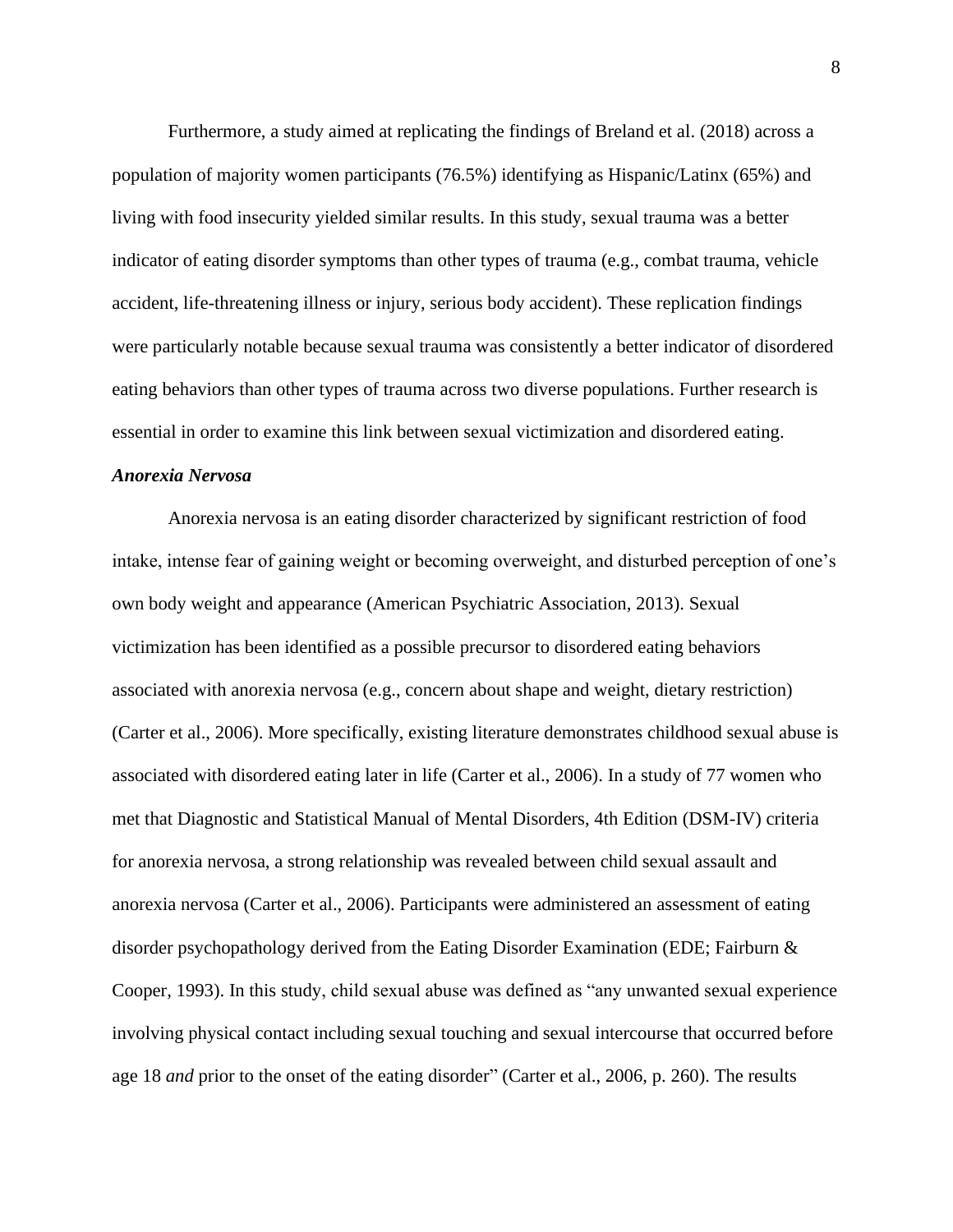indicated the prevalence of child sexual abuse among inpatients with a DSM IV diagnosis of Anorexia nervosa was 48%.

Sexual assault in adulthood has also been identified as a risk factor for anorexia nervosa. Case studies have been valuable tools in illustrating the development of symptoms of anorexia nervosa following sexual trauma (McFarlane et al., 1988; Waller et al., 1993). Common findings emerged from two in-depth case studies in which two women reported the onset of symptoms of severe anorexia nervosa following sexual assault. Both women described experiencing feelings of guilt, inadequacy, loss of control, and distortion of body image following the trauma (Waller et al., 1993). Researchers examined these cases in the context of previous research describing the relationship between sexual trauma and disordered eating. They hypothesized that the experience of distorted body image following sexual assault was likely related to intimate body intrusion, physical threat, and severe humiliation associated with sexual violence. More specifically, the researchers suggested sexual avoidance and discomfort with issues of sexual attractiveness following a sexual trauma may result in distorted body image (Waller et al., 1993). Finally, they indicated restrictive eating and weight regulation may serve as strategies of regaining control and independence and reducing feelings of guilt following an incident of sexual violence. Sexual victimization experienced at any point during the lifespan appears to place victims at increased risk of developing disordered eating behaviors consistent with anorexia nervosa.

### *Bulimia Nervosa*

Bulimia nervosa, an eating disorder consisting of recurrent episodes of binge eating and inappropriate compensatory purging (i.e., self-induced vomiting, misuse of laxative, excessive exercising) has also been associated with sexual victimization (American Psychiatric Association, 2013; Beckman & Burns, 1990). To investigate the relationship between sexual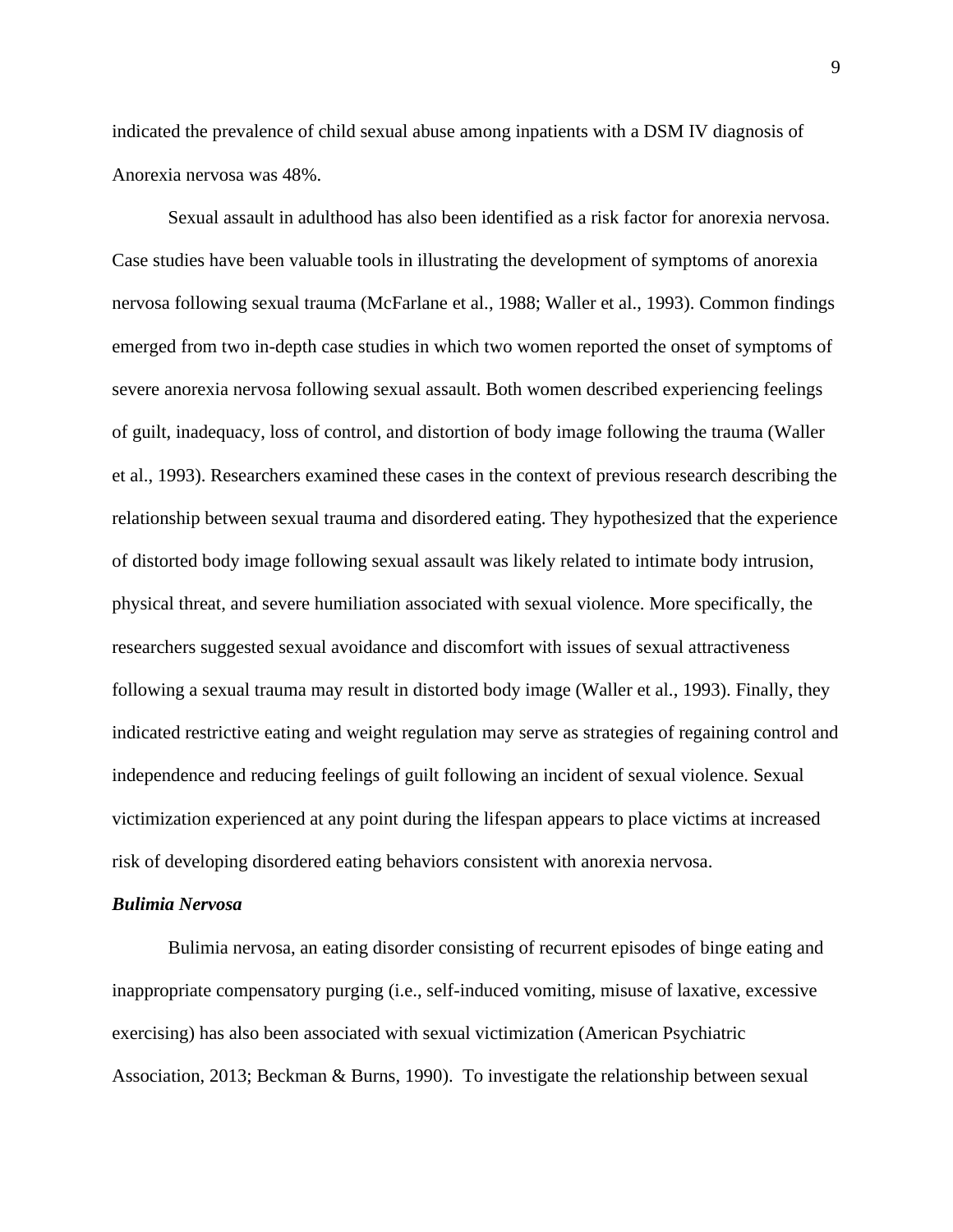assault and bulimia nervosa, participants from the third wave of the National Women's Study in 1992 were screened via telephone survey for bingeing and purging behaviors associated with bulimia nervosa (Beckman & Burns, 1990). Telephone interviewers asked participants scripted questions about their eating habits, the presence of compensatory strategies to offset caloric intake, incidents of sexual assault, and other violent forms of victimization. Women who reported experiencing bingeing or purging behaviors or any form of victimization were asked to provide details of the incidents. The study concluded that women who endorsed symptoms of bulimia nervosa were much more likely to have experienced sexual or aggravated assault than women who did not report experiencing both bingeing and purging behaviors (Beckman & Burns, 1990). More specifically, women who reported using two or more compensatory strategies following a period of binge eating were twice as likely to have reported experiencing sexual assault (Beckman & Burns, 1990).

A more recent study confirmed the findings of Beckman and Burns (1990). In a survey study of college women between the ages of 18 and 25, researchers found a staggering relationship between self-reported sexual violence and self-reported purging behaviors. Measures of sexual violence and purging behaviors were adapted from the National College Health Assessment, created by the American College Health Association in 1998 (Groff Stephens & Wilke, 2015). Those who reported mild sexual violence (e.g., verbal threats and/or unwanted sexual touching) were 90% more likely to report engaging in purging behaviors characteristic of bulimia nervosa (e.g., vomiting or using laxatives to lose weight in the last 30 days) than those who did not report experiencing any form of sexual violence (Groff Stephens & Wilke, 2015). Additionally, those reporting moderate sexual violence (attempted penetration) were 3.2 times more likely to report engaging in purging behaviors than those who did not experience sexual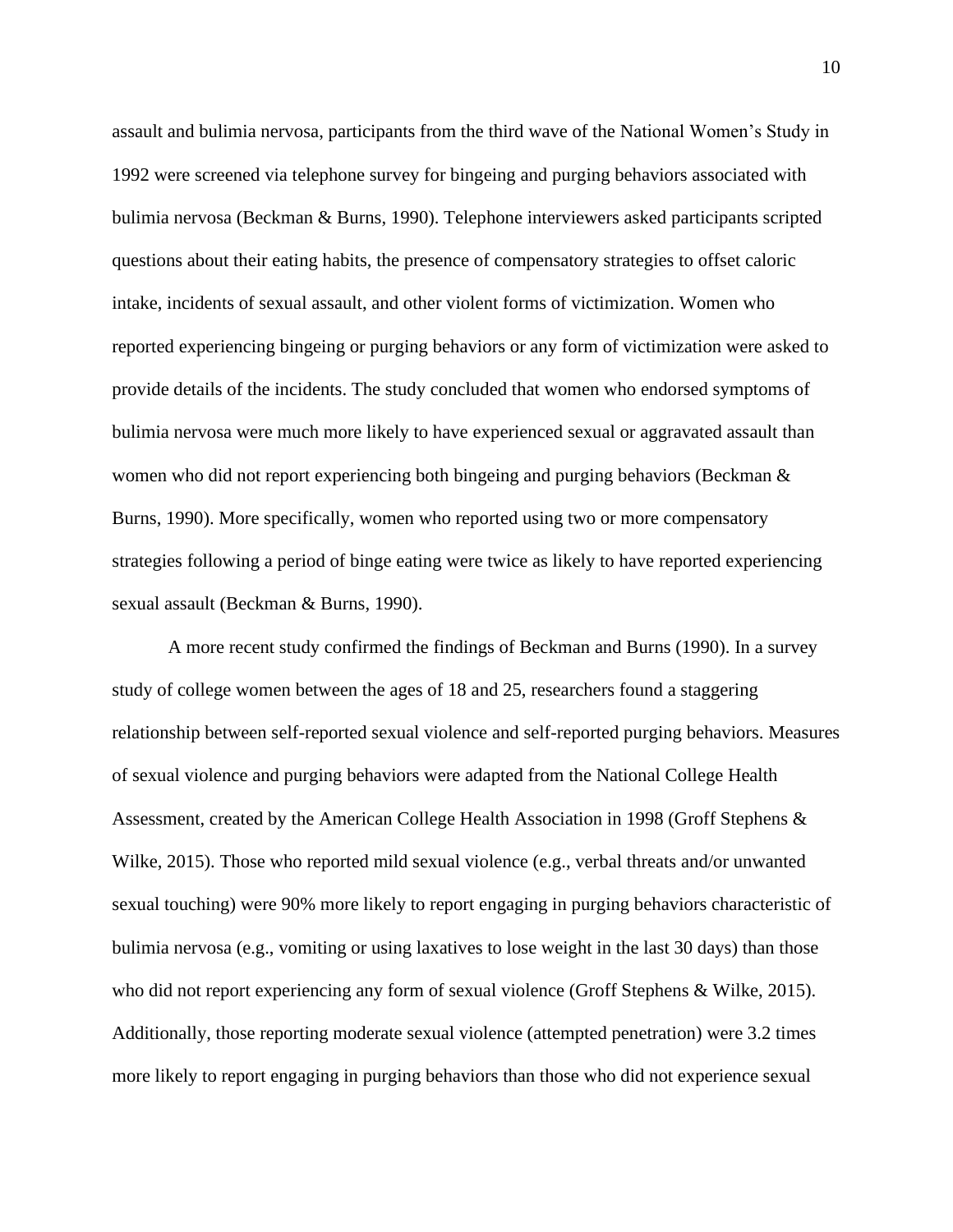violence. Finally, participants who indicated experiencing severe sexual violence (i.e., unwanted penetration) were 4.5 times more to report purging to lose weight than participants who reported no experiences of sexual violence (Groff Stephens & Wilke, 2015). In conclusion, those experiencing sexual assault are at an increased risk of developing behaviors characteristic of bulimia nervosa.

#### *Binge-Eating Disorder*

Binge-eating disorder was first recognized as a type of feeding and eating disorder in the DSM V, published in 2013 (American Psychiatric Association). Like bulimia nervosa, bingeeating disorder includes recurrent episodes of binge eating, during which, an individual experiences lack of control over eating and consumes more food than normal over a period of 2 hours or less (American Psychiatric Association, 2013). In contrast to bulimia nervosa, an individual experiencing binge-eating disorder does not implement compensatory strategies to offset caloric intake following binge eating. Oftentimes, episodes of binge eating are accompanied by feelings of disgust, embarrassment, distress, and uncomfortable fullness (American Psychiatric Association, 2013). Like both anorexia nervosa and bulimia nervosa, binge-eating disorder has been associated with sexual victimization (Gabert et al., 2013). In a study of 500 individuals enrolled in a bariatric program to treat obesity, 40.4% of participants who reported a history of sexual abuse also reported experiencing binge-eating disorder (Gabert et al., 2013). In contrast, only 26.6% of non-abused patients reported a diagnosis of binge-eating disorder (Gabert et al., 2013).

Similarly, in a review of 52 studies of obesity among adolescent girls, including 17 studies of binge-eating disorder, researchers found that binge-eating disorder was up to four times more prevalent among adolescent girls who experienced child sexual abuse than those who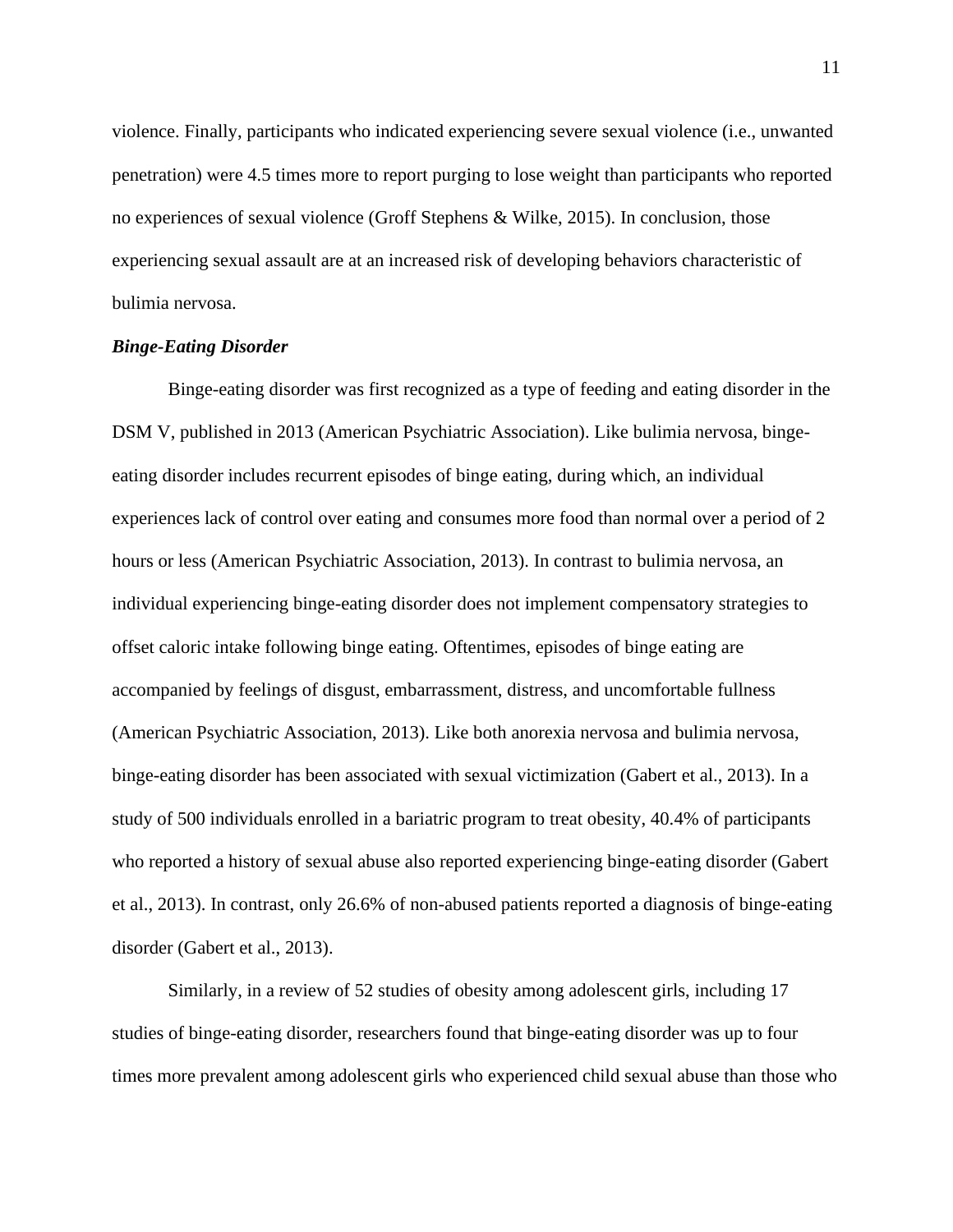did not (Van Tu et al., 2020). Additionally, the authors noted that those experiencing bingeeating disorder were more likely to suffer from obesity than those who did not endorse a diagnosis of binge-eating disorder. After examining these 17 studies, the authors also concluded that binge-eating disorder and obesity following child sexual abuse may help the individual to feel sheltered from sexual activity. More specifically, obesity may create a "body barrier" between the individual and perpetrators of sexual assault (Van Tu et al., 2020). They also highlighted that consuming hypercaloric comfort foods may serve as a mechanism for decreasing stress following a traumatic experience, such as sexual abuse. In sum, behaviors characteristic of binge-eating disorder may serve as an emotion regulation tool following sexual assault, placing those who have experienced sexual victimization at greater risk for developing binge-eating disorder.

Overall, existing literature demonstrates a significant association between sexual victimization and disordered eating (Carter et al., 2006; Gabert et al., 2013). It also appears that increased severity of sexual victimization is related to increased disordered eating behaviors (Groff Stephens & Wilke, 2015). Furthermore, behaviors such as experiencing distorted body image and altering one's food intake to regulate negative emotions are also associated with sexual assault (Van Tu et al., 2020; Waller et al., 1993). Finally, altering food intake to change body shape may be a way for those who have been sexually assaulted to attempt to regain control prevent subsequent victimization (Van Tu et al., 2020; Waller et al., 1993).

#### *Gender Differences*

While the majority of the literature has focused on the relationship between sexual assault and eating disorders among women, men have also been observed to suffer from eating disorders following sexual victimization (Ganson et al., 2020). Data collected from the Healthy Minds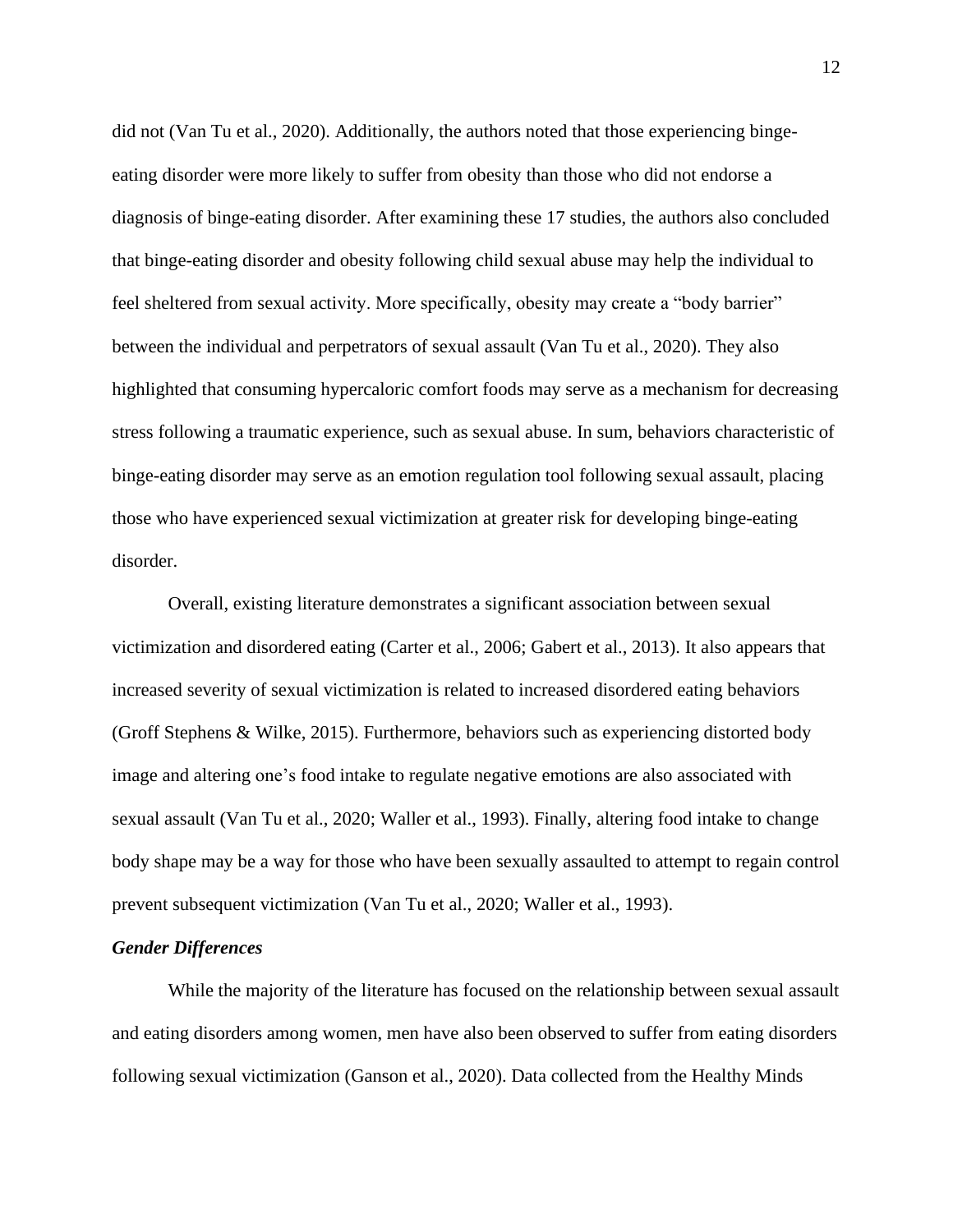Study, a yearly, national measure of mental health, substance use, interpersonal concerns, and help-seeking behaviors among undergraduate college students was examined to investigate sexual victimization and eating disorders among men participants (Ganson et al., 2020). A sample of 14,964 undergraduate men were administered The SCOFF Questionnaire to Screen for Eating Disorders (Morgan et al., 1999). The SCOFF tool measures self-induced vomiting, loss of control overeating, weight loss, bodyweight perception, and preoccupation with food (Morgan et al., 1999). The study concluded that over 16% of college-enrolled men screened positive for an eating disorder and 4% of college-enrolled men endorsed experiencing sexual assault over the past 12 months (Ganson et al., 2020). However, the authors conjectured that sexual assault was likely underreported by men due to association with shame and weakness. Finally, the authors reported that men who endorsed sexual victimization in the past 12 months were significantly more likely to screen positive for an eating disorder (Ganson et al., 2020).

A review of relevant literature conducted in 2012 highlighted similar findings, including the underreporting of sexual abuse among men and an increased likelihood of developing an eating disorder following sexual victimization (Strother et al., 2012). Based on their examination of the literature, authors posited that the underreporting of sexual victimization among men was likely due stigmatization and humiliation. Additionally, they noted that eating disorder symptoms are also likely underreported by men as eating disorders are often perceived as feminine diseases. More specifically, the literature review also concluded that body-image disturbance and concerns over body weight and shape were more likely among gay and bisexual men than men identifying as straight. In short, both men and women are at an increased risk of developing an eating disorder following sexual assault compared to those who have not experienced sexual trauma.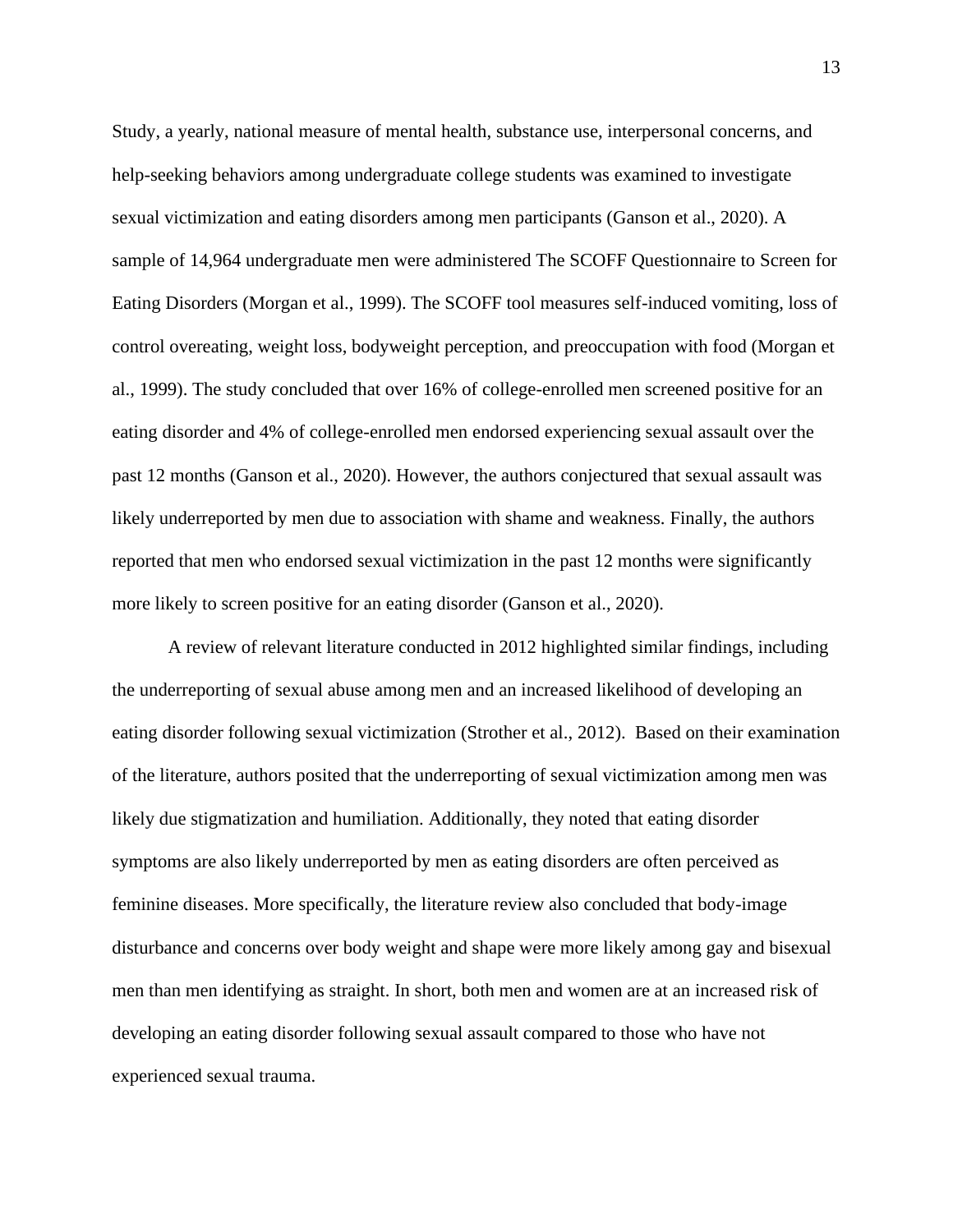### *Orthorexia Nervosa*

Recent research recognizes a new pattern of controlled eating behavior, orthorexia nervosa, characterized by a significant preoccupation with eating foods deemed healthy, nutritious, and wholesome (Bundros et al., 2016). This pattern of "clean" eating also includes rigid exclusion of foods identified as unhealthy due to qualities such as genetic modification, potential presence of pesticides or allergens, organic status, as well as sugar, salt, and fat content (Bratman, 2017). Although orthorexia nervosa is not recognized in the Diagnostic and Statistical Manual of Mental Disorders, Fifth Edition (DSM-V), the condition shares similar features to clinically identified eating disorders, including obsession with food and rigid food rules (Bundros et al., 2016).

Due to the novelty of this condition, few studies have examined the onset, maintenance, and exacerbation of symptoms of orthorexia nervosa(Cheshire et al., 2020). However, one study examining the development of orthorexia nervosa indicated that health professionals working with those experiencing orthorexia nervosa observed a potential link to sexual trauma (Cheshire et al., 2020). Researchers recruited health professionals and individuals with tendencies of orthorexia nervosa to participate in semi-structured interviews about their experiences. Professionals reported individuals who endorsed experiencing sexual assault also endorsed traits associated with orthorexia nervosa(e.g., the need for control, the need to feel clean). Therefore, it is possible that symptoms of orthorexia nervosa are associated sexual victimization.

#### *Influence of Greek Affiliation on Eating Disorders*

University undergraduate students are increasingly at risk of developing eating disorders, as eating disorder prevalence rates have escalated among college populations in recent years (White et al., 2011). In a 13- year longitudinal study examining eating disorder prevalence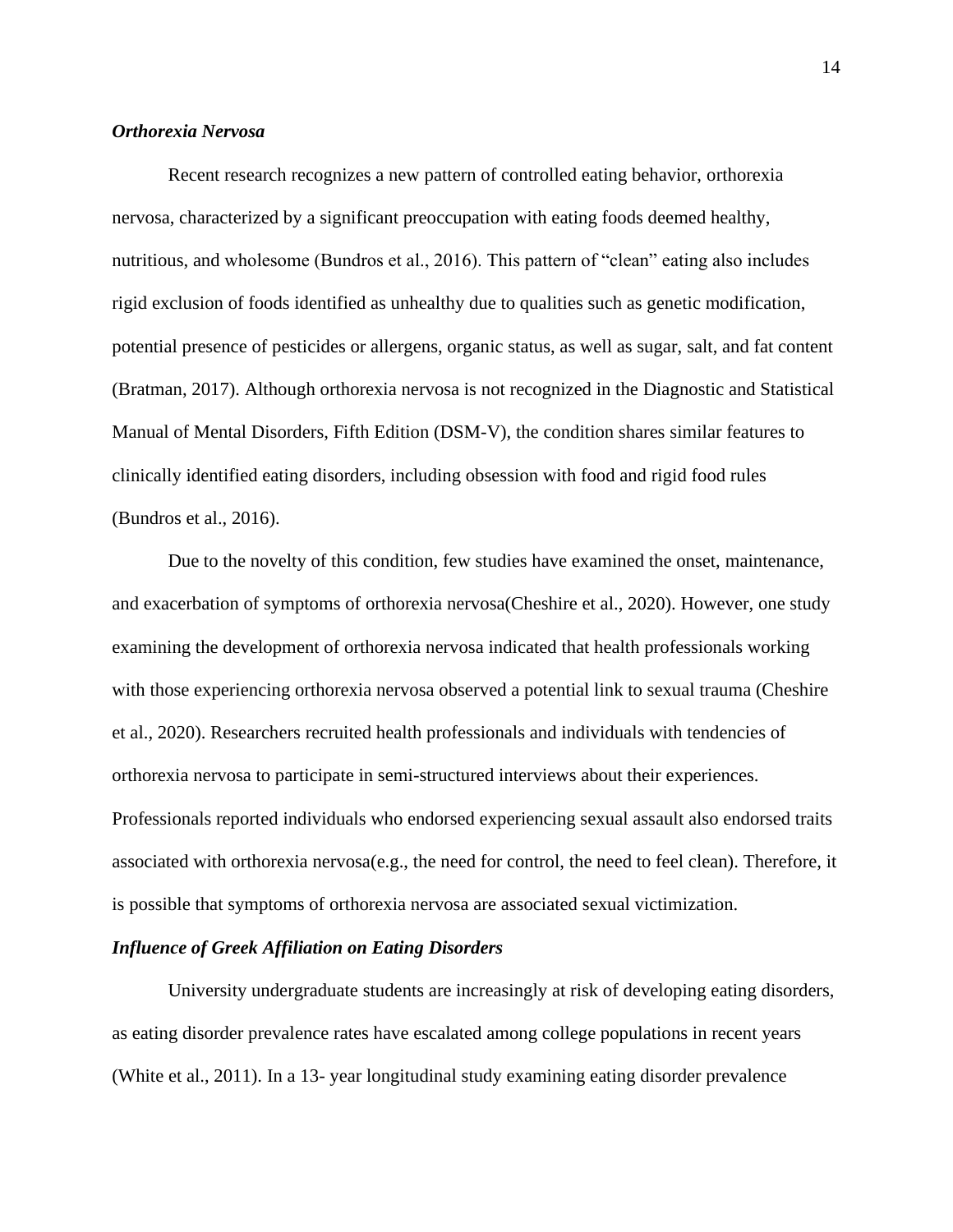among undergraduate students, researchers found that rates of practicing behaviors consistent with eating disorders increased from 23.4% to 32.6% in women and from 7.9% to 25% among men over the course of the study (White et al., 2011). Researchers collected this data via 3 random sample surveys of undergraduate students at a mid-sized university in southern California in 1995, 2002, and 2008. Participants were asked to complete the Weight Management Questionnaire, which includes questions on eating behavior, exercise behavior, and binge eating (Mintz et al., 1997). Participants' eating disorder behaviors were classified into DSM-IV and Diagnostic and Statistical Manual of Mental Disorders, 4th Edition, Text Revision (DSM-IV-TR) categories based on their responses. The prevalence of eating disorders increased significantly among both undergraduate men and women enrolled at the host institution between 1995 and 2008. Additionally, the use of unhealthy weight control methods (e.g., vomiting, using laxatives, fasting, taking diet pills) increased significantly from 1995 to 2002. Overall, the percentage of students engaging in eating disorder behaviors rose from 18.5% in 1995 to 30.5% in 2008, indicating a significant increase in eating disorders among this university population.

 More specifically, sorority and fraternity membership has been associated with increased disordered eating behaviors among undergraduate men and women (Basow et al., 2007; Piquero et al., 2010). A research study aiming to investigate strain theory (i.e., causes of strain on society) and its relationship to negative emotion and mental illness among college men concluded that fraternity membership was associated with disordered eating behaviors and attitudes (Piquero, et al., 2010). Such behaviors and attitudes include purging behaviors, desire to lose weight, general body dissatisfaction, and desire to be thin and physically fit. Participants in this study included 382 young adults enrolled at a university in the Pacific Northwestern United States. They were administered 3 Subscales of the Eating Disorder Inventory, including (1)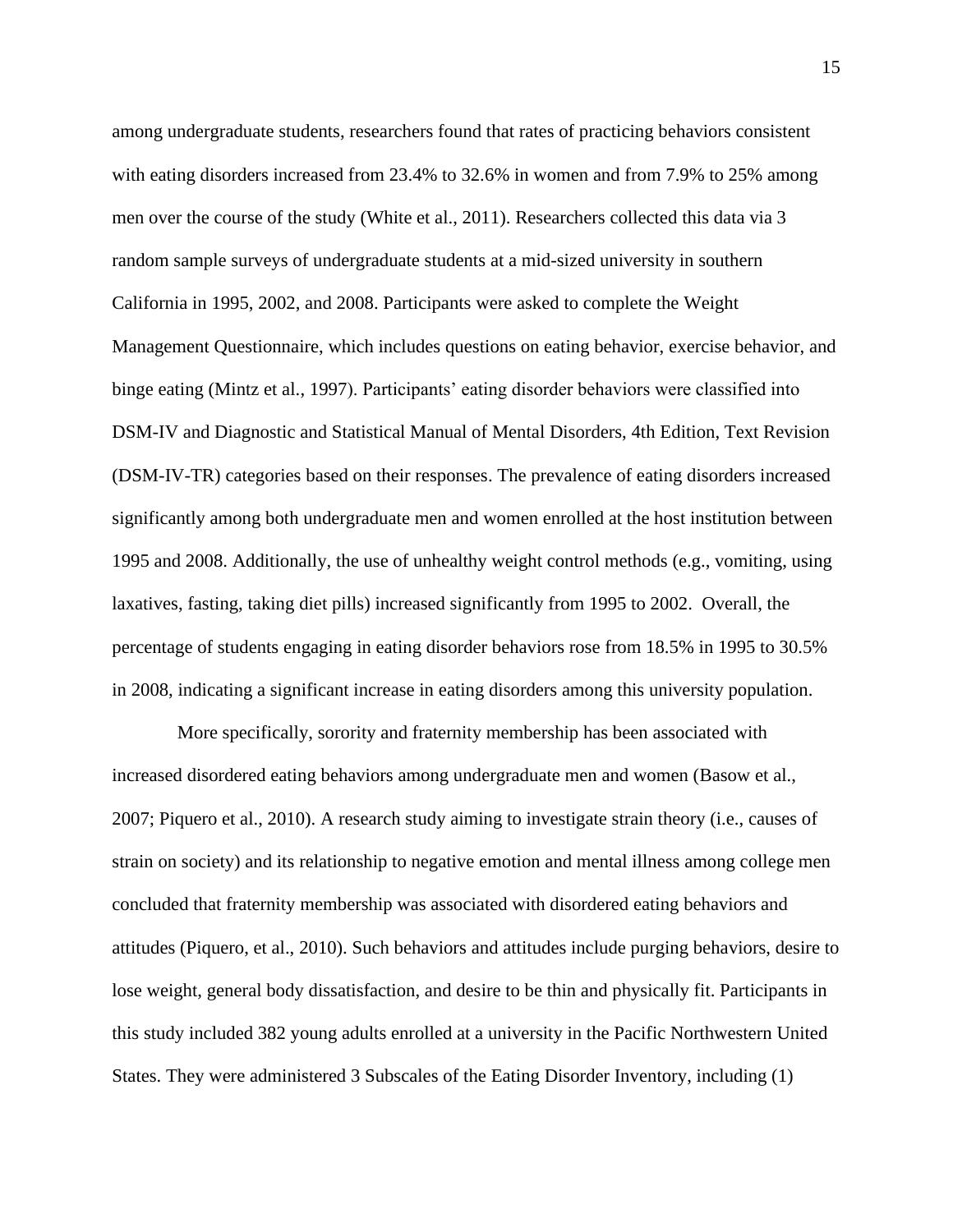Drive for Thinness (anorexia), (2) Bulimia, and (3) Disordered Eating (Garner et al. 1983). The study concluded that Greek affiliation was positively related to disordered eating among men. Authors speculated this outcome may have been attributed to fraternity members' desire to match the level of fitness of their sorority colleagues, though they acknowledged lack of significant evidence to support this claim (Piquero et al., 2010). Furthermore, low response rates remain a barrier to obtaining data on eating disorders among men and unfortunately, research replicating these findings was unavailable (Strother et al., 2012; White et al., 2011).

Far more research has been devoted to investigating the relationship between sorority membership and eating disorders, as it has recently become a topic of increasing concern (Averett et al., 2016; Basow et al., 2007). To address this issue, a sample of 265 women from a small liberal arts college on the East Coast were asked to respond to surveys measuring disordered eating behavior, body objectification, and social pressure (Basow et al., 2007). Eating disorder symptoms were measured via 3 subscales of the Eating Disorder Inventory-2, including Drive for Thinness, Bulimia, and Body Dissatisfaction (Garner et al., 1983). The Objectified Body Consciousness Scale (McKinley & Hyde, 1996) was implemented to measure thoughts about body appearance, body shame, and degree of control over appearance. Finally, participants were asked to indicate the extent to which they experienced social pressure from women peers. Results of this study indicated sorority women demonstrated increased risk factors for developing an eating disorder (e.g., objectified body consciousness, disordered eating attitudes, and perceived social pressure) compared to peers who were not members of sororities. The researchers also found that women who endorsed higher levels of these risk factors were more likely to be attracted to sorority recruitment and membership.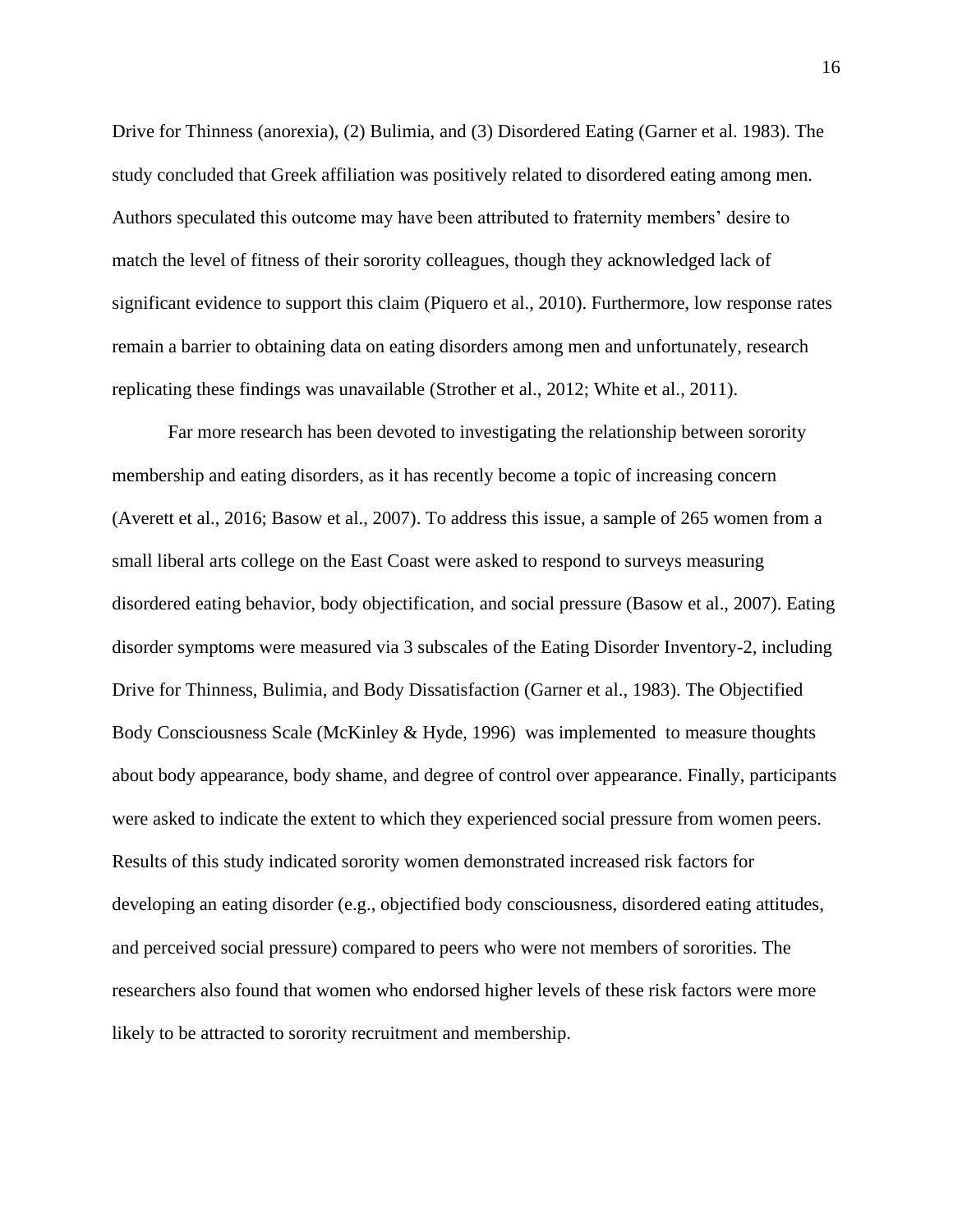Due to the attention this topic has received, further research has been conducted to challenge the relationship between eating disorders and sorority membership. A large-scale study examined data from the fall 2008, spring 2009, and fall 2009 American College Health Association-National College Health Assessment to investigate causal effects of sorority membership on eating disorders (Averett et al., 2016). The findings of this study demonstrated that sorority membership contributed to disordered eating behaviors including dieting, trying to lose weight, and using pills to lose weight. Additionally, sorority membership was associated with lower body mass index and lower rates of obesity. However, there was no statistically significant evidence that sorority membership contributed to diagnoses of anorexia nervosa or bulimia nervosa, or symptoms associated with these diseases (e.g., being underweight, using laxatives or vomiting to lose weight). Based on the conclusions of this study, it is evident that sorority membership is associated with an increased focus on weight loss (Averett et al., 2016). However, sorority membership was not observed to be a causal factor for eating disorder diagnoses.

To date, the available literature has not examined comparisons of binge eating behavior in absence of compensatory behavior among Greek members and other population. However, a 1988 study of undergraduate women revealed that sorority women were more likely to imitate binge-eating behaviors of their peers (Crandall, 1988). Women from three sororities were asked to complete measures of disordered eating behaviors and to compile a list of their ten closest friends. Data analysis revealed disordered eating behaviors consistent with binge eating were of a similar nature within self-identified peer groups (Crandall, 1988). The author suggested these findings were consistent with a social contagion model. Similarly, literature on the prevalence of orthorexia nervosa specifically among sorority and fraternity members is currently lacking.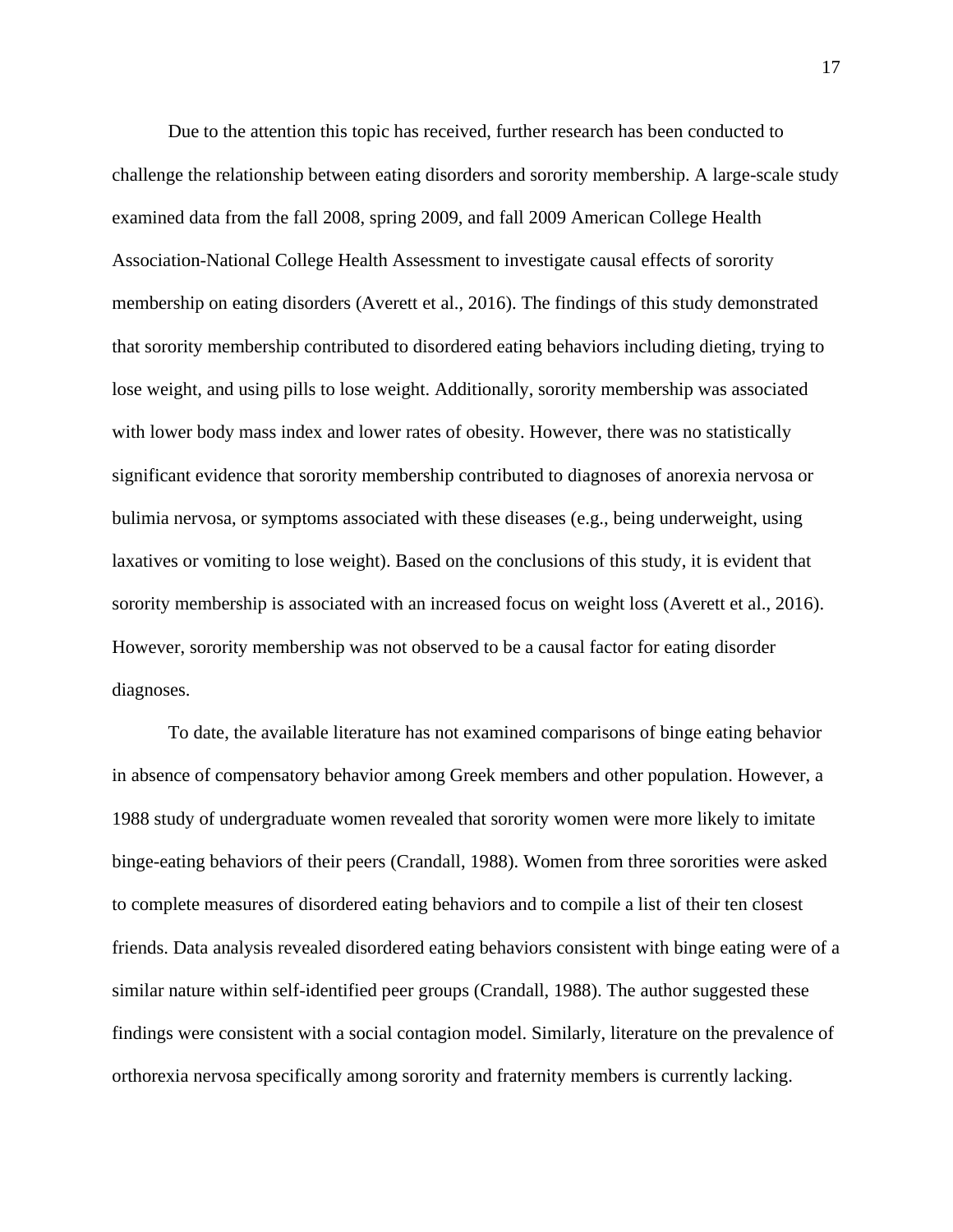Although the literature does not provide investigation of orthorexia nervosa among Greek members specifically, orthorexia nervosa tendencies are found to be prominent among college populations and correlate strongly with disordered eating behaviors (Bundros et al., 2016).

#### *Influence of Greek Affiliation on Sexual Victimization*

The majority of sexual assault victims are under 30 years of age and 54% are between the ages of 18 and 34 (Rape, Abuse and Incest National Network, 2021). Both men and women report increased rates of sexual victimization during their college years compared to other periods of life (Fisher et al., 2000; Forsman, 2017). Men ages 18-24 enrolled in colleges or universities are approximately 5 times more likely to experience sexual assault than age-matched peers who are not students (Rape, Abuse and Incest National Network, 2021). Women college students, ages 18-24 are 3 times more likely to be victims of sexual assault than women in the general population (Rape, Abuse and Incest National Network, 2021). Furthermore, sorority women and fraternity men are more likely to be victims of sexual assault than those who are not affiliated with a Greek organization (Franklin, 2015; Luetke et al., 2020). Dangerous behaviors, such as high-risk alcohol use among sorority and fraternity members are potential precursors to increased rates of sexual aggression among this population (Franklin, 2015; Kingree  $\&$ Thompson, 2013; Minow & Einolf, 2009).

Historically, survey research on the sexual experiences of fraternity men has received low response rates and has frequently focused on fraternity members as perpetrators of sexual assault (Mellins et al., 2017). While limited research has been conducted examining the sexual victimization experiences of fraternity men, recent studies indicate prevalence rates are likely higher among undergraduate fraternity members than nonmembers (Luetke et al., 2020; Mellins et al., 2017). Researchers examined data from Columbia University's and Barnard College's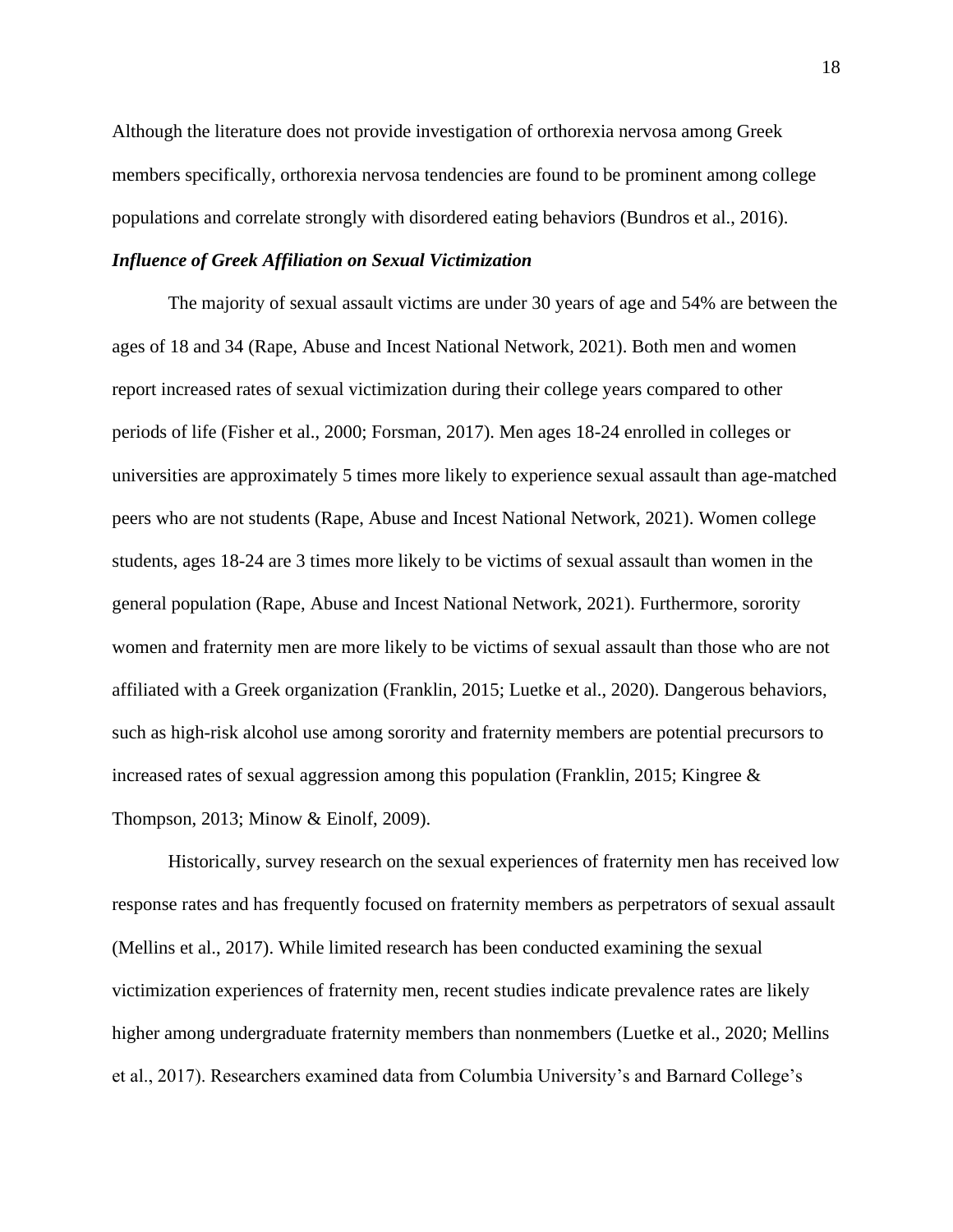Sexual Health Initiative to Foster Transformation Study to identify types of sexual assault experienced by college undergraduate students (Mellins et al., 2017). Participants were asked to complete a modified version of the Sexual Experiences Survey (Koss, 2007), indicating whether they had experienced specific types of sexual assault, including sexual touching, attempted penetrative sex, or penetrative sex. The study revealed that both men and women who indicated fraternity or sorority membership reported increased experiences of sexual victimization compared to nonmembers (Mellins et al., 2017). More specifically, both sorority and fraternity members reported significantly increased rates of unwanted sexual touching compared to nonmembers. Overall, these researchers reported that 3.8% of college men included in the survey reported experiencing attempted penetrative sexual assault and 5.2% indicated experiencing completed penetrative sexual victimization (Mellins et al., 2017).

A similar study in which 102 undergraduate fraternity men enrolled at a large Midwestern university were surveyed about sexual victimization and perpetration experiences revealed even higher prevalence rates of victimization. Notably, 13.7% of fraternity member participants reported penetrative sexual victimization since entering college and 17.5% reported attempted penetrative sexual victimization since starting college (Luetke et al., 2020). Authors attributed increased response rates to the inclusive language of the survey and the elimination of words such as "victim" and "assault" when measuring sexual aggression (Luetke et al., 2020).

Similarly, sorority women have been at an increased risk of sexual victimization compared to their nonmember counterparts for several decades (Copenhaver & Grauerholz, 1991; Franklin, 2015; Minow & Einolf, 2009). Minnow and Einolf (2009) surveyed 779 university undergraduate women regarding their experiences with sexual victimization perpetrated by men. The researchers implemented a questionnaire adapted from the Sexual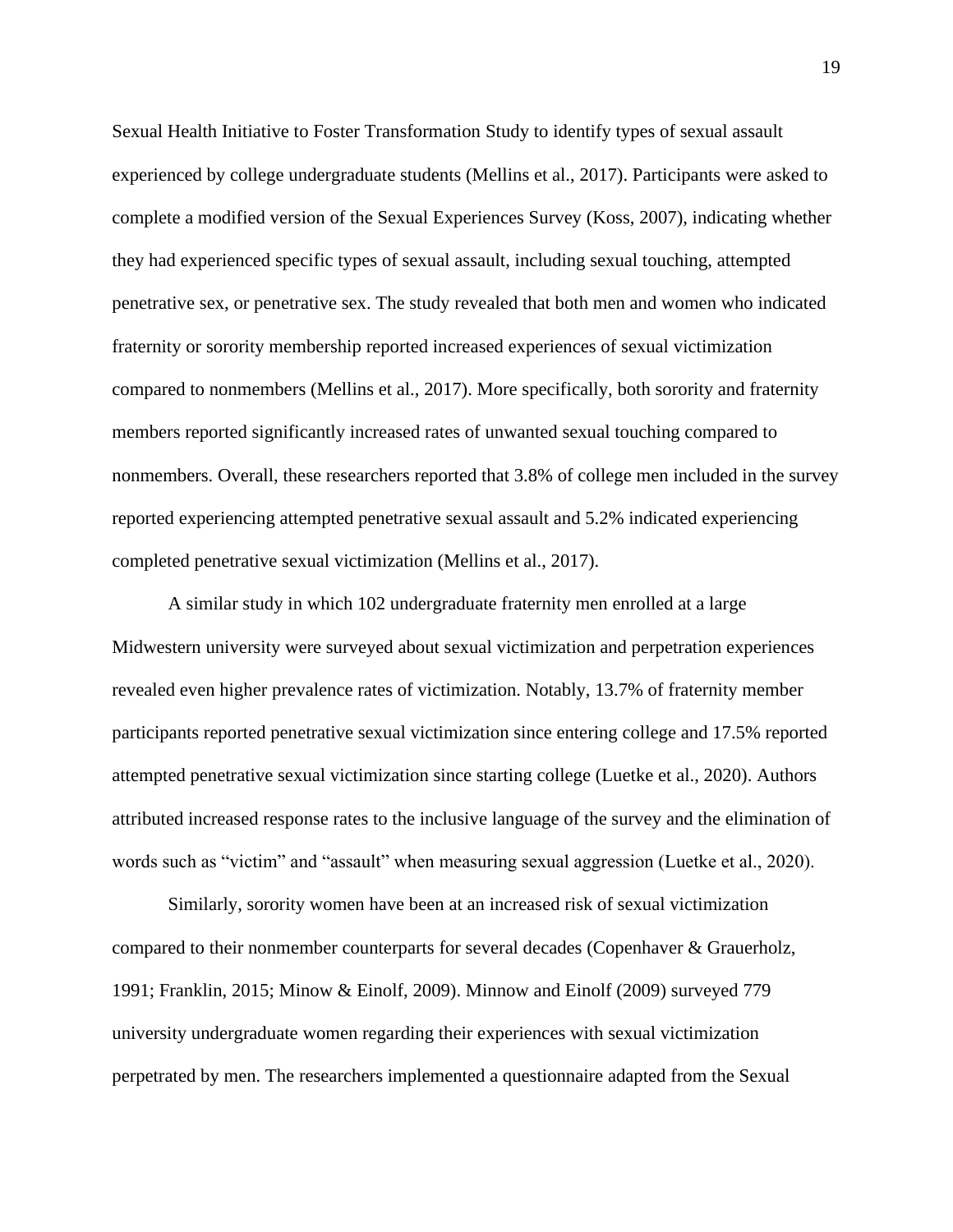Experiences Survey (Koss, 2007) and National Victimization of College Women Study (Fisher, 1997). Results demonstrated 29% of sorority members and 7% of nonmembers endorsed sexual victimization, indicating sorority members experienced sexual assault at a rate over 4 times the rate of nonmembers. Furthermore, 33% of sorority women reported experiencing completed rape, compared to 8% of nonmembers. The authors noted that even when the variable of alcohol use was controlled for, sorority women still reported higher rates of sexual victimization than nonmembers. To examine factors influencing these staggering rates of sexual assault among sorority members, Franklin (2015) surveyed 282 women enrolled at a large Northwestern university. The study concluded that sorority affiliation was predictive of factors including increased alcohol consumption, increased risk-taking behaviors, delays in assessing threat, decreased responses to risk, and increased contact with fraternity men compared to sorority nonmembers.

In conclusion, university students are at significantly increased risk of sexual victimization, with sorority and fraternity members at even higher risk than the general population of college students (Fisher et al., 2000; Forsman, 2017). The current literature suggests sorority and fraternity members engage in more behaviors related to sexual victimization, such as high-risk alcohol use compared to non-Greek counterparts (Franklin, 2015). Finally, the current estimations of sexual victimization among Greek members may be an underrepresentation due to significant underreporting of fraternity members (Luetke et al., 2020; Mellins et al., 2017).

#### *Rurality Considerations*

A rural area is a place with low population density, defined by the U.S census bureau as non-urban (Unites States Census Bureau, 2010). A non-urban area is one that is neither an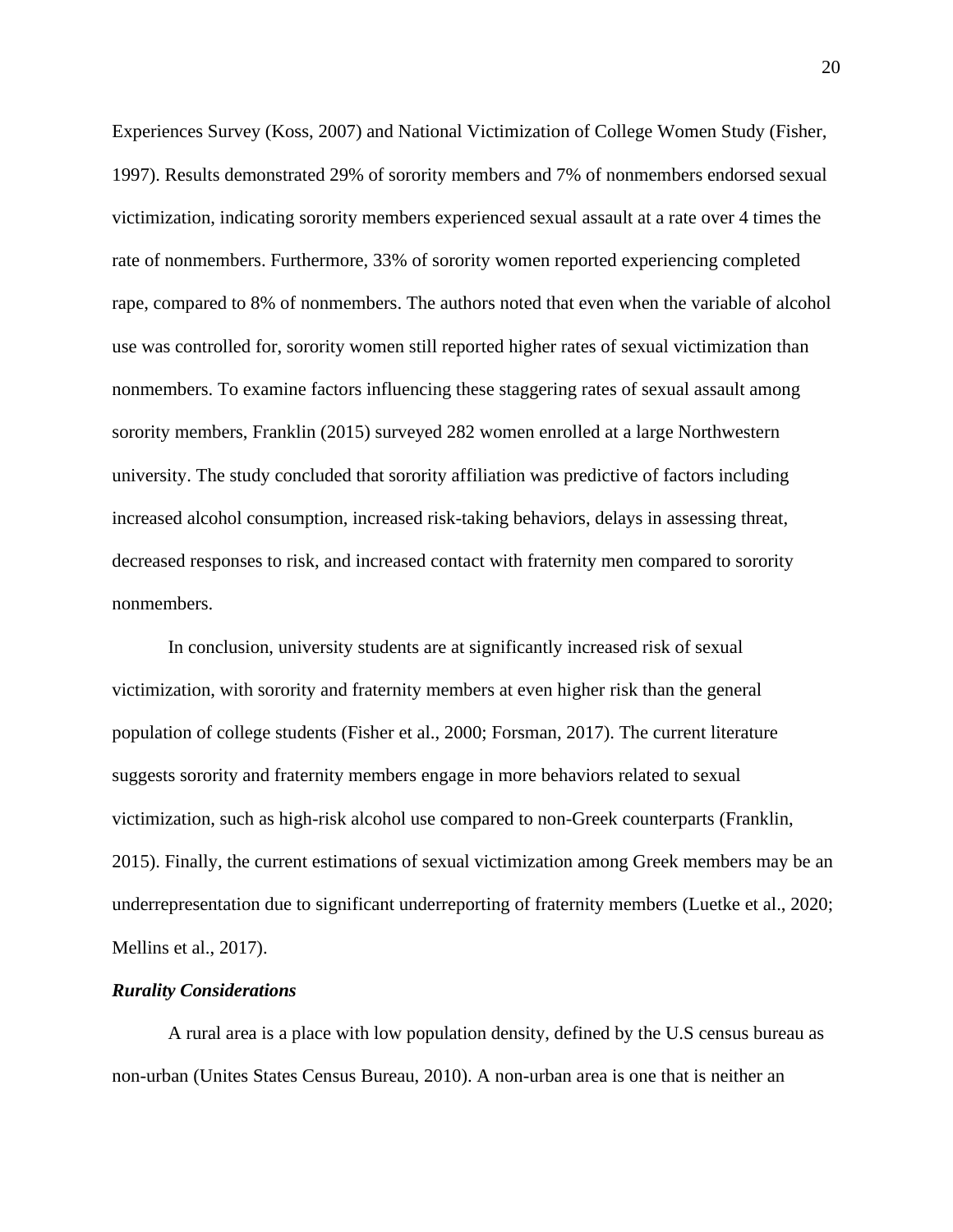urbanized area (population of 50,000 or more) nor an urban cluster (population of at least 2,500 and less than 50,000). Furthermore, a rural environment may serve to increase risk factors for sexual victimization and eating disorders. While little research has examined differences between rates of eating disorders among rural populations in the Unites States, it is evident that access to mental health care, including eating disorder treatment is lacking in rural areas (Smalley et al., 2012). More specifically, barriers to mental health resources (e.g., limited access to affordable care, stigmatization of psychiatric treatment, lack of culturally competent mental health care, concerns over confidentiality, inadequate knowledge about mental health care, limited dissemination of available services) remain prevalent among rural communities (Smalley et al., 2012). Therefore, those in rural communities experiencing disordered eating may not be aware of the health concerns associated with eating disorders. Additionally, those in rural communities may be unaware of the necessity of mental health resources and may have limited access to eating disorder treatment.

Rural settings have also been observed to lack resources to aid sexual assault victims and may perpetuate inaccurate perceptions surrounding sexual victimization (Carter-Snell et al., 2019; Vanderwoerd, 2009). More specifically, health services in rural settings may be unable to provide comprehensive care following a sexual assault due to lack of funding, staff shortages, and widespread service centers (Carter-Snell et al., 2019). Additionally, those living in rural areas may experience barriers to care such as negative attitudes towards sexual assault disclosure, lack of transportation, disbelief, victim blaming, and lack of social support following an assault. Furthermore, individuals enrolled in rural colleges and universities are at comparable risk for experiencing sexual assault compared to urban counterparts but are unlikely to have access to the resources an urban setting provides (Vanderwoerd, 2009). Therefore, research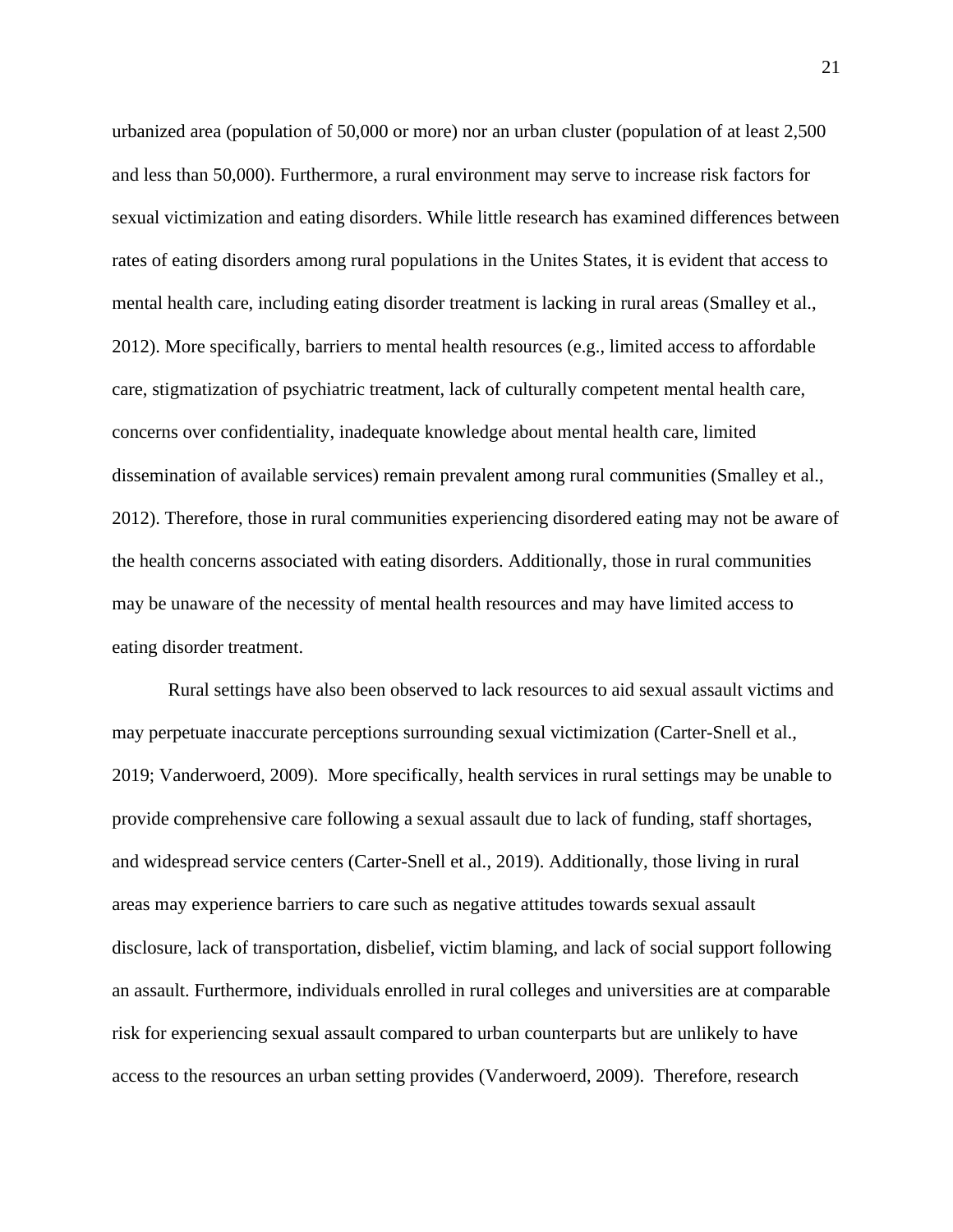addressing the repercussions of these unique barriers to care following sexual assault on rural college campuses is imperative.

### **Hypotheses**

In the current study, the following hypotheses were evaluated:

1. Sexual assault victim status will be positively related to disordered eating behaviors characteristic of anorexia nervosa, bulimia nervosa, binge-eating disorder, and orthorexia nervosa.

2. Greek membership will be positively related to sexual assault victim status and disordered eating behaviors characteristic of anorexia nervosa, bulimia nervosa, binge-eating disorder, and orthorexia nervosa.

3. Greek membership will moderate the relationship between sexual assault victim status and disordered eating behaviors.

• A stronger relationship will exist between sexual assault victim status and disordered eating behaviors characteristic of anorexia nervosa, bulimia nervosa, binge-eating disorder, and orthorexia nervosa among members of Greek organizations than among nonmembers.

Exploratory Aim: Exploratory analyses will evaluate whether rurality status affects the relationships between Greek membership, sexual assault victim status, and disordered eating behaviors.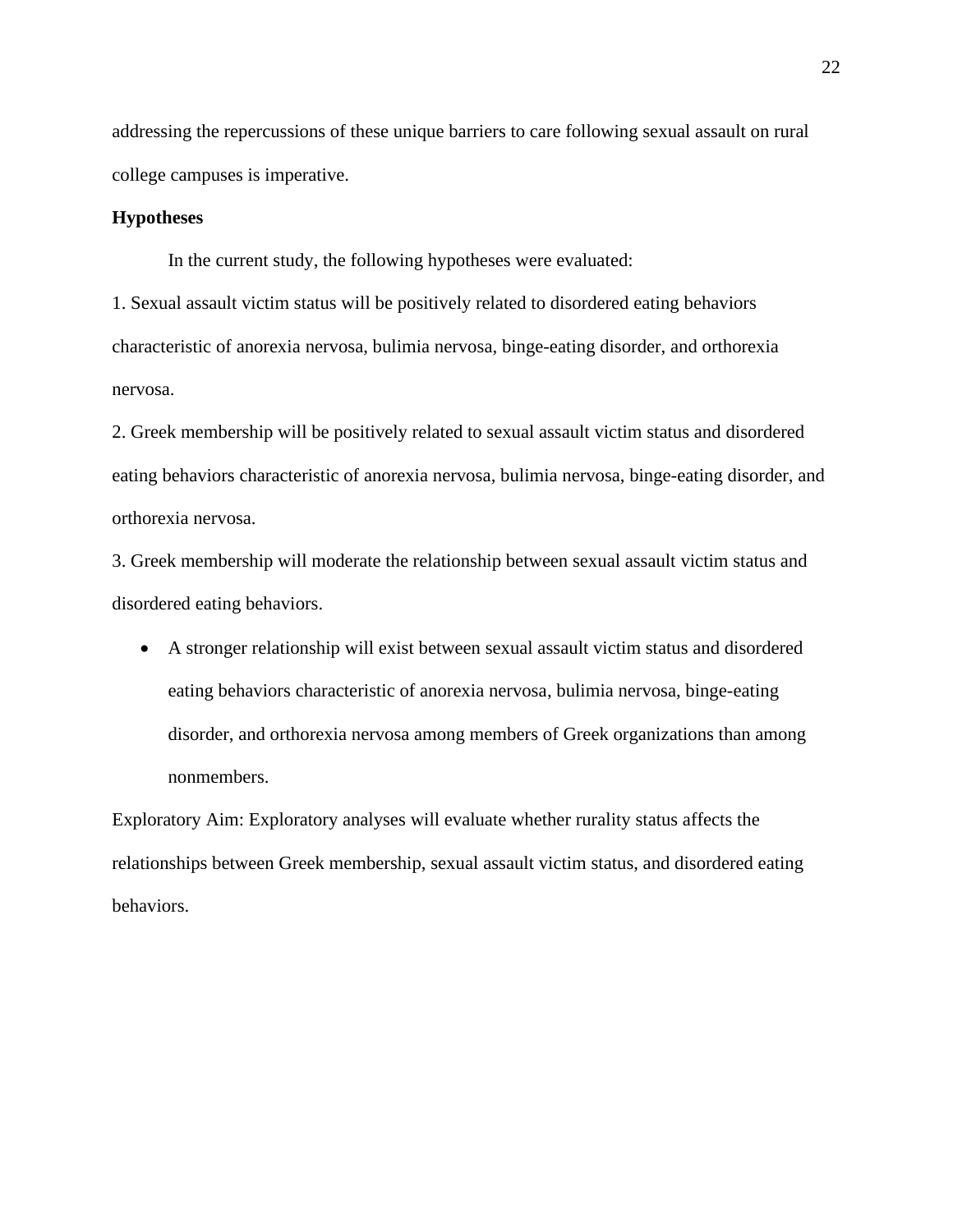#### CHAPTER 2

#### **METHODS**

### **Participants**

In order to address the main objective of this study, a target sample of at least 390 participants was identified. One hundred participants were assigned to each predictor variable (Greek membership, sexual assault status, and rurality status) with an addition of ninety participants (30%) to allow for expected attrition and the additional objectives of examining possible moderating factors. In total, 556 participants were recruited for the study.

Participants in this study were undergraduate students at a large southeastern university. They were 18 years or older, enrolled in undergraduate classes, and were recruited using the university's Experiment Management System, Sona Systems Software (SONA). To maximize data quality, 60 respondents were removed from analyses because they did not answer survey validity check questions correctly or did not complete 90% of the survey items. A total of 496 participants were retained in the final sample. Out of 496, 54 participants indicated they were over 18 but did not report their exact age. A total of 442 participants identified their ages within a range of 18 to 54 years ( $M = 20.02$ ,  $SD = 3.97$ ). Out of 495 respondents who identified their gender identity, 369 participants identified as women (74.4%), 108 as men (21.8 %), 9 as genderqueer (1.8%), 6 as *a better description not specified above* (1.2%), and 2 as Male-to-Female (MTF)/ Transgender Female (.4%). One participant selected *prefer not to say* and did not report their gender identity. Out of a total of 496 participants who identified their sexual orientation, 353 identified as heterosexual (71.2%), 68 identified as bisexual (13.7%), 21 identified as asexual (4.2%), 16 identified as mostly heterosexual (3.2%), 15 chose *a better description not specified above* (3.0%), 11 identified as gay/lesbian (2.2%), 7 identified as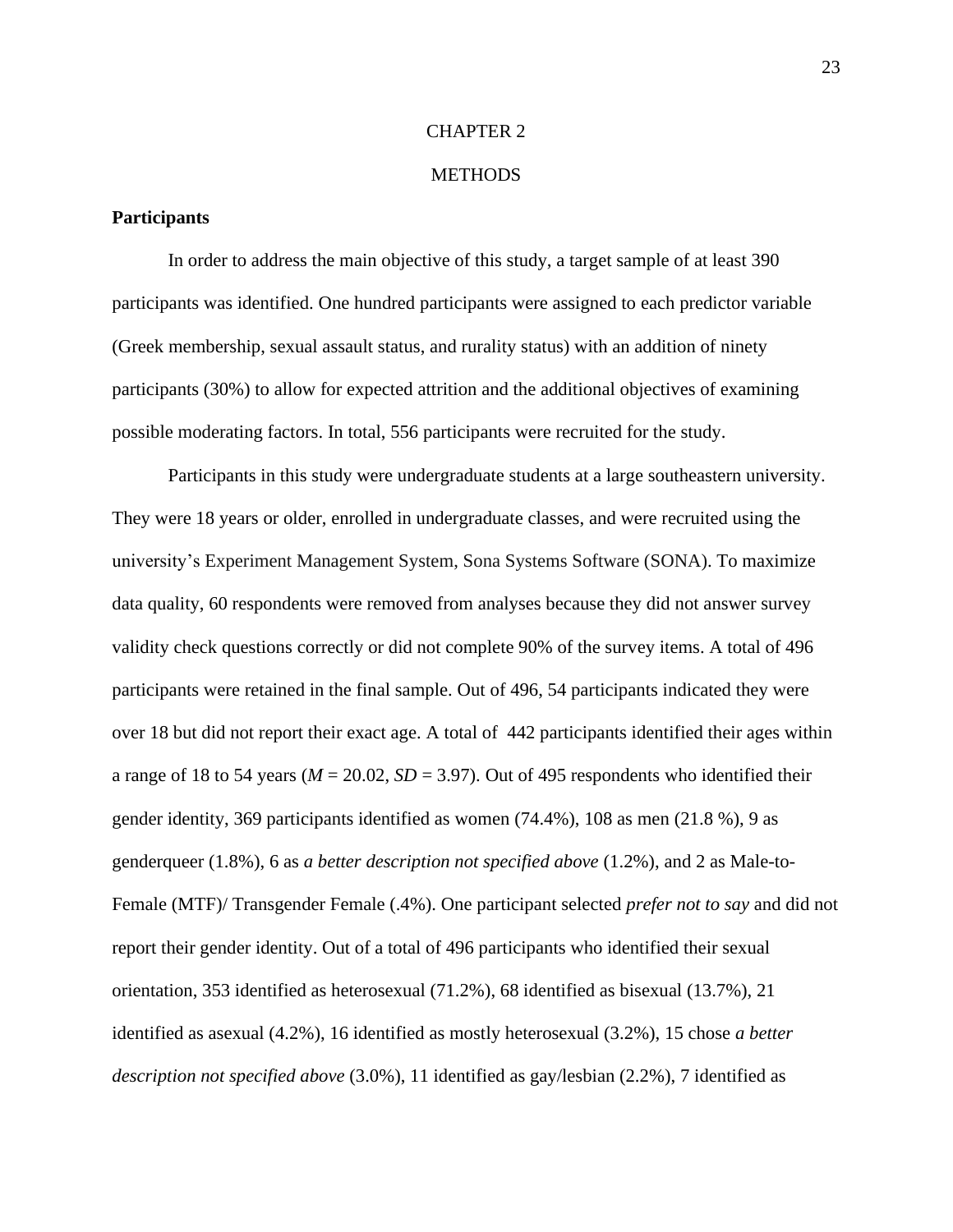questioning  $(1.4\%)$ , and 5 identified as mostly gay/lesbian  $(1.0\%)$ . A total of 493 participants reported their racial identity, with 309 participants identifying as White (62.7%), 146 as Black/African American (29.4%), 23 as Multiracial (4.7%), 11 as Asian/Asian American (2.2%), and 4 as American Indian/Native American (0.8%). A total of 494 participants answered the question about Hispanic or Latinx identity, with 34 participants identifying as Hispanic or Latinx (6.9%). Out of a total of 492 participants who answered the question about financial resources, 316 identified as having some financial resources (63.7%), 138 as having substantial financial resources (27.8%), 31 as poor/impoverished (6.3%), and 7 as Affluent/Rich (1.4%). Out of 495 respondents who answered the question about hometown population, 111 participants described their hometown as having <9,999 people (22.4%) and 384 described their hometown as having >9,999 people (77.4%). Of the 496 participants, 55 endorsed being a member of a social sorority (11.1%) and 6 identified as being a member of a social fraternity (1.2%). Of the 490 participants who reported their height and weight, participant BMIs ranged between 16.3 (underweight) and 57.8 (extremely obese) with an average BMI of  $25.54$  ( $SD = 6.05$ ).

#### **Measures**

All materials were either public domain or were acquired with permission from the original authors. Participation in the study included an informed consent document, a demographic questionnaire, and self-report questionnaires measuring disordered eating behaviors and experiences of sexual assault. The following measures were used in the study: Eating Disorder Examination Questionnaire 6.0 (EDE-Q 6.0), Teruel Orthorexia Scale**,** and the Victim of Sexual Coercion Scale. Hometown rurality status and Greek organization membership were measured via demographic survey and participant responses were assigned to dichotomous categories. Those who selected either *Social Sorority Member* or *Social Fraternity Member* were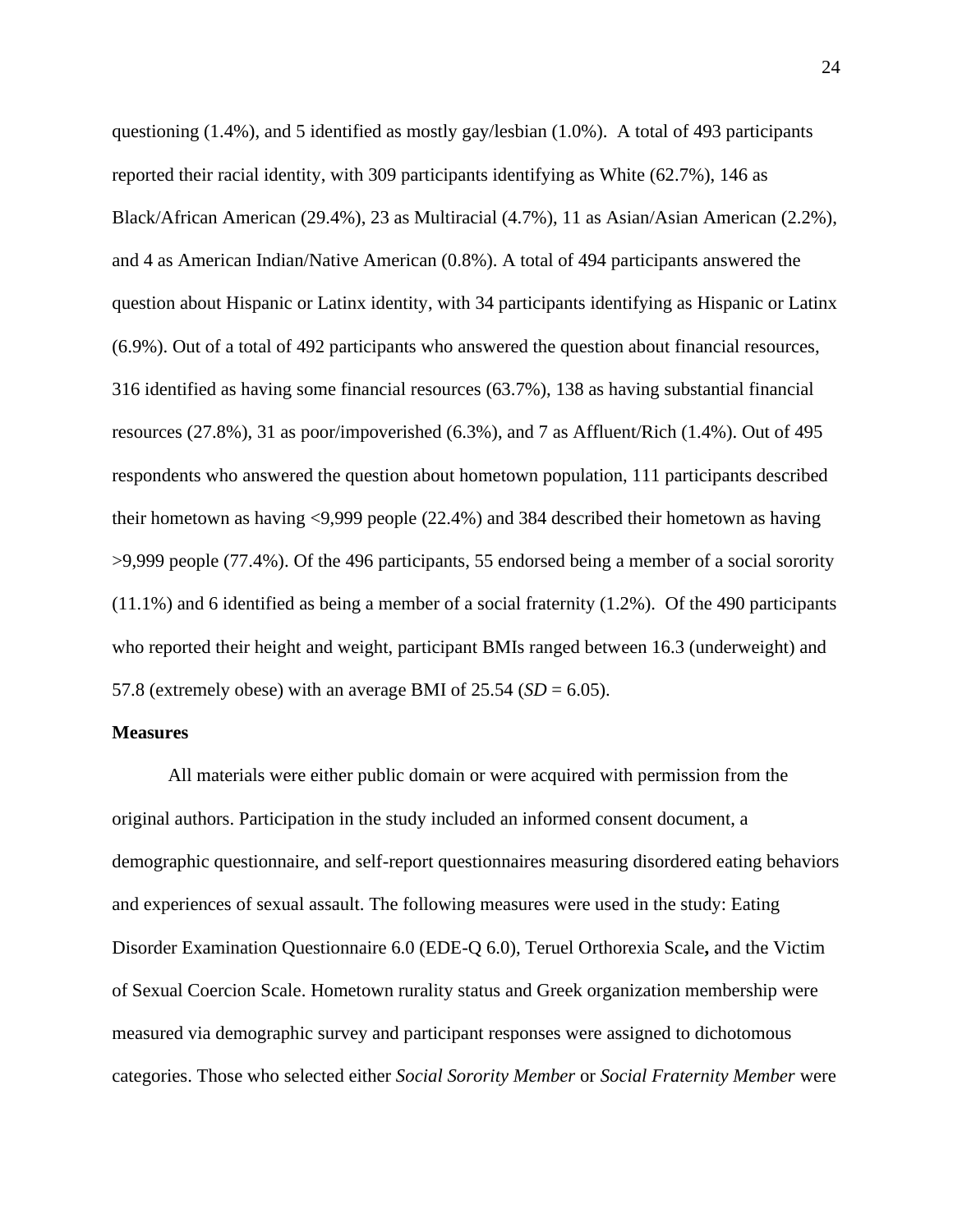considered Greek, while those who did not choose those options were categorized as Non-Greek. Participants who indicated having a hometown population of *<9,999* were considered Rural while those who did not select this option were categorized as Non-Rural.

#### *Eating Disorder Examination Questionnaire 6.0 (EDE-Q 6.0; Fairburn & Beglin, 2008).*

The Eating Disorder Examination Questionnaire 6.0 (EDE-Q 6.0) is a 28- item self-report questionnaire measuring symptoms of disordered eating. The questionnaire includes four subscales assessing the cognitive features of eating disorders: Restraint, Eating Concern, Shape Concern, and Weight Concern. The questionnaire also contains items assessing behavioral symptoms, including binge eating, vomiting, laxative misuse, and excessive exercise. In terms of psychometric properties, internal consistency was found to be acceptable (Berg et al., 2011). A review of fifteen studies of the psychometric properties of the measure yielded the following Cronbach's alpha coefficients on each subscale: Restraint (.70–.85), Eating Concern (.73–.86), Shape Concern (.83–.93), and Weight Concern (.72–.89) (Berg et al., 2011). Furthermore, the EDE-Q 6.0 was recently found to accurately identify symptoms of eating disorders among both women and men in a nonclinical sample of Lithuanian undergraduate students (Baceviciene et al., 2020). In the same study, test-retest reliability was good to excellent for all subscales (Baceviciene et al., 2020). Similarly, the EDE-Q 6.0 has been found to be a valid and reliable measure of eating disorder symptoms among men and women Malaysian university students (Mohd Taib et al., 2021). The total score of the EDE-Q 6.0 numeric items (excluding freeresponse items) was used to measure symptoms of overall disordered eating among participants. In the current study, the internal consistency coefficient for EDE-Q 6.0 was excellent ( $\alpha$  = .96). *Teruel Orthorexia Scale (TOS; Barrada and Roncero, 2018)*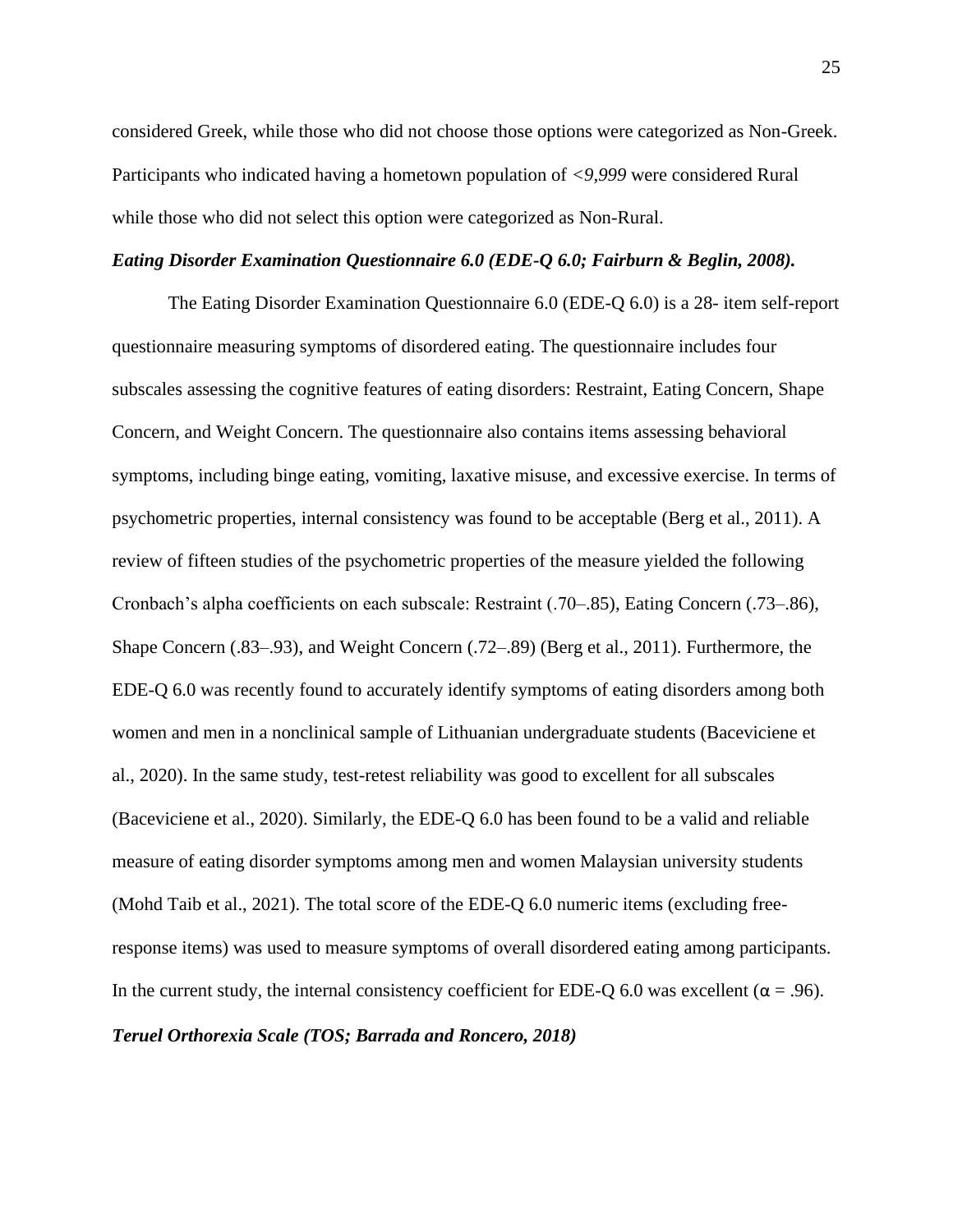Participants completed the 17-item Teruel Orthorexia Scale (TOS) to assess excessive preoccupation with maintaining a nutritious diet and eating certain foods perceived as healthy (Barrada and Roncero, 2018). The self-report questionnaire items are rated on a 4-point Likert scale ranging from  $0 =$  completely disagree to  $3 =$  completely agree (Barrada & Roncero, 2018). The scale classifies preoccupation with healthy eating behaviors into the categories of Healthy Orthorexia and Orthorexia Nervosa. Healthy Orthorexia is considered unproblematic attention to healthy eating and orthorexia nervosa is defined as substantial preoccupation or obsession with healthy eating. Internal consistency reliability of the TOS for measuring Healthy Orthorexia reached a Cronbach's alpha of .85 (.80 in the retest sample) and a Cronbach's alpha .81 (.90 in the retest sample) for measuring orthorexia nervosa (Barrada & Roncero, 2018). After 18 months, the Test-Retest Reliability correlations among both scores of Healthy Orthorexia were .73 and were .82 among both scores of orthorexia nervosa (Barrada & Roncero, 2018). The total score of the TOS was used to examine symptoms specific to orthorexia nervosa among participants. In the current study, the internal consistency coefficient for the TOS was good ( $\alpha$  = .87).

#### *Victim of Sexual Coercion Scale (VSCS; Mathes and McCoy, 2011)*

All participants were administered the Victim of Sexual Coercion Scale (VSCS), measuring experiences of sexual assault. The VSCS contains 13 items evaluated on a 4-point scale: 1: No, definitely; 2: No; 3: Yes; and 4: Yes, definitely (Mathes & McCoy, 2011). Internal consistency reliability was alpha = .89 (Mathes, 2011). The authors referenced Koss's Sexual Experiences Survey (SES) when constructing the items of the VSCS (Koss, 2007). The VSCS was normed on a diverse sample of college students, is gender neutral, and includes items identifying forms of sexual victimization beyond those that legally constitute rape (Mathes  $\&$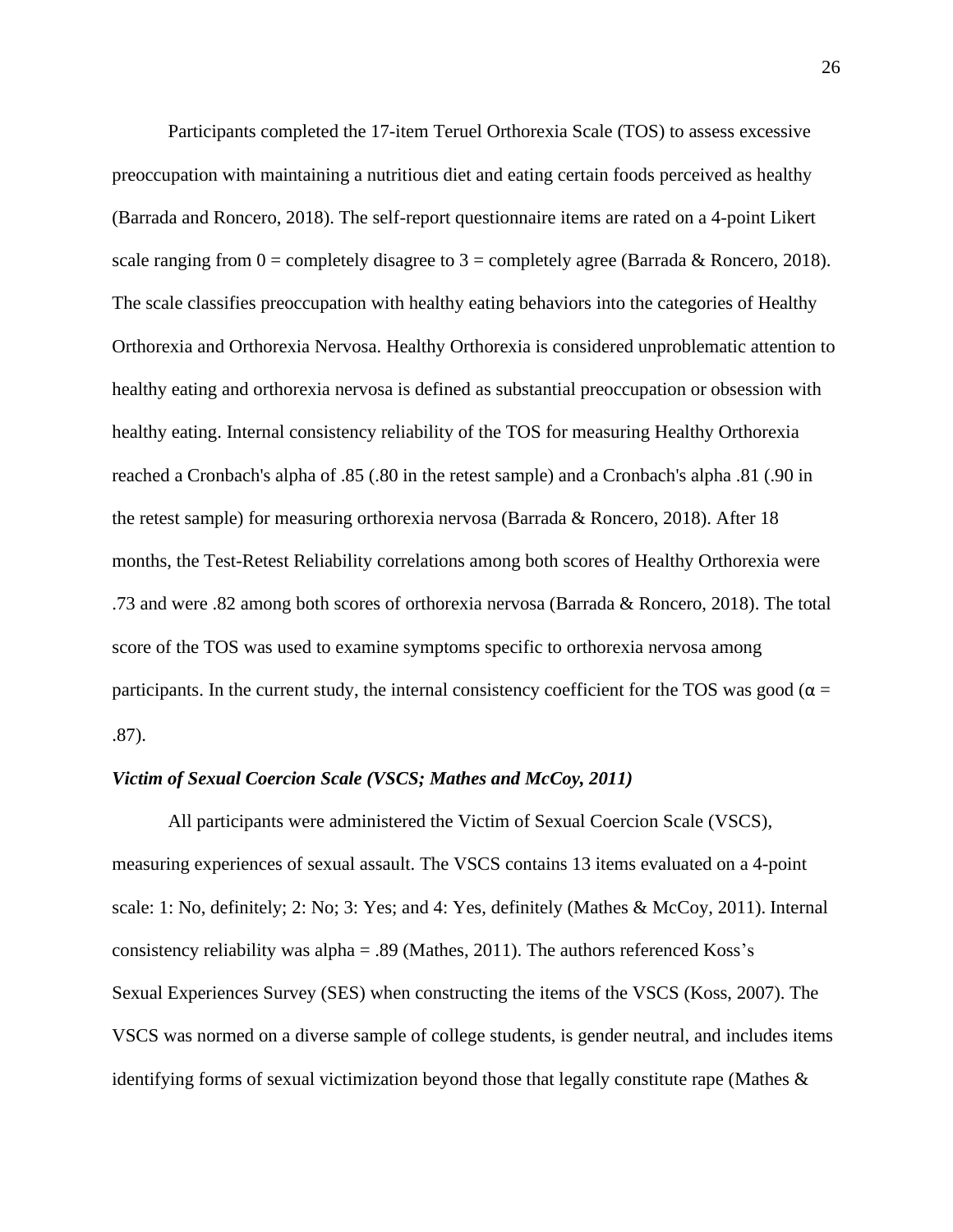McCoy, 2011). The total VSCS score was used in the current study. In the current study, the internal consistency coefficient for VSCS was excellent ( $\alpha = .95$ ).

#### **Procedure**

Undergraduate students registered for the study via Georgia Southern University's Experiment Management System (SONA) and data was collected through Qualtrics. Participants were compensated for their time with extra credit in psychology courses. The self-report questionnaires were randomly ordered using a counterbalanced design via Qualtrics.com to control for order effects. Demographic characteristics including gender, age, sexual orientation, hometown rurality, and self-reported weight and height were also collected and all participants completed the demographic questionnaire were used to calculate each participant's estimated body mass index (BMI). Participants completed the Eating Disorder Examination Questionnaire 6.0 (EDE-Q 6.0), the Teruel Orthorexia Scale (TOS), and the Victim of Sexual Coercion Scale (VSCS) in random order. After completing the self-report questionnaires, participants were guided to a debriefing page with a description of the objectives of the research, information about free mental health resources, instructions for receiving compensation, and the primary investigator's contact information.

### **Analytic Plan**

To address hypothesis 1 and hypothesis 2, the primary investigator ran bivariate correlations. To address hypothesis 3 and the exploratory aim, the primary investigator used moderated moderation models.

Bivariate correlations were used to determine if sexual assault victim status was positively related to disordered eating behaviors (Hypothesis 1). More specifically, bivariate correlations were implemented to examine the relationship between sexual assault victim status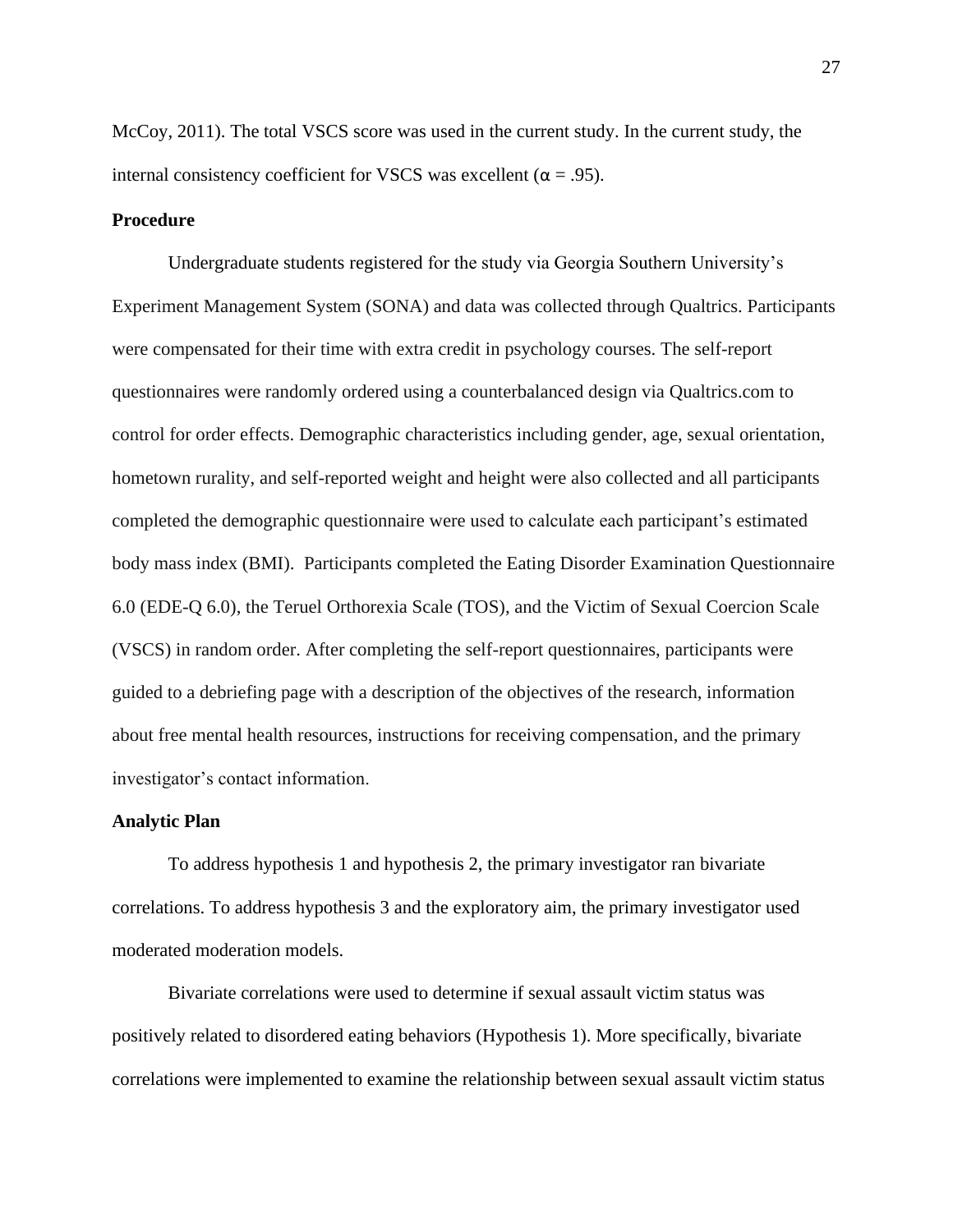and overall disordered eating (e.g., presence of symptoms of anorexia nervosa, bulimia nervosa, and/or binge-eating disorder) as well as the relationship between sexual assault victim status and symptoms of orthorexia nervosa. Bivariate correlations were also used to determine if Greek membership was positively related to sexual assault victim status and if Greek membership was positively related to disordered eating behaviors (Hypothesis 2). More specifically, bivariate correlations were implemented to examine the relationship between Greek membership and overall disordered eating (e.g., presence of symptoms of anorexia nervosa, bulimia nervosa, and/or binge-eating disorder) as well as the relationship between Greek membership and symptoms of orthorexia nervosa. A moderated moderation model was used to determine if rurality status will affect how Greek membership moderates the relationship between sexual assault victim status and disordered eating behaviors (i.e. disordered eating overall and symptoms of orthorexia nervosa specifically) (Hypothesis 3 and Exploratory Aim 1).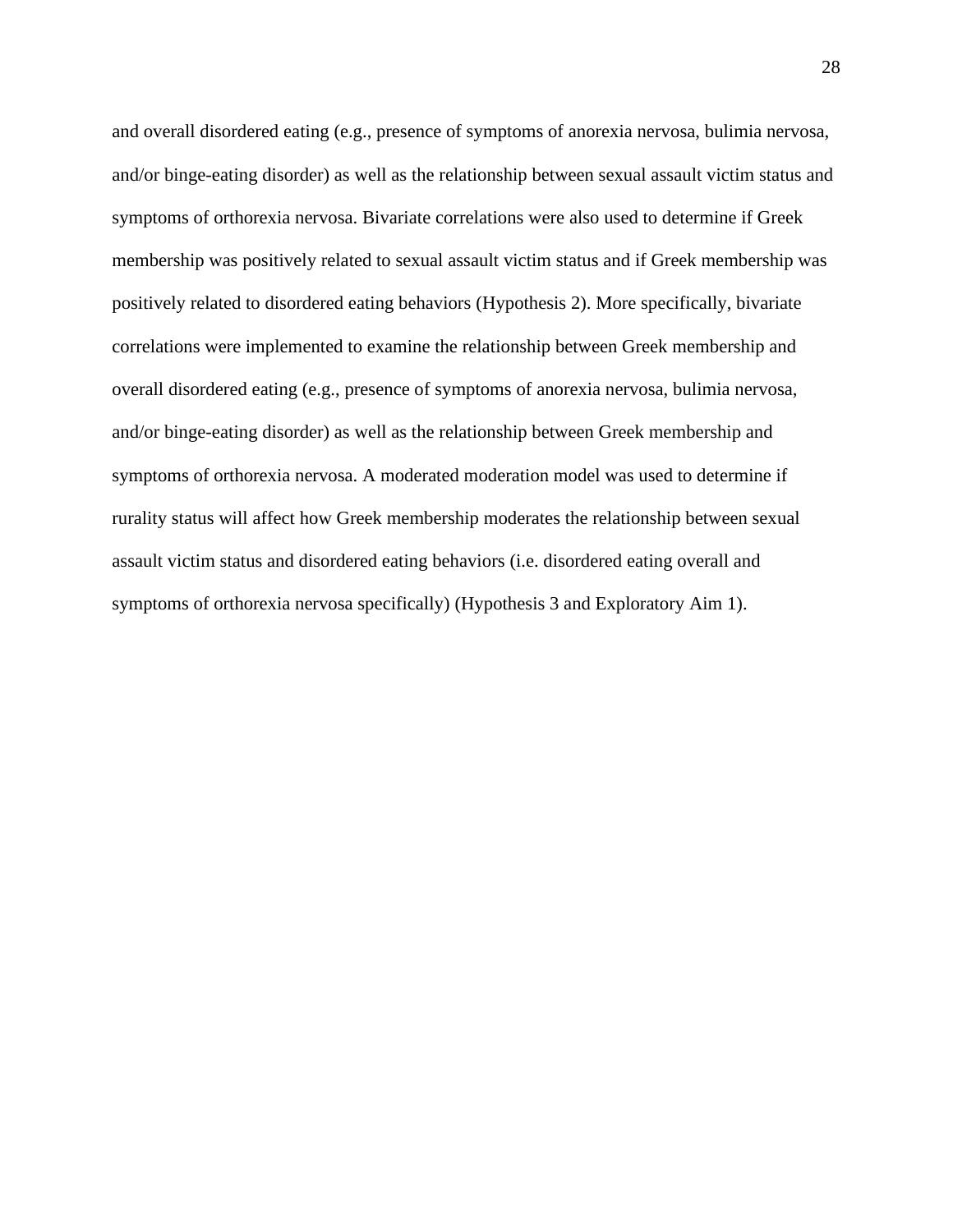#### CHAPTER 3

#### RESULTS

### **Bivariate Correlations**

The current study examined bivariate correlations among the study's main variables, including Greek life participation, hometown rurality status, symptoms of disordered eating, symptoms of orthorexia nervosa, and sexual victimization. The correlation matrix is presented in Table 1. Symptoms of orthorexia nervosa were positively associated with symptoms of disordered eating  $(r = .46, p < .01)$ . The correlation effect size was moderate (Cohen, 2013). Sexual victimization was positively related to overall symptoms of disordered eating  $(r = .29, p <$ .01), with a moderate effect size (Hypothesis 1). Symptoms of orthorexia nervosa were positively correlated with sexual victimization ( $r = .23$ ,  $p < .01$ ), with a moderate effect size (Hypothesis 1).

Additionally, there were a number of relationships that failed to reach significance. Notably, Greek life participation was not significantly related to rurality status ( $r = .07$ ,  $p = .10$ ), eating disorder symptoms ( $r = .01$ ,  $p = .82$ ), symptoms of orthorexia nervosa ( $r = .01$ ,  $p = .89$ ), and sexual victimization ( $r = -0.04$ ,  $p = 0.37$ ). Moreover, rurality status was not significantly associated with eating disorder symptoms (*r* = -.04, *p* = .37), symptoms of orthorexia nervosa (*r* = .05, *p* = .26), and sexual victimization (*r* = .03, *p* = .46).

#### **Table 1** *Bivariate Correlations*

| Variable                    |        |        |         |         |                          |
|-----------------------------|--------|--------|---------|---------|--------------------------|
| Greek Life                  | -      |        |         |         |                          |
| Rurality                    | .07    |        |         |         |                          |
| Eating Disorder Symptoms    | .01    | $-.04$ |         |         |                          |
| Orthorexia Symptoms         | .01    | .05    | $.46**$ |         |                          |
| <b>Sexual Victimization</b> | $-.04$ | .03    | $.29**$ | $.23**$ | $\overline{\phantom{a}}$ |

*Note.* \*\*. Correlation is significant at the 0.01 level (2-tailed).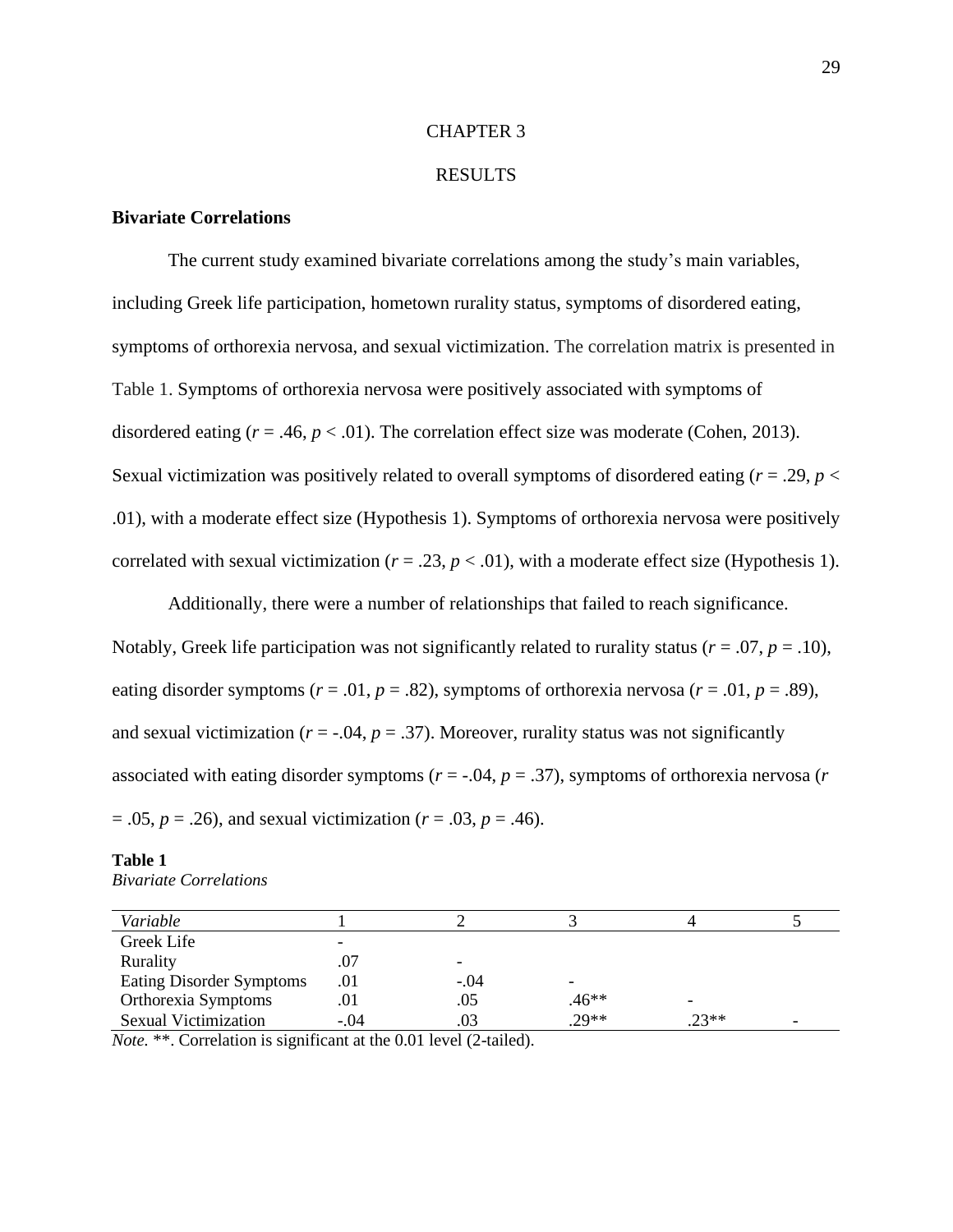#### **Moderated-Moderation Models**

Moderated-moderation models were employed to determine if the relationship between sexual victimization and eating disorder symptoms (e.g., symptoms of anorexia, bulimia, and binge-eating disorder) varies as a function of Greek membership and rural status. Probing procedures were employed with any significant moderated effect.

#### *Moderated-Moderation Model 1*

In the first model, I evaluated the main effects for sexual victimization, Greek membership, rural status, and multiple two-way and three-way interaction terms to account for variation in disordered eating symptoms. The model is represented in Figure 1. Regression statistics for Model 1 are presented in Table 2. In total, the main and interactive effects accounted for 9.74% of the variance in eating disorder symptoms,  $F(7, 487) = 7.51$ ,  $p < .01$ . Within the model, the main effects for sexual victimization ( $b = -1.10$ ,  $p = .49$ ), Greek membership ( $b = -34.12$ ,  $p = .30$ ), and rural status ( $b = -7.27$ ,  $p = .55$ ) did not account for significant variance in disordered eating symptom scores. At a multivariate level (two-way interaction effects), the sexual victimization x Greek membership interaction effect ( $b = 1.81$ ,  $p$ )  $=$  =.20), sexual victimization x rurality interaction effect ( $b = .31$ ,  $p = .54$ ), and Greek membership x rurality interaction effect ( $b = 3.36$ ,  $p = .76$ ), did not significantly account for variance in disordered eating symptom scores. Finally, the three-way interaction effect ( $b = -19$ ,  $p = .67$ ) did not significantly account for additional variance in disordered eating scores,  $F(1, 487) = .18$ ,  $p =$ .67. Considering there were no significant interaction effects, neither rurality status nor Greek participation status served as a moderating variable in the current model. As no significant moderation effects were detected in Model 1, there is no reason to probe the interaction effects further.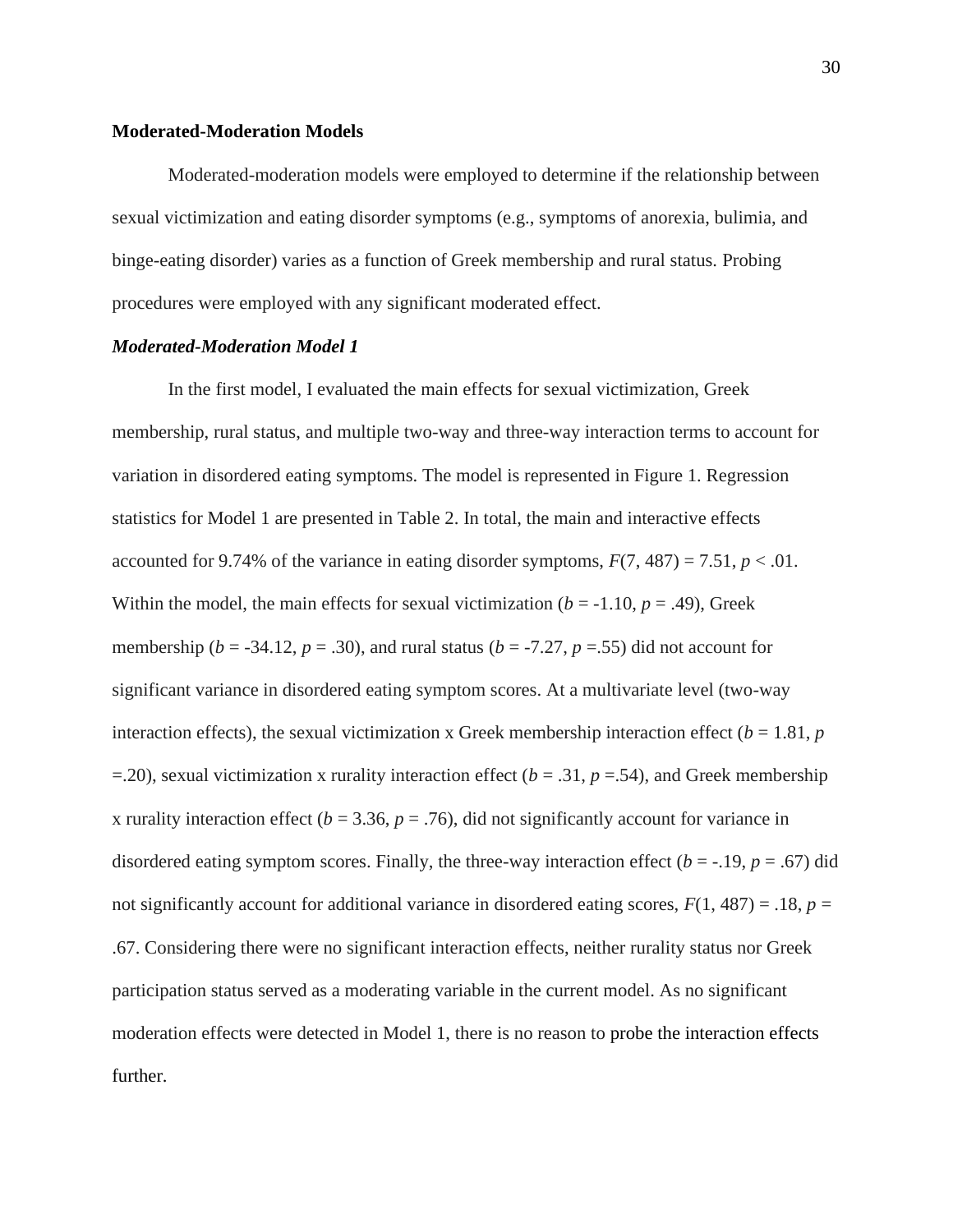# **Figure 1**

### *Moderated-Moderation Model 1*



# **Table 2**

*Multivariate Associations with Eating Disorder Examination Questionnaire 6.0*

| Main Effects                                 | b        | $\boldsymbol{p}$ | 95% LCI  | 95% UCI |
|----------------------------------------------|----------|------------------|----------|---------|
| <b>Sexual Victimization</b>                  | $-1.10$  | .48              | $-4.13$  | 1.93    |
| Greek Life                                   | $-34.12$ | .30              | $-98.42$ | 30.17   |
| Rurality                                     | $-7.27$  | .55              | $-30.91$ | 16.37   |
| <b>Interaction Effects</b>                   |          |                  |          |         |
| Sexual Victimization x Greek Life            | 1.81     | .20              | $-98$    | 4.60    |
| <b>Sexual Victimization x Rurality</b>       | .31      | .54              | $-.67$   | 1.28    |
| Greek Life x Rurality                        | 3.36     | .79              | $-18.06$ | 24.77   |
| Sexual Victimization x Greek Life x Rurality | $-19$    | .67              | $-1.08$  | .70     |

*Note*. Model  $R^2 = .10$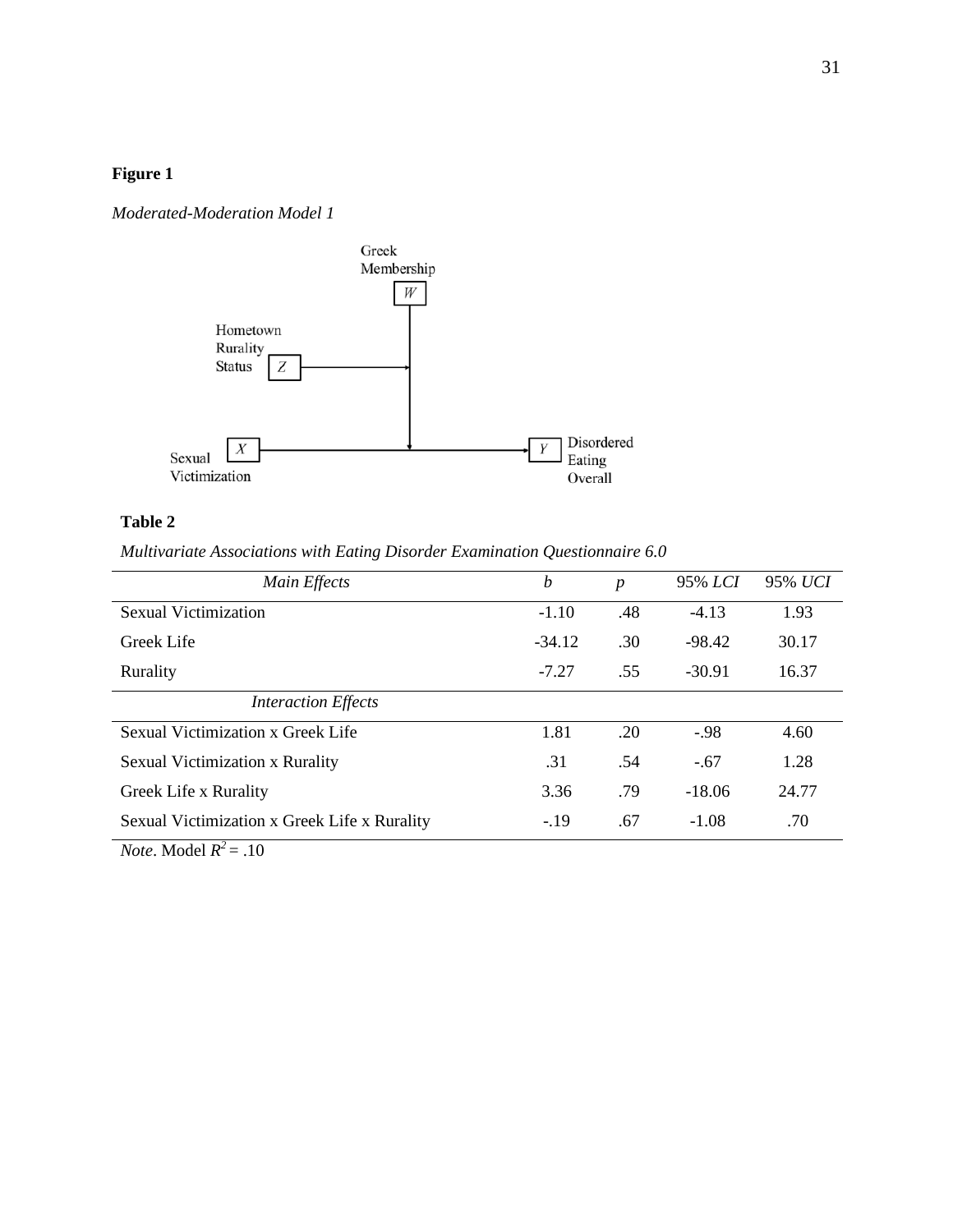#### *Moderated-Moderation Model 2*

In the second model, I evaluated whether the relationship between sexual victimization and symptoms of orthorexia nervosa varies as a function of Greek membership participation and rural status. The model is represented in Figure 2. In Model 2, I evaluated the main effects for sexual victimization, Greek membership participation, and rural status, multiple two-way interaction effects, and one three-way interaction effect to account for variation in orthorexia nervosa symptom scores. Regression statistics for Model 2 are presented in Table 3. In total, the main and interactive effects accounted for 7.03% of the variance of orthorexia nervosa symptom scores,  $F(7, 487) = 5.26$ ,  $p < .01$ . Within the model, the main effects for sexual victimization (*b* = .27,  $p = .45$ ), Greek membership participation ( $b = 5.37$ ,  $p = .47$ ), and rural status ( $b = 1.52$ ,  $p = .47$ ) =.58) did not account for a significant amount of variance in orthorexia nervosa scores. At a multivariate level (two-way interactions), the sexual victimization X Greek membership interaction effect ( $b = -0.23$ ,  $p = 0.47$ ), sexual victimization X rurality interaction effect ( $b = -0.06$ ,  $p = 0.76$ =.60), and Greek membership X rurality interaction effect (*b* = -2.59, *p* = .29), did not significantly account for variance in orthorexia nervosa symptom scores. Similarly, the threeway interaction effect  $(b = .11, p = .27)$  did not significantly account for additional variance in orthorexia nervosa symptom scores,  $F(1, 487) = 1.24$ ,  $p = .27$ . Considering none of the interaction effects were significant, neither Greek membership participation nor rural status served as significant moderators in the model. As no significant moderation effects were detected, there was no reason to probe the interaction effects further**.**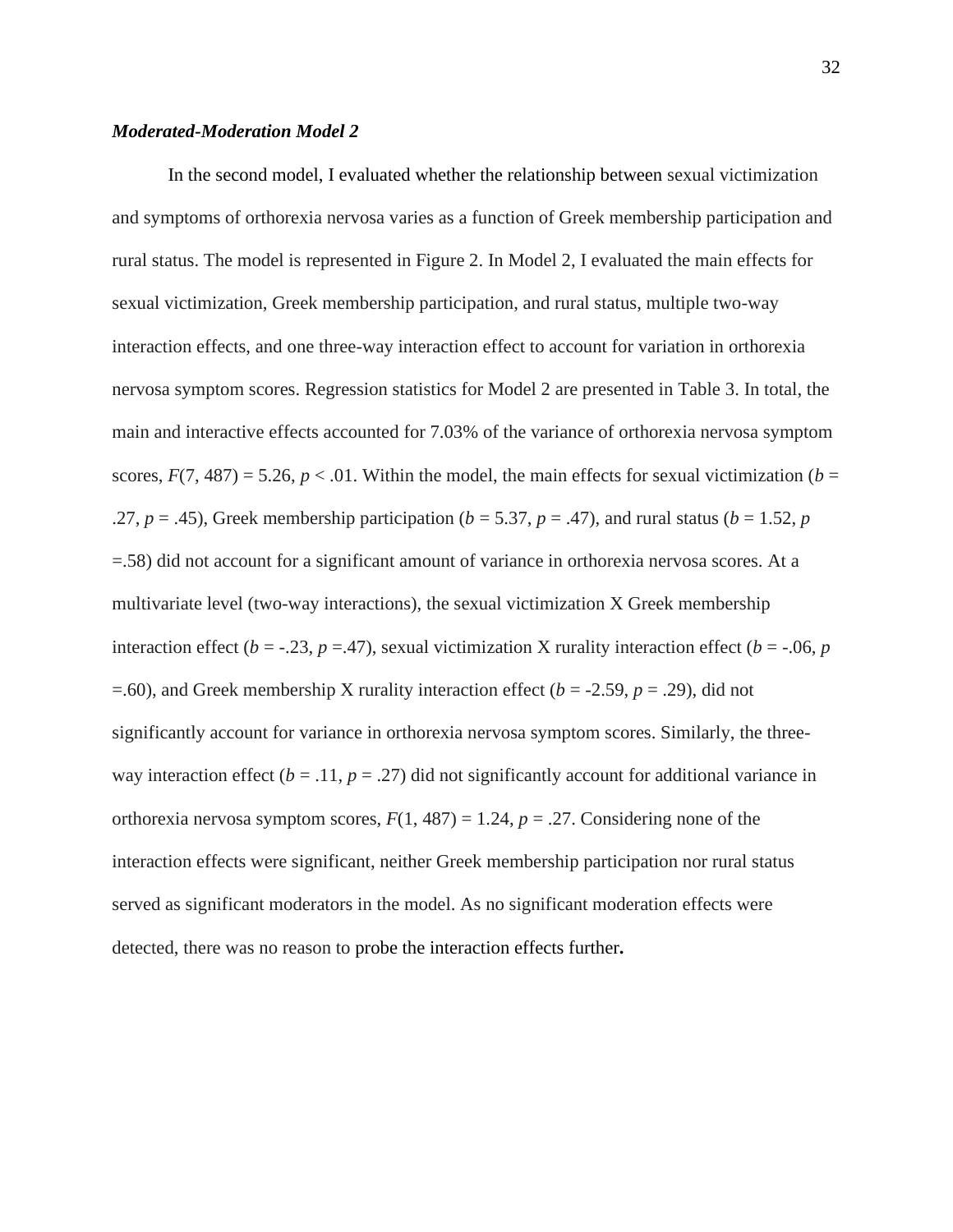# **Figure 2**

#### *Moderated-Moderation Model 2*



### **Table 3**

# *Multivariate Associations with Teruel Orthorexia Scale*

| Main Effects                                 | $\boldsymbol{b}$ | $\boldsymbol{p}$ | 95% LCI | 95% UCI |
|----------------------------------------------|------------------|------------------|---------|---------|
| <b>Sexual Victimization</b>                  | .27              | .45              | $-.42$  | .95     |
| Greek Life                                   | 5.37             | .47              | $-9.18$ | 19.92   |
| Rurality                                     | 1.52             | .58              | $-3.83$ | 6.87    |
| <b>Interaction Effects</b>                   |                  |                  |         |         |
| Sexual Victimization x Greek Life            | $-.23$           | .47              | $-.86$  | .40     |
| <b>Sexual Victimization x Rurality</b>       | $-.06$           | .60              | $-.28$  | .16     |
| Greek Life x Rurality                        | $-2.59$          | .29              | $-7.43$ | 2.25    |
| Sexual Victimization x Greek Life x Rurality | .11              | .27              | $-.09$  | .32     |

*Note*. Model  $R^2 = .07$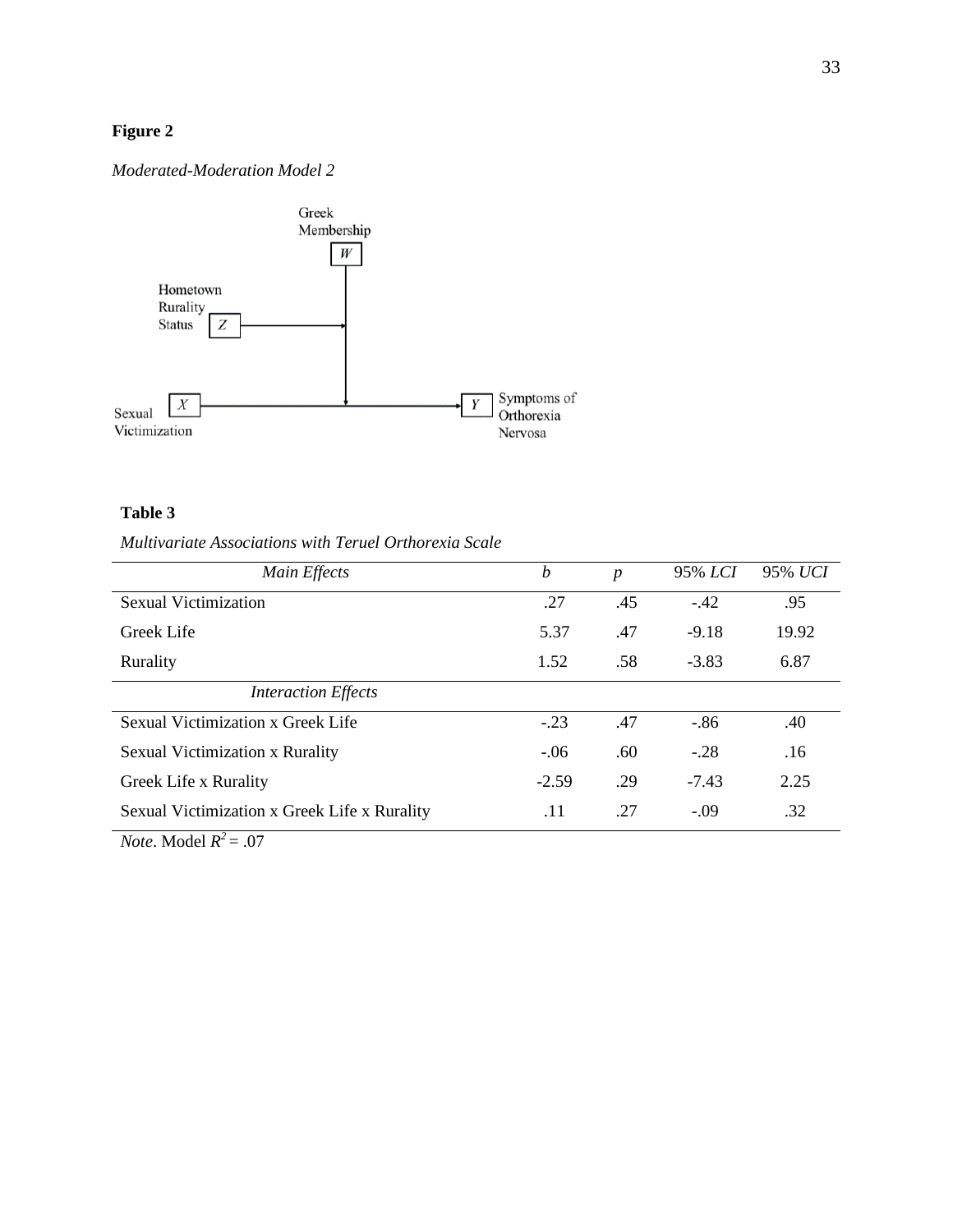#### CHAPTER 4

#### **DISCUSSION**

#### **Interpretations**

In the current study, results were consistent with the expectation noted in Hypothesis 1. Sexual victimization was positively related to symptoms of orthorexia nervosa and symptoms of disordered eating overall (i.e., symptoms of anorexia, bulimia, and binge-eating disorder). More specifically, higher scores on the VSCS were related to higher scores on the TOS and on the EDE-Q 6.0. Additionally, increased disordered eating symptoms were positively related to increased symptoms of orthorexia. Specifically, higher scores on the TOS were associated with increased scores on the EDE-Q 6.0.

Contrary to expectations, results were inconsistent with the expectations underlying Hypothesis 2 and Hypothesis 3. Greek membership was not related to overall disordered eating behaviors and symptoms of orthorexia (Hypothesis 2). More specifically, those who endorsed Greek membership did not report higher scores on the TOS and the EDE-Q 6.0. Greek membership was also unrelated to sexual victimization (Hypothesis 2); those who reported being a member of a Greek organization did not demonstrate higher scores on the VSCS compared to nonmembers. Furthermore, Greek membership did not moderate the relationship between sexual assault victim status and disordered eating behaviors (Hypothesis 3). The relationship between scores on the VSCS and the TOS did not change based on Greek membership status. Likewise, the relationship between scores on the VSCS and the EDE-Q 6.0 was not moderated by Greek membership status. In addition, hometown rurality status was not associated with increased sexual victimization, symptoms of disordered eating, and orthorexia. Specifically, those who reported being raised in a place with a population less than 9,999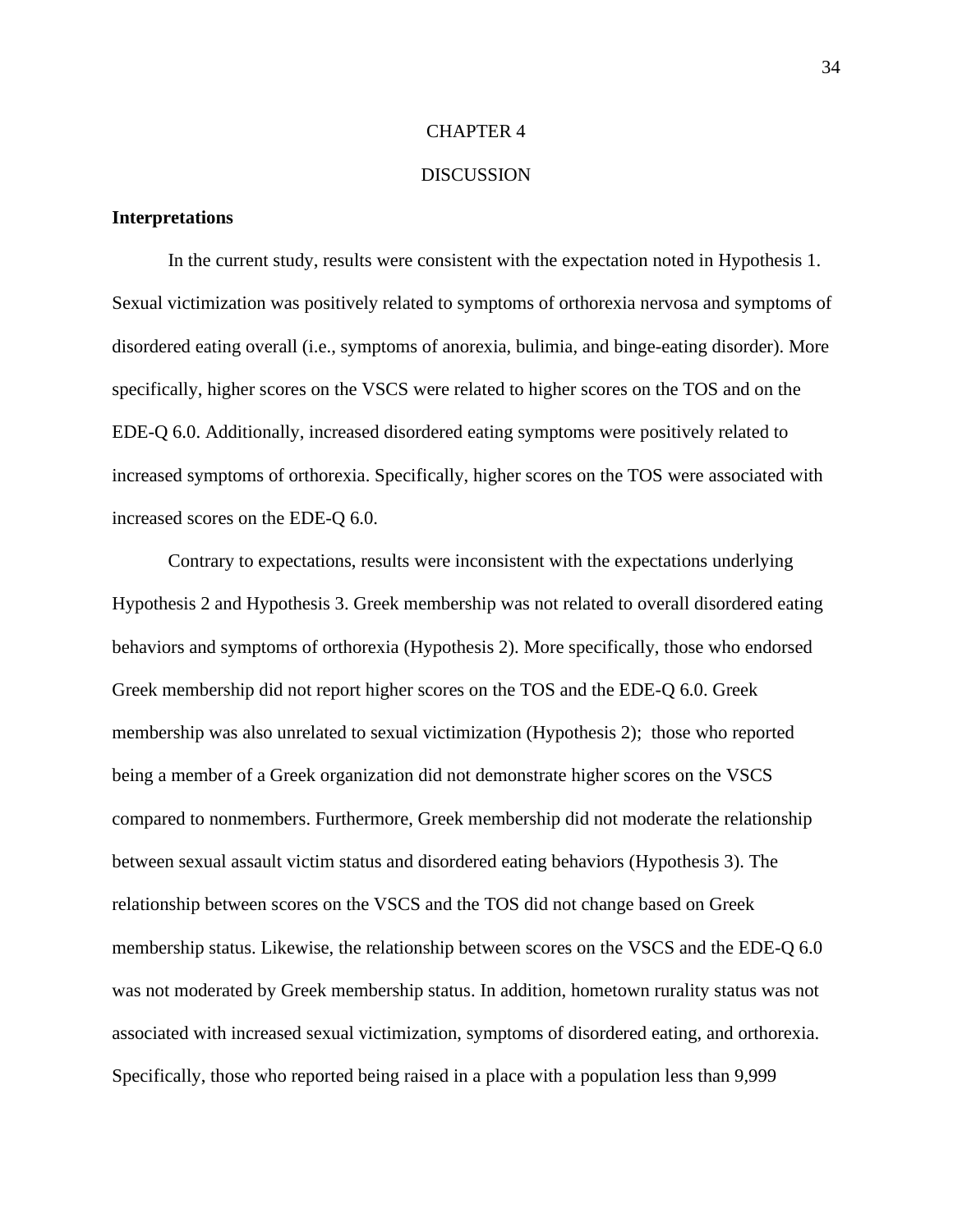residents did not report higher scores on the TOS, the EDE-Q 6.0., and the VSCS. Finally, hometown rurality status did not moderate the relationship between sexual assault victim status and disordered eating behaviors (Exploratory Aim).

In the current study, the significant relationship between sexual assault victimization and disordered eating is notable. This finding complements current research on the connection between sexual assault and symptoms of anorexia, bulimia, and binge-eating disorder (Beckman & Burns, 1990; Breland et al., 2018; Carter et al., 2006; Gabert et al., 2013; Ganson et al., 2020; Gomez et al., 2021; Groff Stephens & Wilke, 2015; McFarlane et al. 1988; Strother et al., 2012; Van Tu et al., 2020; Waller et al., 1993). Although there is significant literature demonstrating the relationship between sexual victimization and disordered eating, there are fewer studies outlining the nature of the relationship. More specifically, future research could focus on the development of disordered eating behaviors following sexual assault. Case studies may be useful methods of exploring eating disorder risk factors following sexual assault. For example, case studies have discussed disordered eating as a means of regaining control of the body after a sexual trauma (McFarlane et al., 1988; Waller et al., 1993). Additionally, it would be useful to expand survey-based research by examining disordered eating as a means of emotion regulation following a sexual assault. For example, researchers may include a self-report questionnaire measuring emotion regulation and exploring relationships between sexual assault, disordered eating behaviors, and emotion regulation. Furthermore, it would be useful to examine the differences in this relationship among those who experienced a sexual assault prior to engaging in disordered eating compared to those who experienced disordered eating prior to sexual victimization. Each of these avenues would contribute additional information about the relationship between sexual assault and disordered eating. Finally, to expand upon the current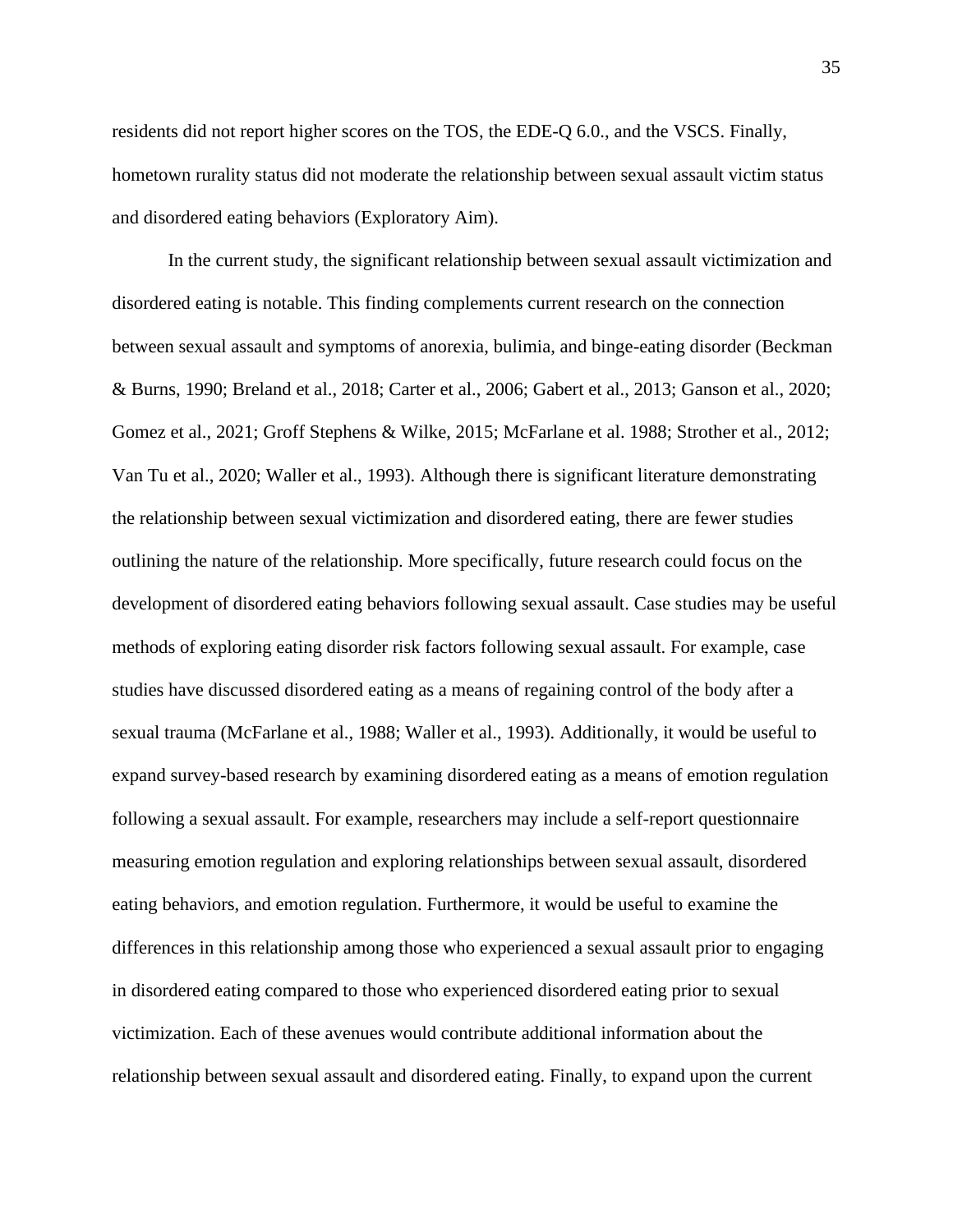study, it may be beneficial to examine differences between specific disordered behaviors in relation to frequency and severity of sexual assault.

Furthermore, the current study demonstrated a positive relationship between overall disordered eating and symptoms of orthorexia specifically. Most notably, the relationship between sexual victimization and orthorexia nervosa is a novel finding. While a previous study examined qualitative findings indicating a relationship between sexual victimization and eating patterns consistent with orthorexia, there is currently no quantitative research demonstrating this relationship (Cheshire et al., 2020). It would be particularly beneficial to replicate these findings among other populations, including adolescents, men, gender and sexual minorities, and people of color. Furthermore, substantial research investigating this relationship would be beneficial. In future studies, it will be important to address risk factors for orthorexia nervosa following sexual victimization. Additionally, there is very little research on the development, maintenance, and exacerbation of symptoms of orthorexia nervosa. To address these gaps in the research, it will be important to establish a diagnostic profile for orthorexia nervosa. More specifically, case studies and survey-based research may address the differences in the presentation of orthorexia nervosa compared to other patterns of disordered eating. Additionally, to further explore the nature of the relationship between orthorexia nervosa and sexual assault, it may be useful to measure how behaviors characteristic of orthorexia nervosa relate to emotion regulation and control over the body. Finally, preventative methods and treatment methods specific to orthorexia nervosa are currently lacking (Cheshire et al., 2020). Future research may focus on tailoring existing eating disorder treatments and prevention efforts to symptoms of orthorexia nervosa. It will also be important for future research to investigate the effectiveness of orthorexia nervosa treatment and prevention.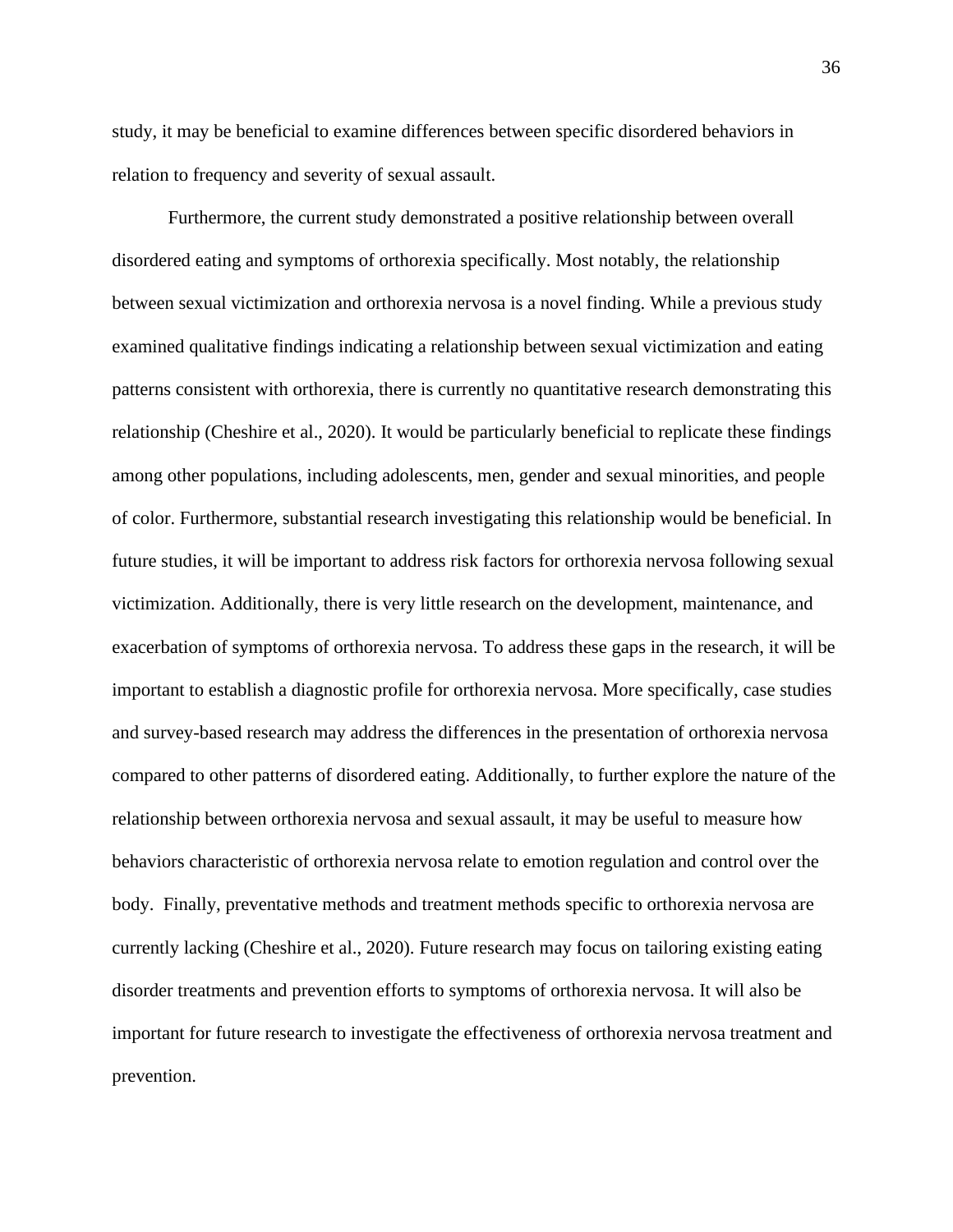It is also important to highlight that Greek membership was not associated with increased disordered eating and increased sexual assault. My findings are inconsistent with research noting a significant relationship (Basow et al., 2007; Crandall, 1988; Copenhaver & Grauerholz; 1991; Franklin, 2015; Kingree & Thompson, 2013; Luetke et al., 2020; Mellins et al., 2017; Minow & Einolf, 2009; Piquero et al., 2010), and consistent with a handful of studies noting a nonsignificant relationship (Averett et al., 2016; Guzman & Chopak, 2003).

Increased education about eating disorders on college campuses could be a potential explanation for the non-significant relationship between Greek membership and disordered eating (Nicopolis, 2008). Results of a study aimed at identifying knowledge of eating disorders among university students revealed that the majority of sorority and fraternity members surveyed reported having an interest in learning about disordered eating due to personal and peer experiences with eating disorders (Nicopolis, 2008). Furthermore, resources such as the *Sorority Body Image Program* have been developed to address disordered eating in this unique setting (Becker, Ciao, & Smith, 2008; Becker & Stice, 2008). Similar programs and resources have been created to reduce sexual victimization among sorority members, such as Safe Sisters, a sexual assault bystander intervention program designed for sorority members (Feldwisch, Whiston, & Arackal, 2020). This increase in resources aimed at reducing disordered eating and sexual victimization among sorority members could account for the current study's lack of association between sorority membership and disordered eating as well as the lack of relationship between sorority membership and sexual victimization. Therefore, it would be beneficial to investigate the effectiveness of prevention efforts on college campuses, specifically those aimed at university subpopulations. Additionally, social desirability concerns may have influenced how sorority and fraternity members responded to survey questions. To prevent these effects among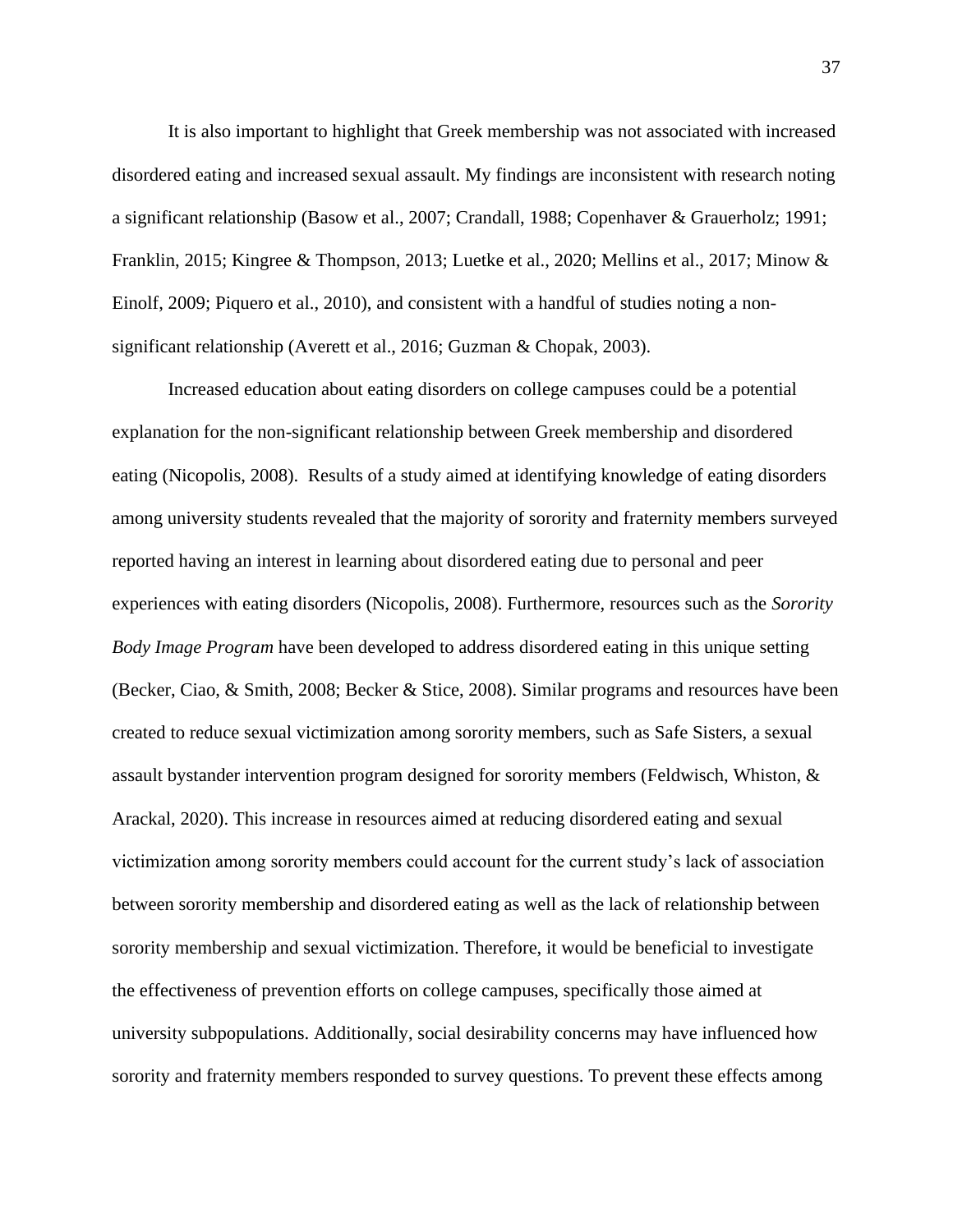this particular population, it may be useful to further explain survey anonymity and modify the wording of questions outlining unpleasant experiences and undesirable behaviors. Future studies may also focus on measuring level of involvement in sorority and fraternity life rather than asking about membership status alone. Measuring involvement in Greek membership would provide researchers with more information about the ways Greek membership may relate to sexual victimization and disordered eating.

Additionally, the available literature indicated that male-identifying participants often demonstrate low response rates in studies addressing the topics of disordered eating and sexual victimization (Strother et al., 2012; White et al., 2011). In the current study, 21.8% of participants identified as men and 1.2% reported social fraternity membership. Due to low response rates of fraternity member participants in the current study, no interpretations are made about fraternity member participants. To better evaluate these concerns among men and members of Greek organizations, it may be helpful to investigate stigmatization surrounding these concerns for men and fraternity members. Furthermore, future studies may explore the implementation of de-stigmatizing language to improve response rates (Luetke et al., 2020). Additionally, studies aimed at measuring the effectiveness of prevention efforts would better inform future research on sexual victimization and disordered eating among men and fraternity members.

#### **Rurality Considerations**

In the current study, hometown rurality status was unrelated to increased disordered eating behaviors or increased sexual assault. While the literature indicated that those raised in a rural environment may have limited access to eating disorder prevention and treatment, there is some evidence that there may not be a significant discrepancy between occurrences of disordered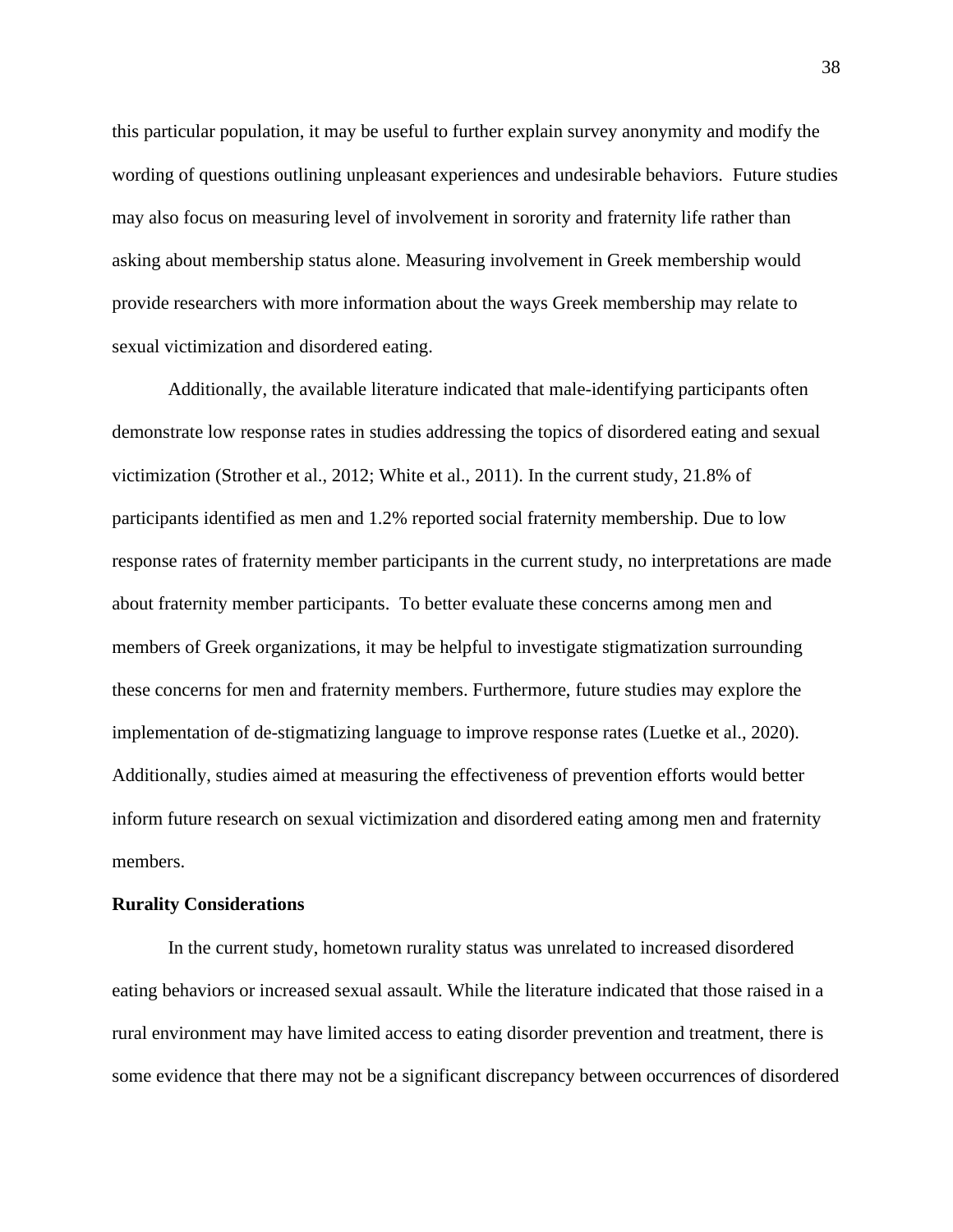eating among rural and nonrural populations (Jonat & Birmingham, 2004). Additionally, very few studies conducted in the U.S. have examined overall differences in disordered eating among those raised in rural and nonrural environments (Batchelder et al., 2021). However, an international study has demonstrated results similar to those of the current study. In a study of disordered eating prevalence rates in rural British Columbia, results revealed that disordered eating attitudes and behaviors of rural teenagers were not significantly different from those of urban teenagers (Jonat & Birmingham, 2004). The non-significant findings of the current study may be due to difficulties defining rurality. In the current study, rurality was measured as a quantitative construct, which did not capture aspects of individuals' lived experiences in rural communities. In future studies, it would be beneficial to ask participants to identify social stereotypes about eating disorders perpetuated in their communities. It would also be useful to gather information about barriers to eating disorder treatment in rural communities. For example, researchers may ask participants to rate their level of comfortability in seeking eating disorder treatment and identify the number of eating disorder resources available in their communities. This would provide participants with more wholistic response choices to inform the potential relationship between rurality status and disordered eating.

The current study did not demonstrate a significant relationship between hometown rurality status and sexual victimization. This was inconsistent with current literature indicating lack of eating disorder prevention and treatment in rural communities (Smalley et al., 2012). This finding could be related to effective sexual assault prevention among rural communities (Cook-Craig, 2010). Furthermore, due to the increased access to web-based technology on college campuses, participants in the current study may have increased exposure to sexual assault prevention strategies compared to others raised in rural environments (Cook-Craig, 2010).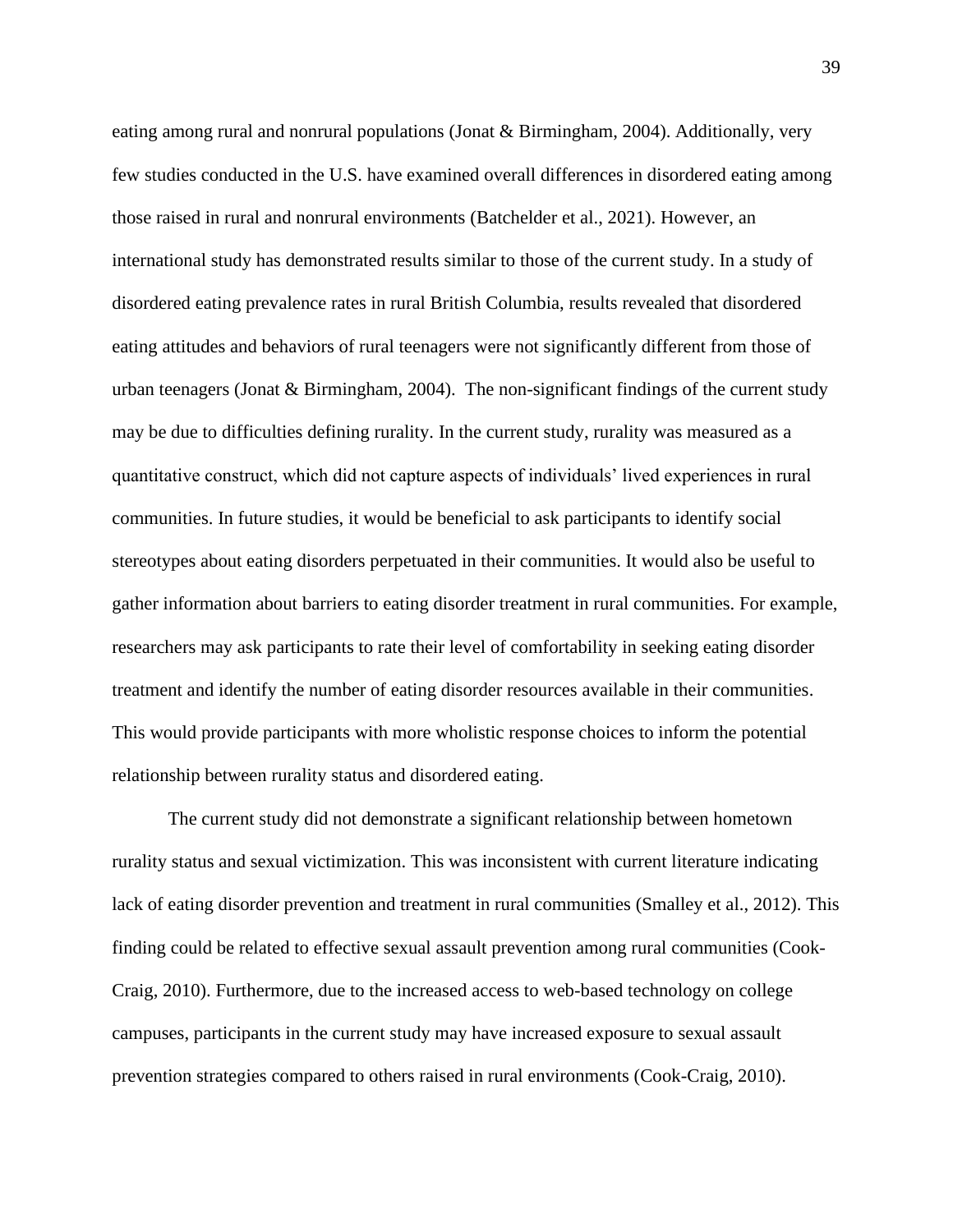Additionally, in future studies, it would be beneficial for researchers to focus on the lived experiences of those raised in rural communities. Specifically, researchers may explore variables such as sexual assault stigmatization, availability of resources and medical care following sexual assault, accessibility of sexual assault prevention efforts, and perceptions of first responders and medical care providers.

#### **Limitations**

The most significant limitations of the study were low response rates from members of Greek organizations and low response rates for participants identifying as men. In the current study, 55 participants (11.1%) identified as members of a social sorority and 6 respondents (1.2%) identified as members of a social fraternity. Recent data outlining the composition of the host university indicated that approximately 14% of undergraduates who identify as women are sorority members and approximately 10% of undergraduates who identify as men are members of a social fraternity (McGrath, 2021). Men and members of Greek organizations demonstrated low response rates in the current study. Low response rates among these groups may negatively affect the generalizability of my findings to unique subpopulations of college students. Moving forward, it will be important to re-analyze these findings with more inclusive samples with increased response rates among Greek members and men.

Another significant limitation of this study was the use of binary measures to evaluate Greek membership and hometown rurality status. Because binary or categorical measures are limited, the study did not capture the extent to which individuals participate in Greek life. Additionally, binary measures do not reflect the lived experiences of individuals raised in rural environments. More specifically, these findings do not indicate how being raised in a rural environment may affect individuals. Moving forward, researchers may consider using continuous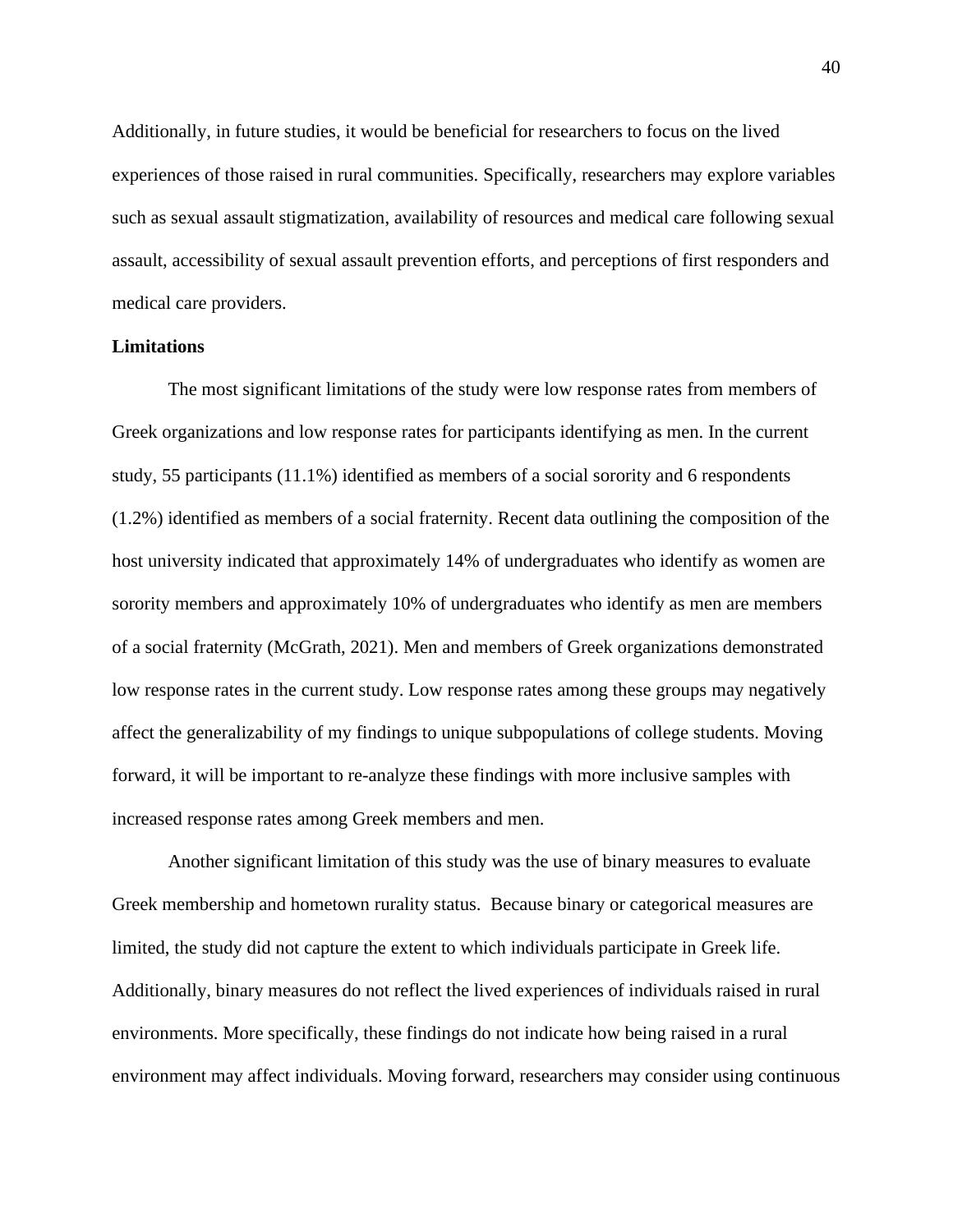measures of Greek membership and hometown rurality status. Continuous measures of Greek membership may illuminate factors such as group stereotypes, group behaviors, and the extent to which members are influenced by organization principles. Furthermore, continuous measures of hometown rurality status may highlight important variables such as years raised in the rural environment, distance to resources, stigmatization surrounding disordered eating and sexual assault, and access to physical and mental healthcare. These factors would provide information to better contextualize Greek organization membership and hometown rurality status in relation to concerns such as disordered eating and sexual assault.

Several elements of the current study's design also present limitations. Due to the crosssectional design of the current study, data reflect only one point in time. Therefore, the findings do not demonstrate changes in symptoms of disordered eating or changes in sexual victimization status over time. Furthermore, conclusions about how the relationship between sexual assault and disordered eating develops and changes cannot be made. Additionally, the correlational design of the current study does not allow for inference of causation. The correlational design is also susceptible to the influence of extraneous variables, making it difficult to determine which variables are most significant. Moreover, responses to self-report surveys may be influenced by social desirability concerns or demand characteristic. For example, those who identified as members of Greek organizations may have been less likely to choose answers deemed "socially undesirable" after acknowledging their membership status. Additionally, the directness of survey questions allows participants to easily make inferences about the purpose of the study. Participants may have altered responses due to the inferred purpose of the study. Finally, including both men and women participants in the study may have served as a limitation. Due to the stereotype that disordered eating is a "feminine" concern, it is possible that the inclusion of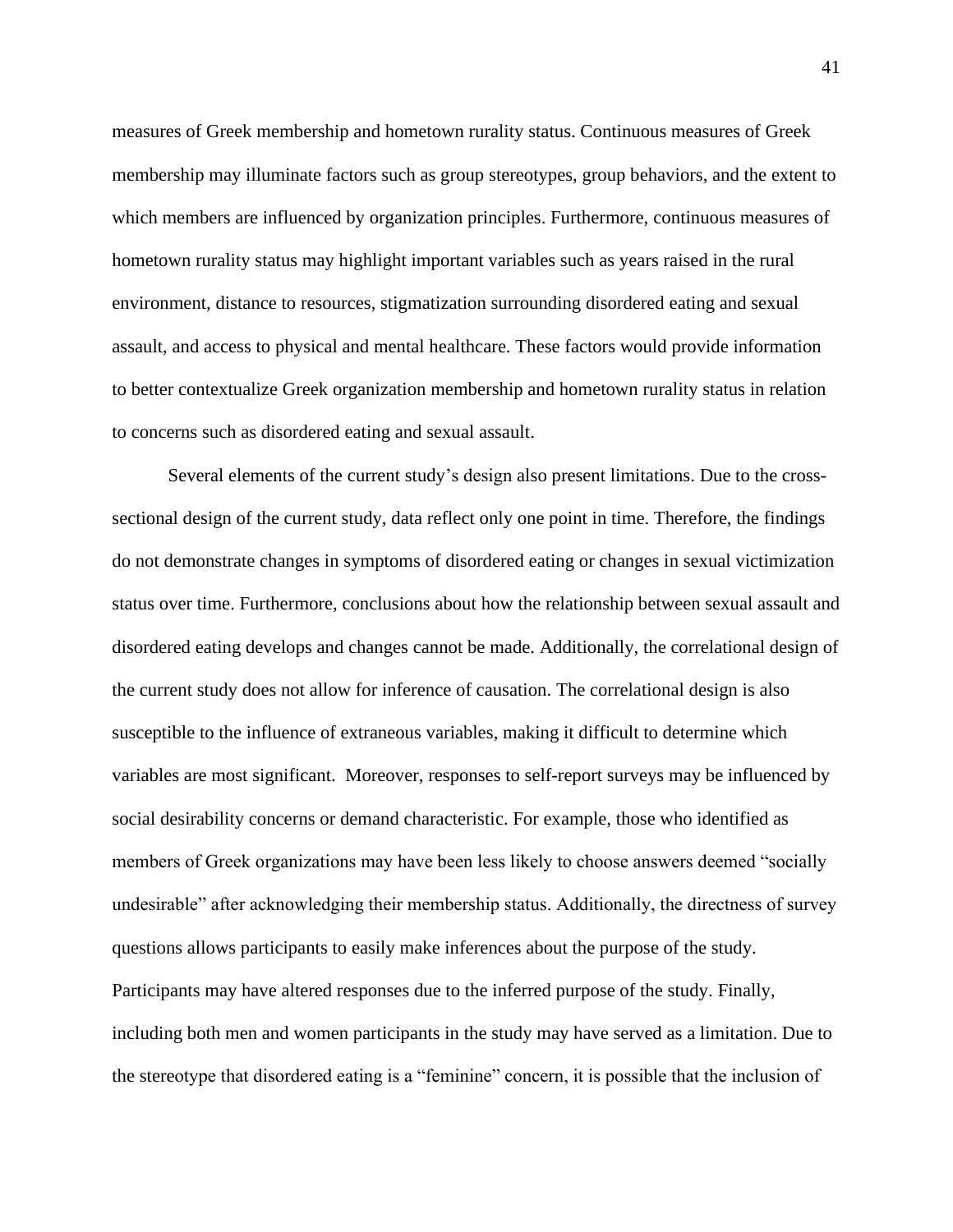men participants may have altered the relationships between the current study's main variables. In future studies, it may be beneficial to run separate analyses for each gender identity.

#### **Clinical Implications**

The significant relationship between orthorexia nervosa and other disordered eating behaviors has important clinical implications. For example, implementing questions capturing symptoms of orthorexia nervosa in eating disorder assessments and intake interviews may provide clinicians with a more wholistic view of disordered eating behaviors and thought patterns (Bundros et al., 2016). Furthermore, some symptoms of orthorexia nervosa (e.g., focus on clean eating, eating foods low in sodium, fat, and sugar) may be overlooked by clinicians who are trained to assess for more traditional eating disorder symptoms. Recognizing behaviors characteristic of orthorexia as problematic could motivate those experiencing symptoms of orthorexia to access care (Bundros et al., 2016). Few studies have examined the onset, maintenance, and exacerbation of symptoms of orthorexia nervosa and consequently, eating disorder treatments have not been tailored to address specific concerns of those experiencing orthorexia (Cheshire et al., 2020). Treatment plans and therapeutic techniques designed to address symptoms of orthorexia would be beneficial in wholistic treatment of disordered eating (Bundros et al., 2016). The current study also demonstrated a significant relationship between sexual assault and symptoms of orthorexia. Therefore, it is important that clinicians consider symptoms of orthorexia when working alongside survivors of sexual victimization who experience disordered eating (Cheshire et al., 2020). Due to the relationship between sexual assault and disordered eating, evaluating and addressing sexual assault history among those with eating disorders would inform a more wholistic treatment plan. Additionally, delivering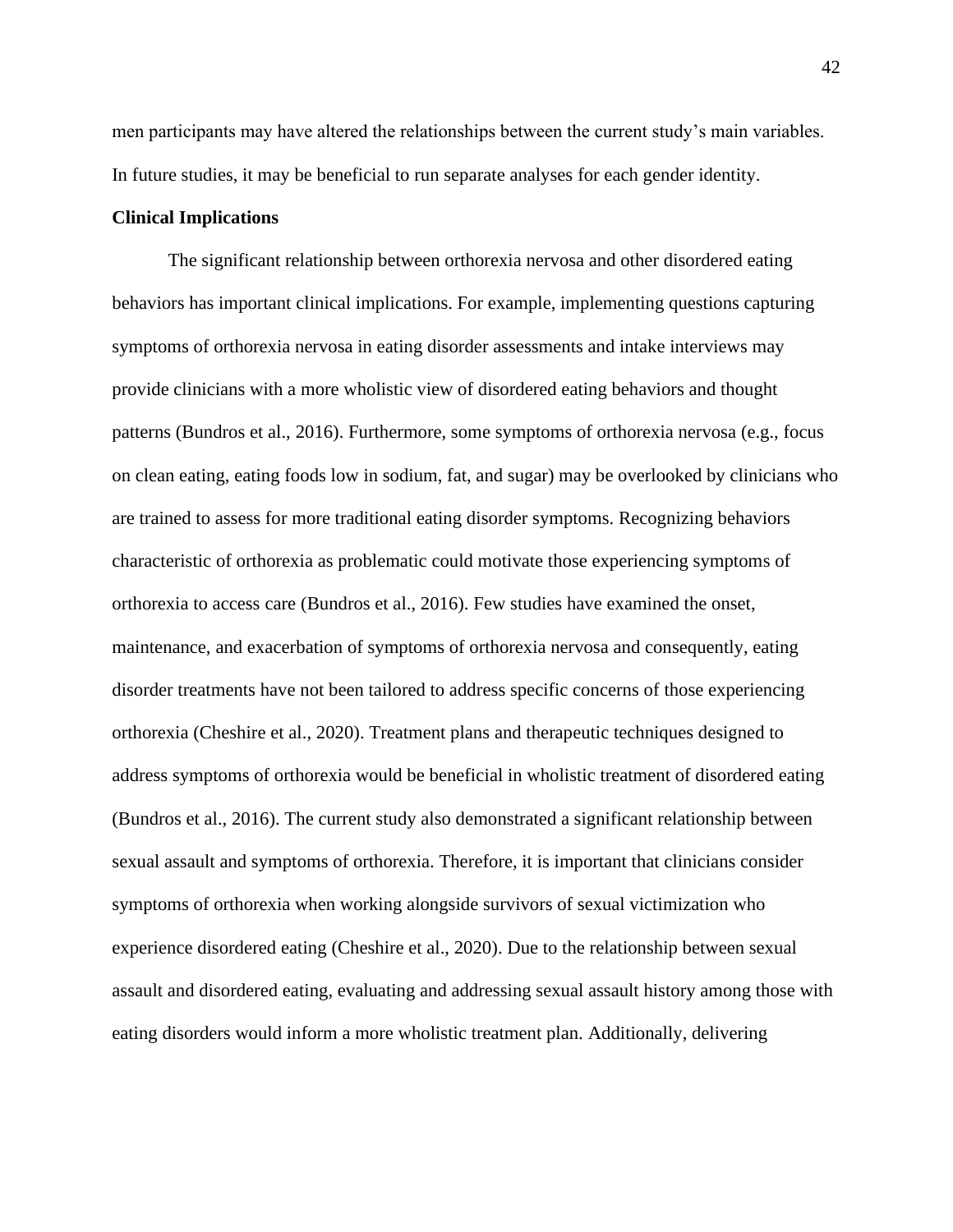psychoeducation education about the relationship between sexual assault and disordered eating may provide individuals with additional insight about these concerns.

### **Future Directions**

Although rurality status was not significantly associated with sexual victimization and disordered eating, there is a need for culturally-sensitive resources and education to address these two prominent concerns (Batchelder et al., 2021). Potential future directions could include examination of culturally-relevant risk factors associated with eating disorders and sexual victimization among rural populations. Additionally, low response-rates of those identifying as men served as a significant limitation of this study. Further exploration of methods of approaching the topics of sexual victimization and disordered eating among male-identifying individuals may address the significant gap in the literature (Strother et al., 2012; White et al., 2011). Finally, as the current study demonstrated a significant association between sexual victimization orthorexia nervosa, additional research on this symptom pattern is required. More specifically, identifying a distinct diagnostic profile for orthorexia nervosa, risk factors for behaviors associated with orthorexia, methods of assessing orthorexia nervosa, and exploration of treatment options would be particularly valuable.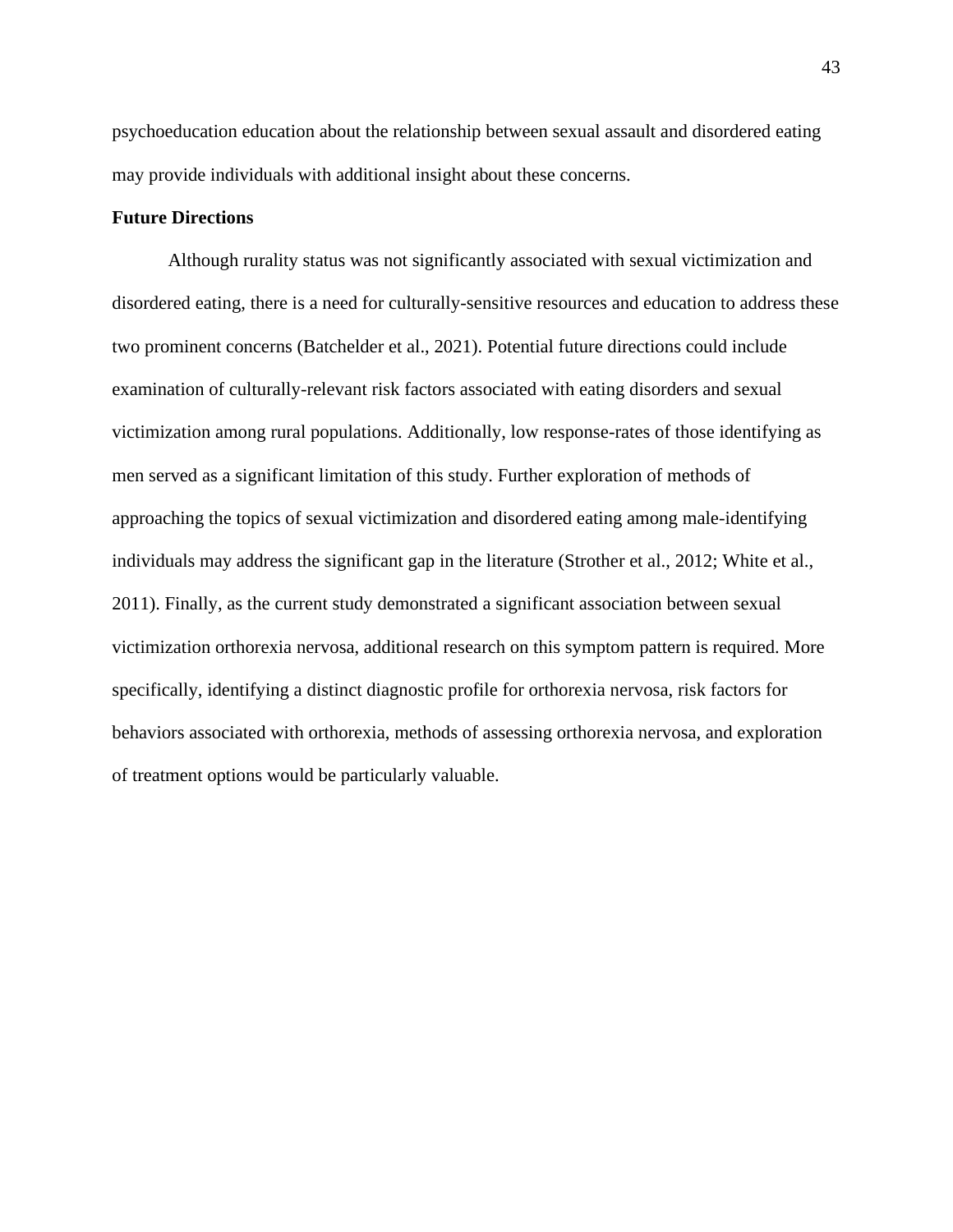#### REFERENCES

- American Psychiatric Association. (2013). *Diagnostic and statistical manual of mental disorders* (5th ed.). https://doi.org/10.1176/appi.books.9780890425596
- Averett, S., Terrizzi, S., & Wang, Y. (2016). The Effect of Sorority Membership on Eating Disorders, Body Weight, and Disordered-Eating Behaviors. *Health Economics*, *26*(7), 875–891. doi: 10.1002/hec.3360
- Baceviciene, M., Balciuniene, V., & Jankauskiene, R. (2020). Validation of the Lithuanian version of the Eating Disorder Examination Questionnaire 6.0 in a student sample. *Brain and Behavior*, *10*(3). https://doi.org/10.1002/brb3.1555
- Barrada, J. R., & Roncero, M. (2018). Teruel Orthorexia Scale. *PsycTESTS*. http://dx.doi.org/10.1037/t69349-000
- Basow, S. A., Foran, K. A., & Bookwala, J. (2007). Body objectification, social pressure, and Disordered eating behavior in college women: The role of Sorority Membership. *Psychology of Women Quarterly, 31*(4), 394-400. doi:10.1111/j.1471-6402.2007.00388.x
- Batchelder, H. R., Martz, D. M., Curtin, L., & Jameson, J. P. (2021). Interpersonal violence victimization and eating disorder behaviors in rural adolescents. *Journal of Rural Mental Health*. https://doi.org/10.1037/rmh0000186
- Becker, C. B., & Stice, E. (2008). *The Sorority Body Image Program : Group Leader Guide*. Oxford University Press.
- Becker, C. B., Ciao, A. C., & Smith, L. M. (2008). Moving from Efficacy to Effectiveness in Eating Disorders Prevention: The Sorority Body Image Program. *Cognitive and Behavioral Practice*, *15*(1), 18–27.

Beckman, K. A., & Burns, G. L. (1990). Relation of sexual abuse and bulimia in college women.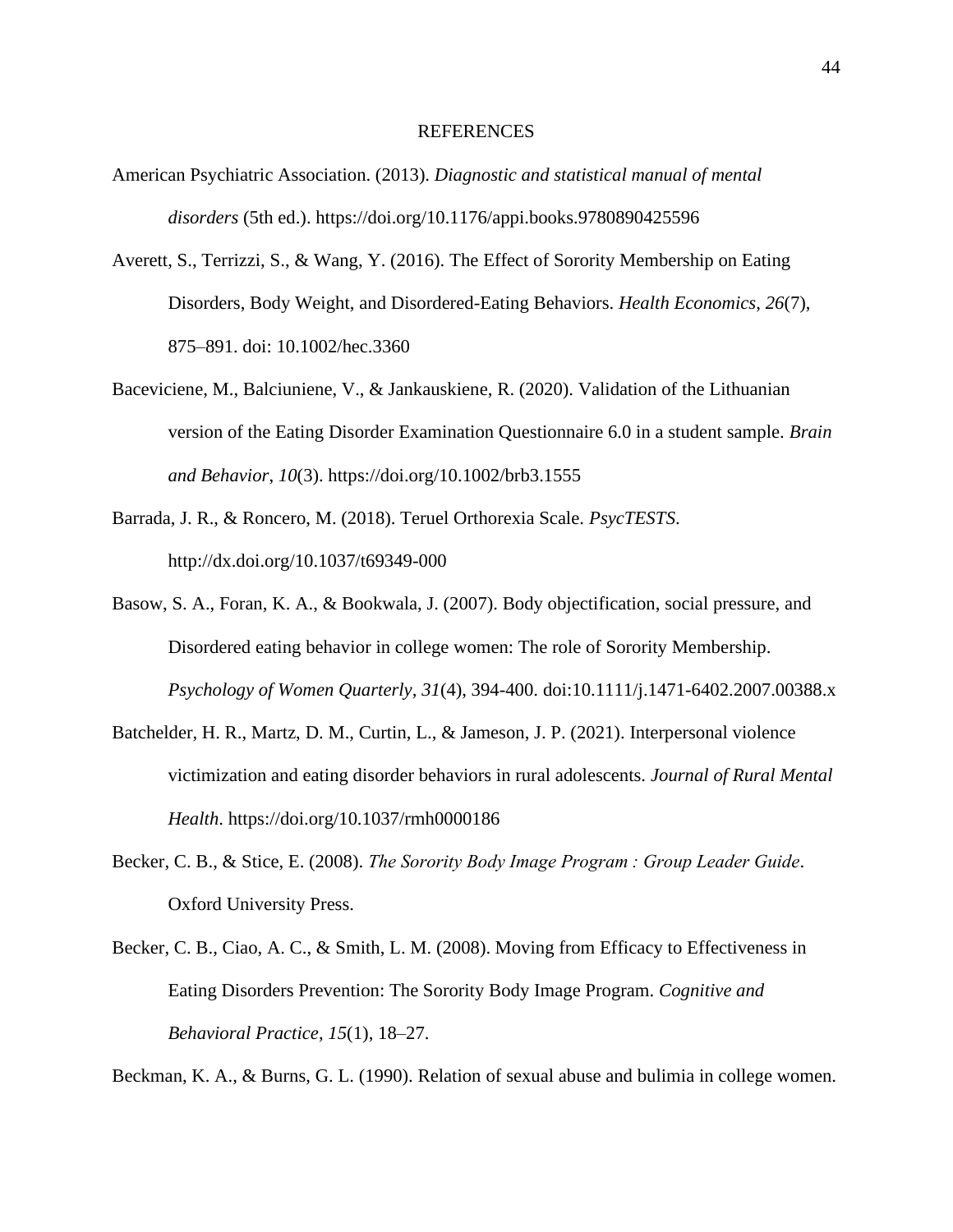*International Journal of Eating Disorders, 9*(5), 487-492. doi:10.1002/1098- 108x(199009)9:53.0.co;2-e

- Berg, K. C., Peterson, C. B., Frazier, P., & Crow, S. J. (2011). Psychometric evaluation of the eating disorder examination and eating disorder examination-questionnaire: A systematic review of the literature. *International Journal of Eating Disorders*, *45*(3), 428–438. https://doi.org/10.1002/eat.20931
- Bratman, S. (2017). Orthorexia vs. theories of healthy eating. Eating and Weight Disorders Studies on Anorexia, Bulimia and Obesity, 22(3), 381–385. doi: 10.1007/s40519-017- 0417-6
- Breland, J. Y., Donalson, R., Li, Y., Hebenstreit, C. L., Goldstein, L. A., & Maguen, S. (2018). Military sexual trauma is associated with eating disorders, while combat exposure is not
- Bundros, J., Clifford, D., Silliman, K., & Morris, M. N. (2016). Prevalence of Orthorexia nervosa among college students based on Bratmans test and associated tendencies. Appetite, 101, 86–94. doi: 10.1016/j.appet.2016.02.144
- Carter, J. C., Bewell, C., Blackmore, E., & Woodside, D. B. (2006). The impact of childhood sexual abuse in anorexia nervosa. *Child Abuse & Neglect, 30*(3), 257-269. doi:10.1016/j.chiabu.2005.09.004
- Carter-Snell, C., Jakubec, S., & Hagen, B. (2019). Collaboration with rural and remote communities to improve sexual assault services. *Journal of Community Health, 45*(2), 377-387. doi:10.1007/s10900-019-00744-4
- Cheshire, A., Berry, M., & Fixsen, A. (2020). What are the key features of orthorexia nervosa and influences on its development? A qualitative investigation. *Appetite, 155*, 104798. doi:10.1016/j.appet.2020.104798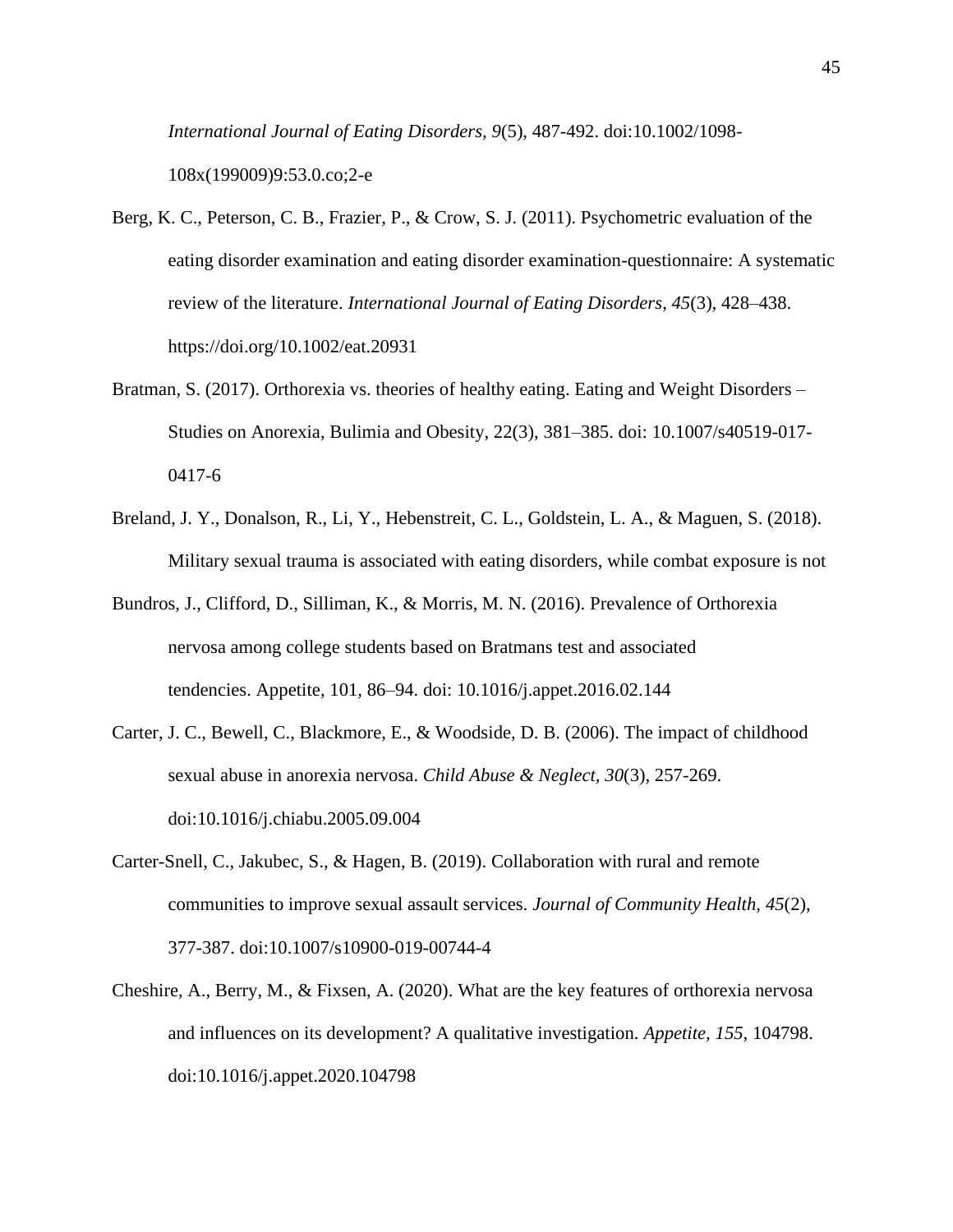Cohen, J. (2013). *Statistical power analysis for the behavioral sciences*. Routledge.

- Cook-Craig, P. G., Lane, K. G., & Siebold, W. L. (2010). Building the capacity of states to ensure inclusion of rural communities in state and Local Primary Violence Prevention Planning. *Journal of Family Social Work*, *13*(4), 326–342. https://doi.org/10.1080/10522158.2010.492498
- Cooper, T. A. (2020). #SororityToo. *Michigan State Law Review*, *2020*(2), 355–409.
- Cooper, Z., & Fairburn, C. (1993). Eating disorder examination. *PsycTESTS Dataset*. doi:10.1037/t03975-000
- Copenhaver, S., & Grauerholz, E. (1991). Sexual victimization among sorority women: Exploring the link between sexual violence and institutional practices. *Sex Roles, 24*(1-2), 31-41. doi:10.1007/bf00288701
- Crandall, C. S. (1988). Social contagion of binge eating. *Journal of Personality and Social Psychology, 55*(4), 588-598. doi:10.1037/0022-3514.55.4.588
- Fairburn C.G., & Beglin S. (2008). Eating Disorder Examination Questionnaire. *Cognitive Behavior Therapy and Eating Disorders*
- Feldwisch, R. P., Whiston, S. C., & Arackal, I. J. (2020). Safe Sisters: A Sorority‐Based Bystander Intervention Program to Prevent Sexual Assault. *Journal of College Counseling*, *23*(3), 262–275. https://doi.org/10.1002/jocc.12170
- Fisher, B. S. (1997). National victimization against college women surveys. *Encyclopedia of Victimology and Crime Prevention*. doi:10.4135/9781412979993.n194
- Fisher, B. S., Cullen, F. T., & Turner, M. G. (2000). The Sexual Victimization of College Women. *PsycEXTRA Dataset*. doi: 10.1037/e377652004-001

Forsman, R. L. (2017). Prevalence of Sexual Assault Victimization Among College Men, Aged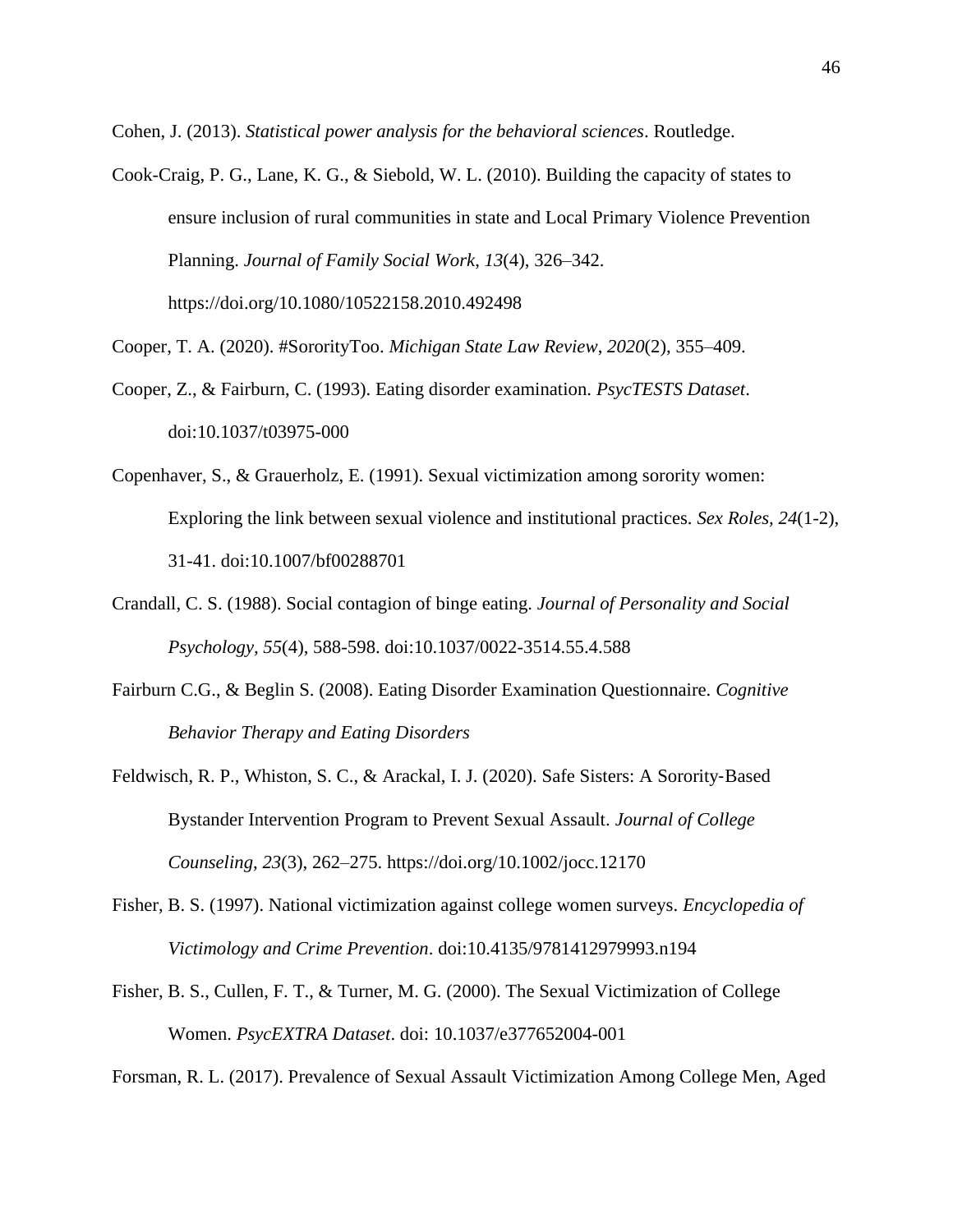18–24: A Review. *Journal of Evidence-Informed Social Work*, *14*(6), 421–432. doi: 10.1080/23761407.2017.1369204

- Franklin, C. A. (2015). Sorority Affiliation and Sexual Assault Victimization. *Violence Against Women*, *22*(8), 895–922. doi: 10.1177/1077801215614971
- Gabert, D. L., Majumdar, S. R., Sharma, A. M., Rueda-Clausen, C. F., Klarenbach, S. W., Birch, D. W., … Padwal, R. S. (2013). Prevalence and Predictors of Self-Reported Sexual Abuse in Severely Obese Patients in a Population-Based Bariatric Program. *Journal of Obesity*, *2013*, 1–7. doi: 10.1155/2013/374050
- Ganson, K. T., Rodgers, R. F., Lipson, S. K., Cadet, T. J., & Putnam, M. (2020). Sexual assault victimization and eating disorders among college-enrolled men. *Journal of Interpersonal Violence,* 088626052095863. doi:10.1177/0886260520958634
- Garner, D. M., Olmstead, M. P., & Polivy, J. (1983). Eating disorder inventory for anorexia nervosa and bulimia. *PsycTESTS Dataset*. https://doi.org/10.1037/t64315-000
- Gomez, F., Kilpela, L. S., Middlemass, K. M., & Becker, C. B. (2021). Sexual trauma uniquely associated with eating disorders: A replication study. *Psychological Trauma: Theory, Research, Practice, and Policy, 13*(2), 202-205. doi:10.1037/tra0000586
- Groff Stephens, S., & Wilke, D. J. (2015). Sexual violence, weight perception, and eating disorder indicators in college females. *Journal of American College Health*, *64*(1), 38– 47. doi: 10.1080/07448481.2015.1074237
- Guzman, A. L., & Chopak, J. S. (2003). *The prevalence of disordered eating behaviors among sorority versus non-sorority women*. https://doi.org/10.1176/ajp.152.9.1272

Jonat, L. M., & Birmingham, C. L. (2004). Disordered eating attitudes and behaviours in the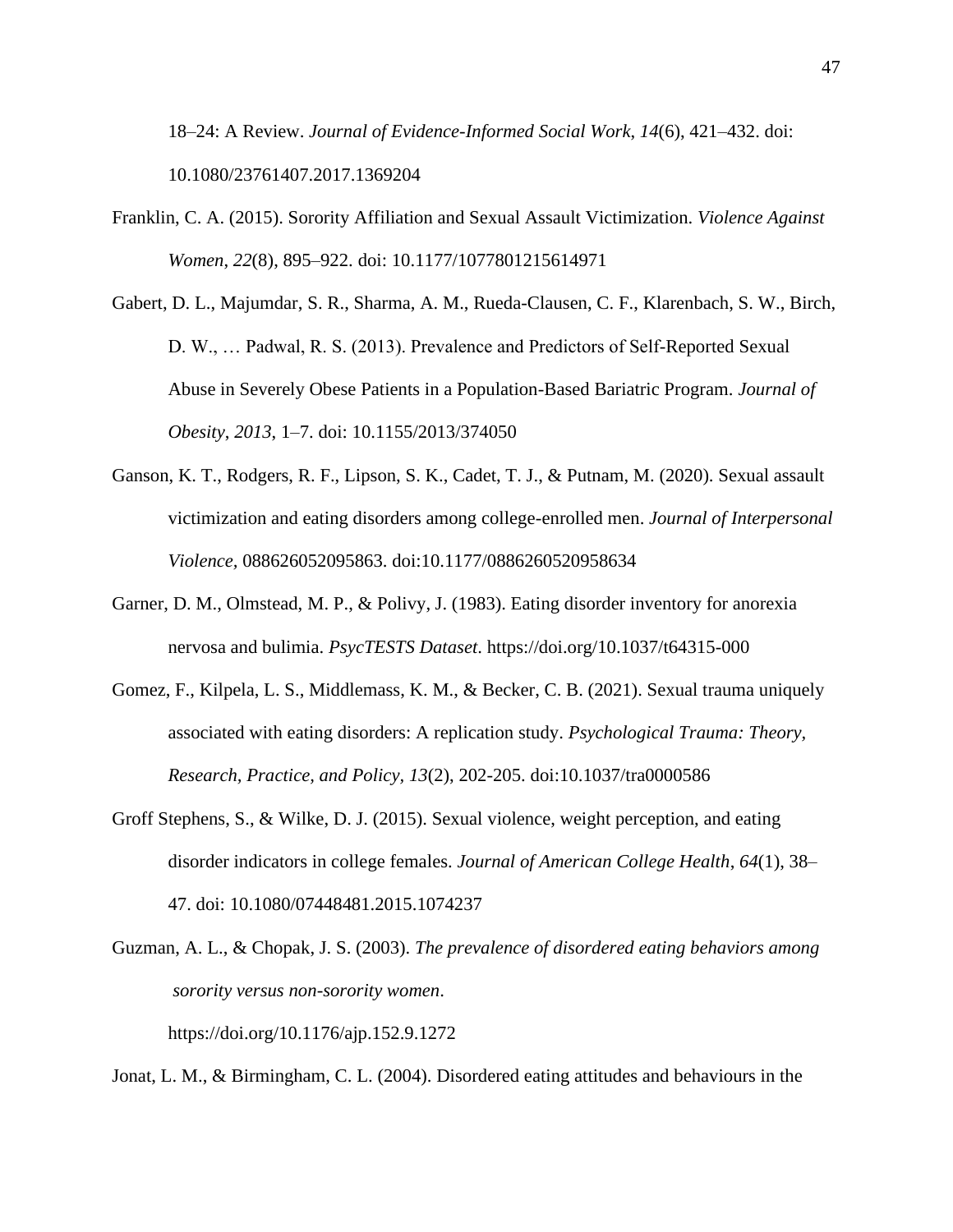high-school students of a rural Canadian community. *Eating and Weight Disorders – Studies on Anorexia, Bulimia and Obesity*, *9*(4), 285–289. https://doi.org/10.1007/bf03325083

- Kingree, J. B., & Thompson, M. P. (2013). Fraternity membership and sexual aggression: An examination of mediators of the association. *Journal of American College Health, 61*(4), 213-221. doi:10.1080/07448481.2013.781026
- Koss, Mary P. (2007). Revising the SES: A collaborative process to improve assessment of sexual aggression and victimization. *Psychology of Women Quarterly*, 31(4), 357-370. doi: 10.1111/j.1471-6402.2007.00385.x
- Luetke, M., Giroux, S., Herbenick, D., Ludema, C., & Rosenberg, M. (2020). High Prevalence of Sexual Assault Victimization Experiences Among University Fraternity Men. *Journal of Interpersonal Violence*, 088626051990028. doi: 10.1177/0886260519900282
- Mathes, Eugene W. (2011). Perpetration of Sexual Coercion and Victim of Sexual Coercion Scales: Development and validation. *Psychological Reports*, 108(2), 449-469. doi: 10.2466/08.09.16.PR0.108.2.449-469
- Mathes, E., & McCoy, J. (2011). Perpetration of Sexual Coercion and Victim of Sexual Coercion Scales. *PsycTESTS*. https://doi.org/Full text; 999933320\_full\_001.pdf
- McFarlane, A. C., McFarlane, C. M., & Gilchrist, P. N. (1988). Posttraumatic Bulimia and Anorexia nervosa. *International Journal of Eating Disorders*.
- McGrath , A. (2020). *US News Best Colleges*. U.S. News & World Report . Retrieved February 28, 2022, from https://www.usnews.com
- McKinley, N. M., & Hyde, J. S. (1996). Objectified body consciousness scale. *PsycTESTS Dataset*. doi:10.1037/t00899-000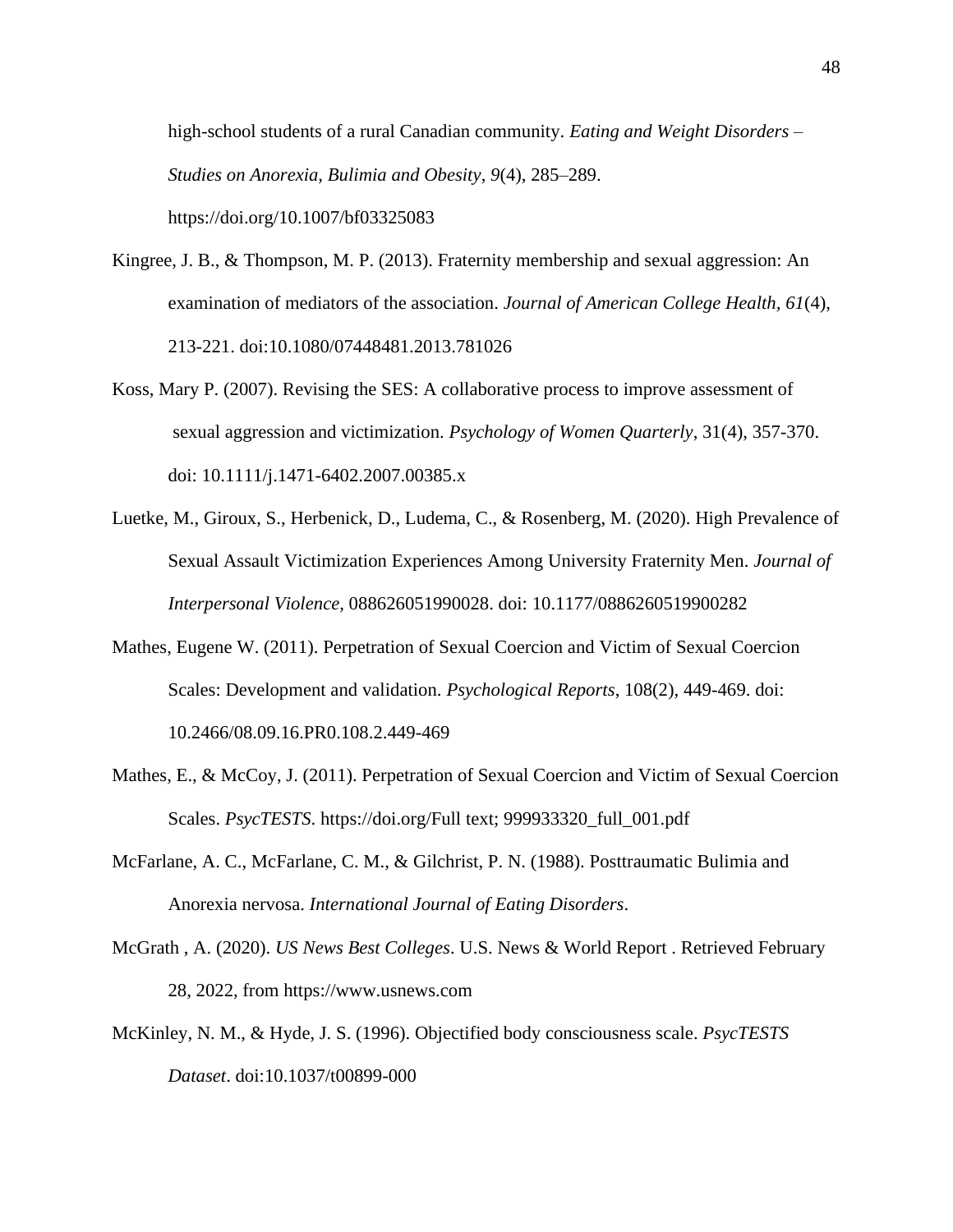- Mellins, C. A., Walsh, K., Sarvet, A. L., Wall, M., Gilbert, L., Santelli, J. S., . . . Hirsch, J. S. (2017). Sexual assault incidents among college undergraduates: Prevalence and factors associated with risk. *PLOS ONE, 12*(11). doi:10.1371/journal.pone.0186471
- Minow, J. C., & Einolf, C. J. (2009). Sorority participation and sexual Assault Risk. *Violence Against Women, 15*(7), 835-851. doi:10.1177/1077801209334472
- Mintz, L. B., O'Halloran, M. S., Mulholland, A. M., & Schneider, P. A. (1997). Questionnaire for Eating Disorder Diagnoses: Reliability and validity of operationalizing DSM-IV criteria into a self-report format. Journal of Counseling Psychology, 44(1), 63–79
- Mohd Taib, N., Abdul Khaiyom, J. H., & Fauzaman, J. (2021). Psychometric properties of the adapted Malay Eating Disorder Examination-Questionnaire 6.0 (EDE-Q 6.0) among university students in Malaysia. *Eating Behaviors*, *42*, 101533. https://doi.org/10.1016/j.eatbeh.2021.101533
- Morgan, J. F., Reid, F., & Lacey, J. H. (1999). The SCOFF questionnaire: Assessment of a new screening tool for eating disorders. BMJ, 319, 1467–1468.
- Nicopolis, M. L. (2008). Comparing Fraternity/Sorority Professionals' Knowledge of Eating Disorders with Other Student Personnel Administrators. *Oracle: The Research Journal of the Association of Fraternity/Sorority Advisors*, *3*(1), 59–72.
- Piquero, N. L., Fox, K., Piquero, A. R., Capowich, G., & Mazerolle, P. (2010). Gender, General Strain Theory, Negative Emotions, and Disordered Eating. *Journal of Youth and Adolescence*, *39*(4), 380–392. doi: 10.1007/s10964-009-9466-0
- Rape, Abuse and Incest National Network. (2021). Victims of sexual violence: Statistics. Retrieved April 03, 2021, from https://www.rainn.org

Smalley, K. B., Warren, J. C., & Rainer, J. P. (2012). *Rural mental health: Issues, policies, and*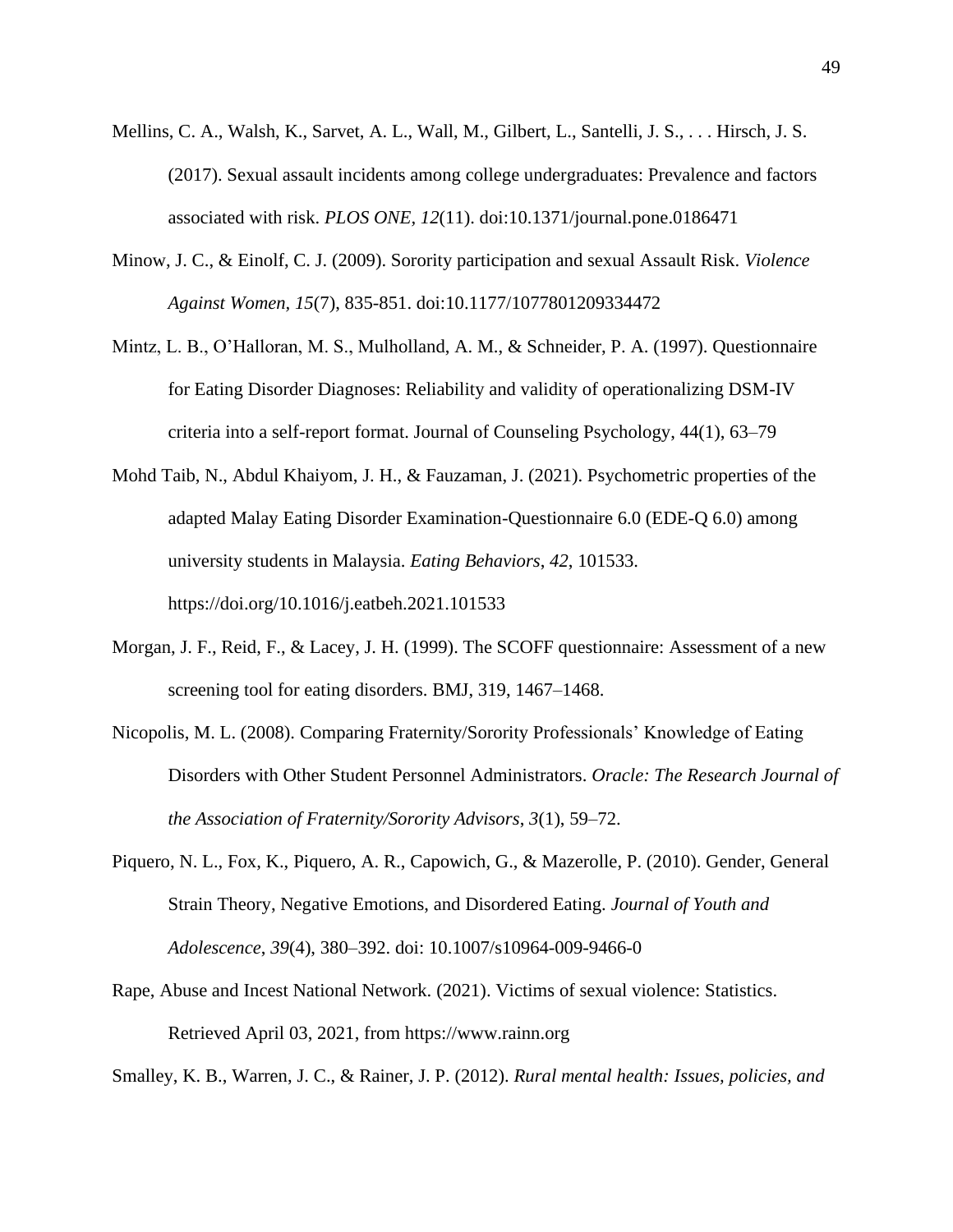*best practices*. New York, NY: Springer Publishing Company.

- Strother, E., Lemberg, R., Stanford, S. C., & Turberville, D. (2012). Eating Disorders in Men: Underdiagnosed, Undertreated, and Misunderstood. *Eating Disorders*, *20*(5), 346–355. doi: 10.1080/10640266.2012.715512
- United States Census Bureau. (2010). How Does the U.S. Census Bureau Define "Rural?" Retrieved April 04, 2021, from https://mtgis-portal.geo.census.gov
- Van Tu, P., Ngoc, T. U., Nguyen, P. L., Thuong, N. H., Van Tuan, N., Van Hung, N., . . . Chu, D. (2020). The impact of sexual harassment on obesity in female adolescents: An update and perspective to control. *Diabetes & Metabolic Syndrome: Clinical Research & Reviews, 14*(6), 1931-1939. doi:10.1016/j.dsx.2020.09.036
- Vanderwoerd, J. R. (2009). Experiences of sexual coercion, awareness of services, and acceptance of rape myths among students in rural colleges. Rural Social Work & Community Practice, 14(1).
- Waller, G., Halek, C., & Crisp, A. (1993). Sexual abuse as a factor in Anorexia nervosa: Evidence from two separate case series. *Journal of Psychosomatic Research, 37*(8), 873- 879. doi:10.1016/0022-3999(93)90176-g
- White, S., Reynolds-Malear, J. B., & Cordero, E. (2011). Disordered Eating and the Use of Unhealthy Weight Control Methods in College Students: 1995, 2002, and 2008. Eating Disorders, 19(4), 323–334. doi: 10.1080/10640266.2011.584805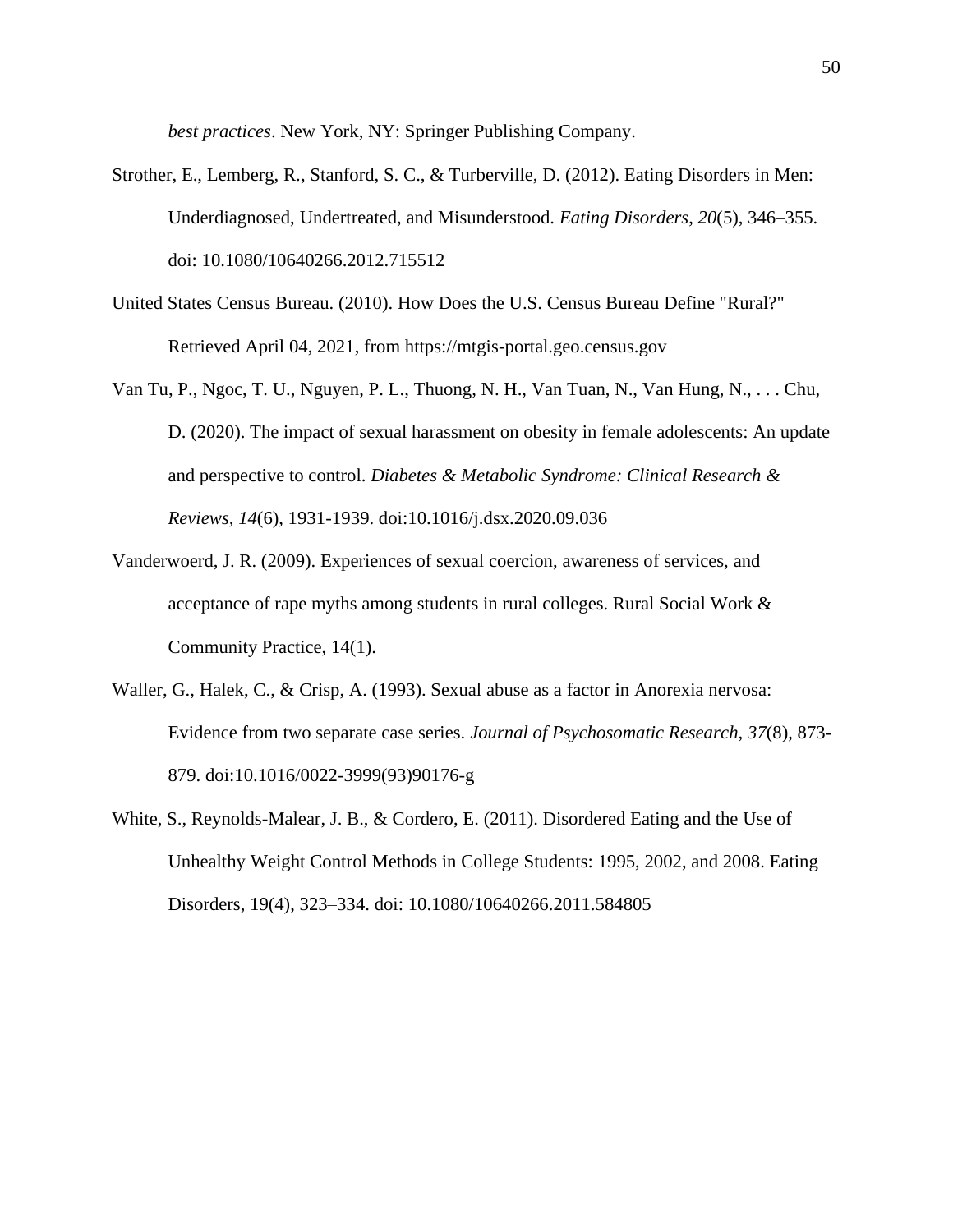#### APPENDIX: DEMOGRAPHIC SURVEY

How old are you? Are you Hispanic or Latino? (Pick one) Yes No What race do you identify with the most? (Pick one) White/Caucasian African American/Black Asian/Asian American American Indian/Native American Multiracial A better description not mentioned above \_\_\_\_\_\_\_\_\_\_\_\_\_ How would you describe your sexual orientation? (Pick one) Gay/Lesbian Mostly gay/lesbian Bisexual Mostly heterosexual Heterosexual Questioning Asexual A better description not mentioned above What sex were you assigned on your birth certificate? (Pick one) Male Female I'd prefer not to answer What is your current gender identity? (Pick one) Male Female Female-to-Male (FTM)/Transgender Male/Trans Man Male-to-Female (MTF)/Transgender Female/Trans Female Genderqueer, neither exclusively male nor female A better description not specified above I'd prefer not to say What is your current weight? What is your current height?

What is your relationship status? (Pick one) Never married Single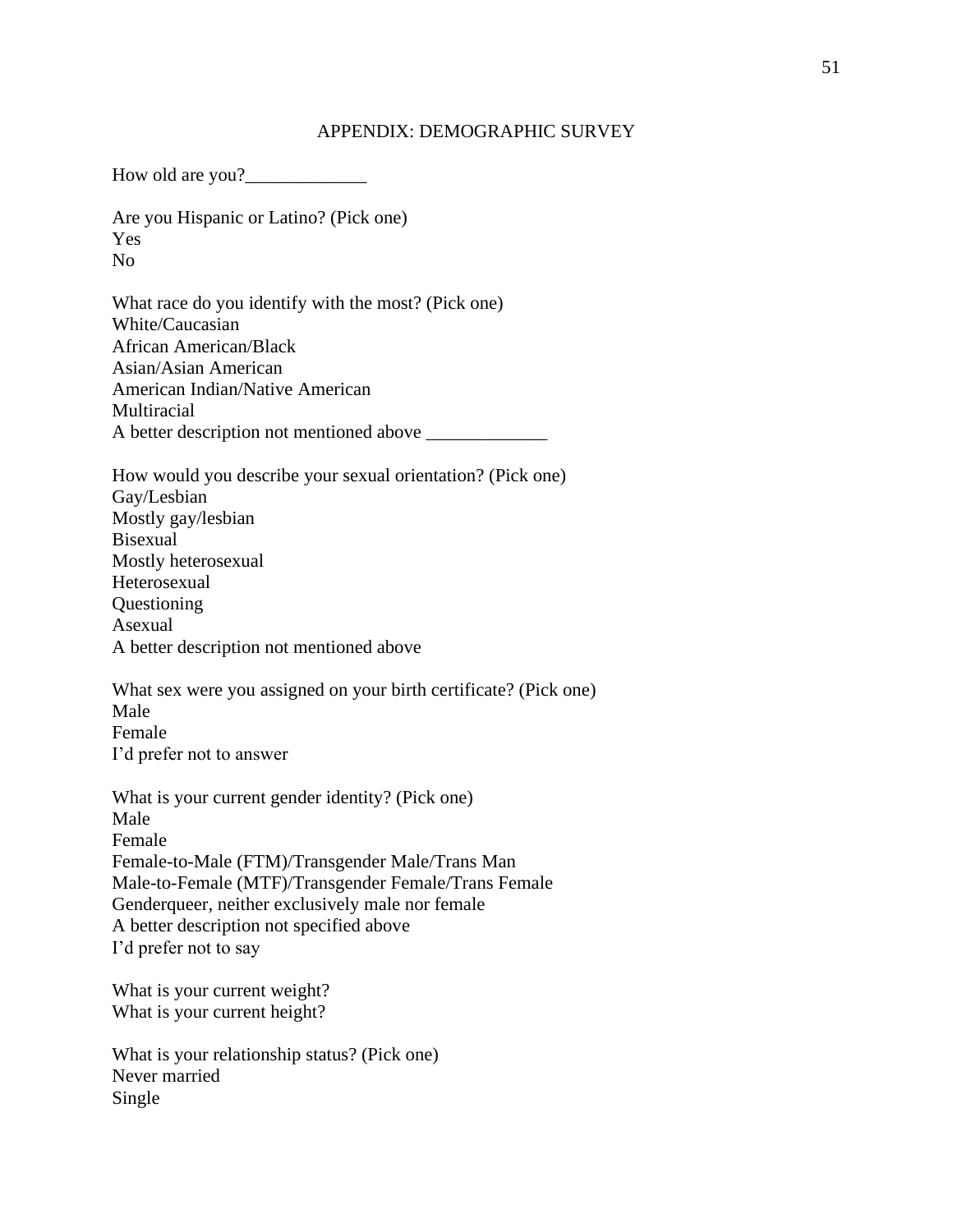Married/Partnered/Common Law Separated Divorced Widowed

Have you been in a relationship with the same person for more than a year? (Pick one) I am not in a relationship at this time I am in a relationship but for less than a year I am in a relationship for longer than a year

Are you in a sorority or fraternity? (Pick one) No Yes, social sorority Yes, service sorority Yes, academic sorority Yes, social fraternity Yes, service fraternity Yes, academic fraternity

What is your current living arrangement? Living alone Living with friends Living with partner Living with family **Other** 

What is your highest level of formal education? Less than high school Some high school High school diploma or GED Some college or vocational school Vocational degree or certificate College degree Master's degree Doctoral degree

What is your current employment status? Employed full-time (30 or more hours per week) Employed part-time (Less than 30 hours per week) Self-employed Unemployed Student Retired

Are you employed with benefits or without benefits? Employed with benefits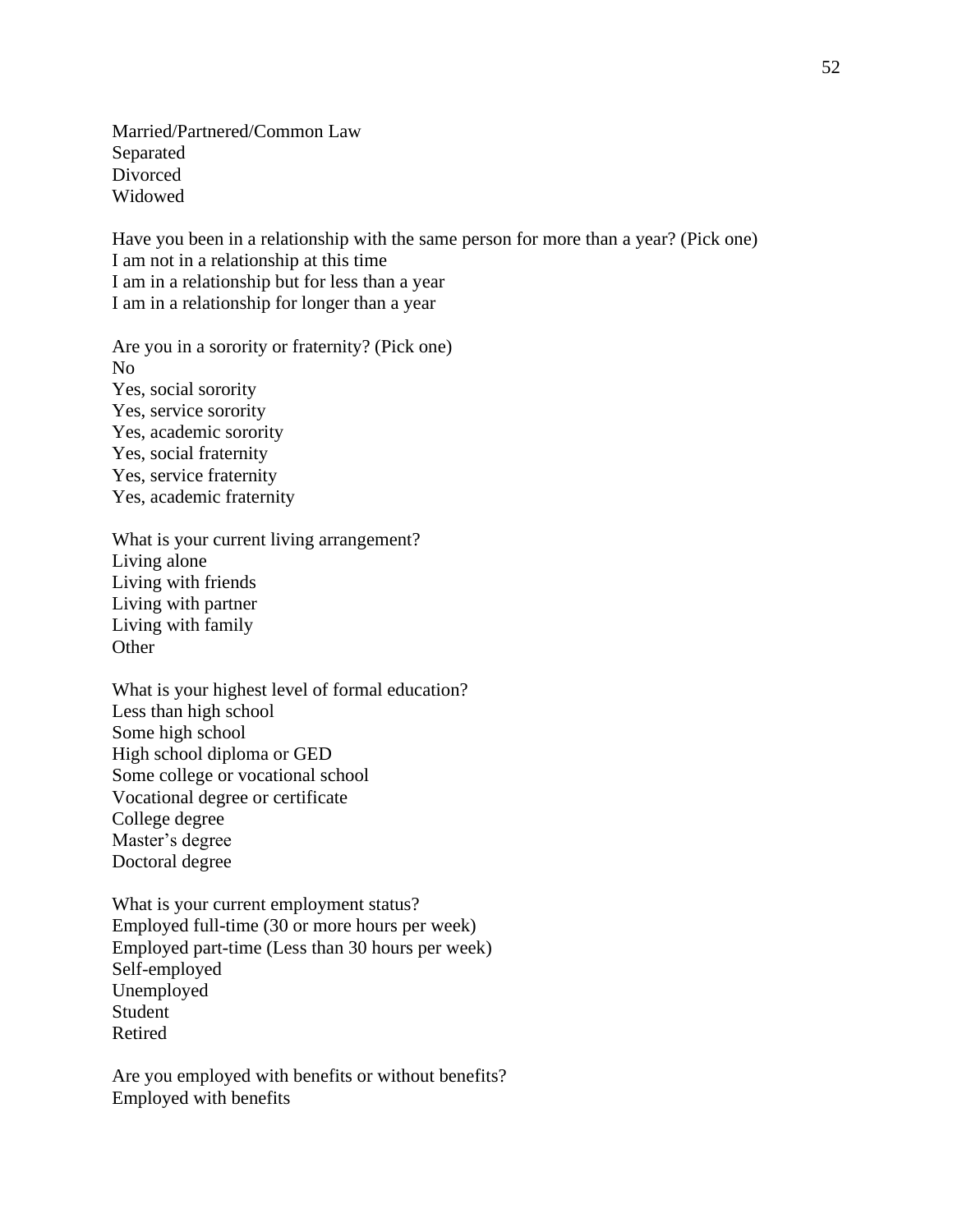Employed without benefits

If you are unemployed or a student, are you currently seeking employment? Yes, seeking employment No, not seeking employment

What is your yearly income? \$10,000 to \$19,999 \$20,000 to \$34,999 \$35,000 to \$49,999 \$50,000 to \$74,999 \$75,000 to \$99,999 \$100,000 or more

How would you currently describe your financial resources status? Poor/impoverished Some financial resources Substantial financial resources Affluent/rich

Do you currently reside in the US (Pick one) No Yes

What state was your hometown in? (Select from dropdown list)

How many people reside in your hometown? <9,999 10,000-49,999 50,000-99,999 100,000-499,999 500,000-999,999 1 million-5 million >5 million

What is your current ZIP/postal code? \_\_\_\_\_\_

What state do you currently live in? (Select from dropdown list)

I consider the town in which I currently live to be more: Rural Small town Small city/micropolitan Urban/metropolitan

How many people reside in the town in which you currently live ?